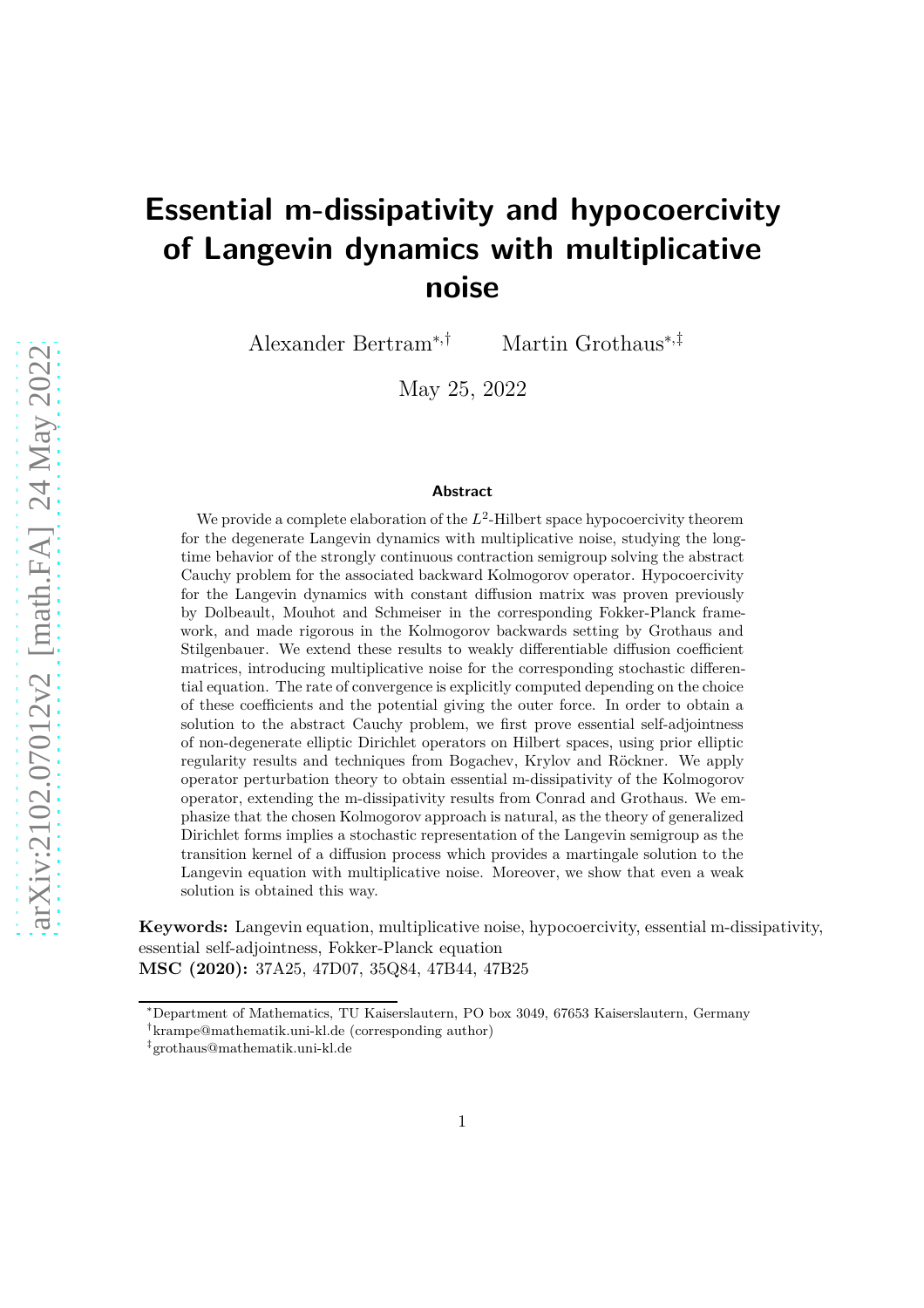#### **Acknowledgment**

This version of the article has been accepted for publication, after peer review but is not the Version of Record and does not reflect post-acceptance improvements, or any corrections.

The Version of Record is available online at: <https://doi.org/10.1007/s00028-022-00773-y>

## **1 Introduction**

We study the exponential decay to equilibrium of Langevin dynamics with multiplicative noise. The corresponding evolution equation is given by the following stochastic differential equation on  $\mathbb{R}^{2d}$ ,  $d \in \mathbb{N}$ , as

<span id="page-1-1"></span>
$$
dX_t = V_t dt,
$$
  
\n
$$
dV_t = b(V_t)dt - \nabla \Phi(X_t) dt + \sqrt{2}\sigma(V_t) dB_t,
$$
\n(1.1)

where  $\Phi : \mathbb{R}^d \to \mathbb{R}$  is a suitable potential whose properties are specified later,  $B = (B_t)_{t \geq 0}$ is a standard *d*-dimensional Brownian motion,  $\sigma : \mathbb{R}^d \to \mathbb{R}^{d \times d}$  a variable diffusion matrix with at least weakly differentiable coefficients, and  $b : \mathbb{R}^d \to \mathbb{R}^d$  given by

$$
b_i(v) = \sum_{j=1}^d \partial_j a_{ij}(v) - a_{ij}(v)v_j,
$$

where  $a_{ij} = \sum_{ij}$  with  $\Sigma = \sigma \sigma^T$ .

This equation describes the evolution of a particle described via its position  $(X_t)_{t>0}$ and velocity  $(V_t)_{t>0}$  coordinates, which is subject to friction, stochastic perturbation depending on its velocity, and some outer force  $\nabla \Phi$ . To simplify notation, we split  $\mathbb{R}^{2d}$ into the two components  $x, v \in \mathbb{R}^d$  corresponding to position and velocity respectively. This extends to differential operators  $\nabla_x$ ,  $\nabla_v$ , and the Hessian matrix  $H_v$ .

Using Itô's formula, we obtain the associated Kolmogorov operator *L* as

<span id="page-1-0"></span>
$$
L = \text{tr}(\Sigma H_v) + b(v) \cdot \nabla_v + v \cdot \nabla_x - \nabla \Phi(x) \cdot \nabla_v.
$$
 (1.2)

Here  $a \cdot b$  or alternatively  $(a, b)_{\text{euc}}$  denotes the standard inner product of  $a, b \in \mathbb{R}^d$ . We introduce the measure  $\mu = \mu_{\Sigma,\Phi}$  on  $(\mathbb{R}^{2d}, \mathcal{B}(\mathbb{R}^{2d}))$  as

$$
\mu_{\Sigma,\Phi} = (2\pi)^{-\frac{d}{2}} e^{-\Phi(x) - \frac{v^2}{2}} dx \otimes dv =: e^{-\Phi(x)} \otimes \nu,
$$

i.e.  $\nu$  is the normalized standard Gaussian measure on  $\mathbb{R}^d$ . We consider the operator *L* on the Hilbert space  $H := L^2(\mathbb{R}^{2d}, \mu)$ .

We note that the results below on exponential convergence to equilibrium can also be translated to a corresponding Fokker-Planck setting, with the differential operator *L* FP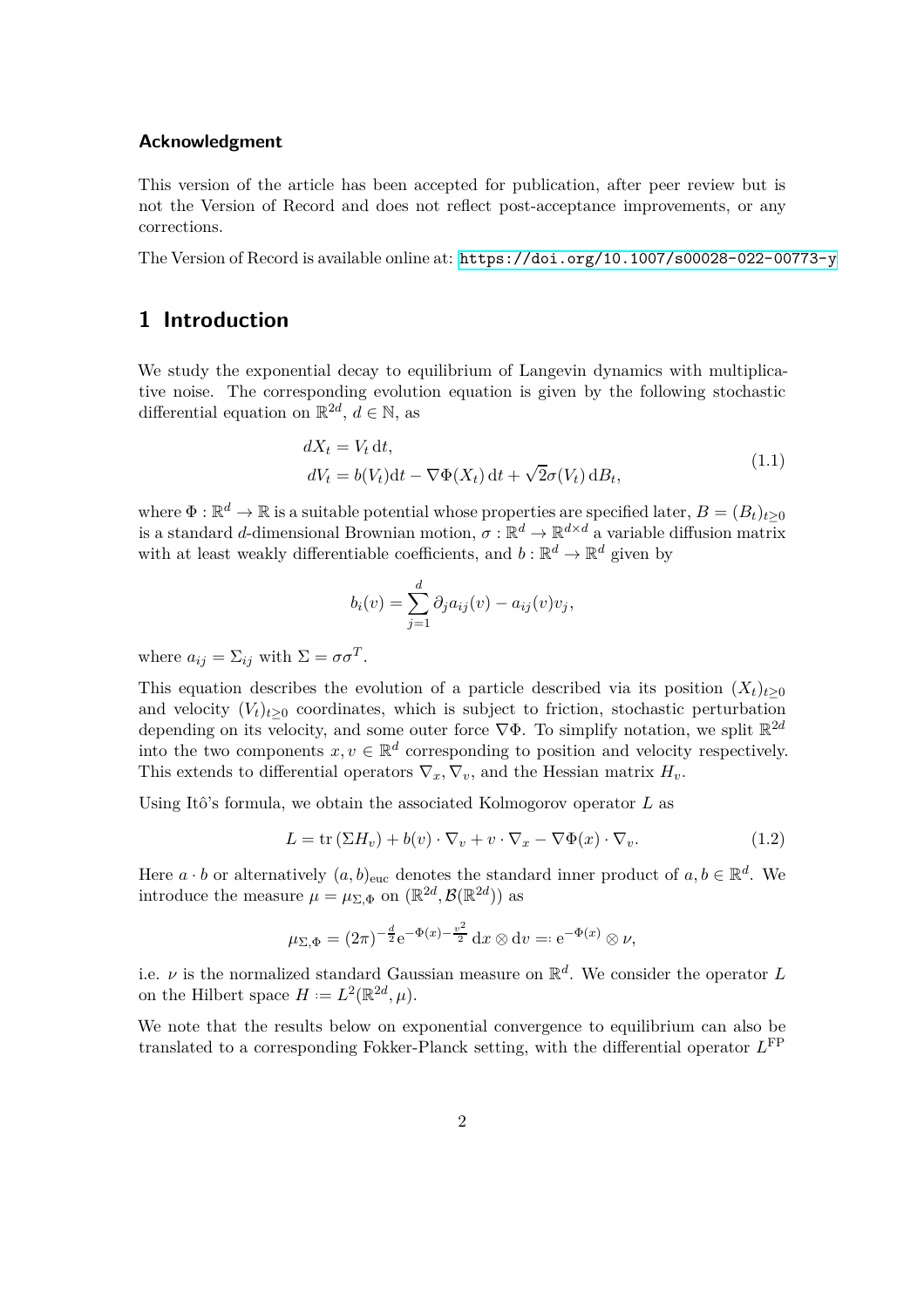given as the adjoint, restricted to sufficiently smooth functions, of *L* in  $L^2(\mathbb{R}^{2d}, d(x, v))$ . The considered Hilbert space there is  $\tilde{H} = L^2(\mathbb{R}^{2d}, \tilde{\mu})$ , where

$$
\tilde{\mu} := (2\pi)^{-\frac{d}{2}} e^{\Phi(x) + \frac{v^2}{2}} dx \otimes dv.
$$

Indeed, this is the space in which hypocoercivity of the kinetic Fokker-Planck equation associated with the classical Langevin dynamics was proven in [\[1\]](#page-28-0). The rigorous connection to the Kolmogorov backwards setting considered throughout this paper and convergence behaviour of solutions to the abstract Cauchy problem  $\partial_t f(t) = L^{\text{FP}} f(t)$ are discussed in Section [5.3.](#page-27-0)

The concept of hypocoercivity was first introduced in the memoirs of Cédric Villani ([\[2\]](#page-28-1)), which is recommended as further literature to the interested reader. The approach we use here was introduced algebraically by Dolbeault, Mouhot and Schmeiser (see [\[3\]](#page-28-2) and [\[1\]](#page-28-0)), and then made rigorous including domain issues in [\[4\]](#page-28-3) by Grothaus and Stilgenbauer, where it was applied to show exponential convergence to equilibrium of a Fiber laydown process on the unit sphere. This setting was further generalized by Wang and Grothaus in [\[5\]](#page-28-4), where the coercivity assumptions involving in part the classical Poincaré inequality for Gaussian measures were replaced by weak Poincaré inequalities, allowing for more general measures for both the spatial and the velocity component. In this case, the authors still obtained explicit, but subexponential rates of convergence. On the other hand, the stronger notion of hypercontractivity was explored in [\[6\]](#page-28-5) on general separable Hilbert spaces without the necessity to explicitly state the invariant measure. The specific case of hypocoercivity for Langevin dynamics on the position space  $\mathbb{R}^d$  has been further explored in [\[7\]](#page-28-6) and serves as the basis for our hypocoercivity result. However, all of these prior results assume the diffusion matrix to be constant, while we allow for velocity-dependent coefficients.

In contrast to [\[7\]](#page-28-6), we do not know if our operator  $(L, C_c^{\infty}(\mathbb{R}^{2d}))$  is essentially m-dissipative, and are therefore left to prove that first. This property of the Langevin operator has been shown by Helffer and Nier in [\[8\]](#page-28-7) for smooth potentials and generalized to locally Lipschitz-continuous potentials by Conrad and Grothaus in [\[9,](#page-29-0) Corollary 2.3]. However, a corresponding result for a non-constant second order coefficient matrix  $\Sigma$  is not known to the authors.

Moreover, the symmetric part *S* of our operator *L* does not commute with the linear operator *B* as in [\[7\]](#page-28-6), hence the boundedness of the auxiliary operator *BS* needs to be shown in a different way, which we do in Proposition [3.10.](#page-13-0)

In Theorem [3.4,](#page-10-0) we show under fairly light assumptions on the coefficients and the potential that the operator  $(L, C_c^{\infty}(\mathbb{R}^{2d}))$  is essentially m-dissipative and therefore generates a strongly continuous contraction semigroup on *H*. The proof is given in Section 4 and follows the main ideas as in the proof of [\[9,](#page-29-0) Theorem 2.1], where a corresponding result for  $\Sigma = I$  was obtained.

For that proof we rely on perturbation theory of m-dissipative operators, starting with essential m-dissipativity of the symmetric part of *L*. To that end, we state an essential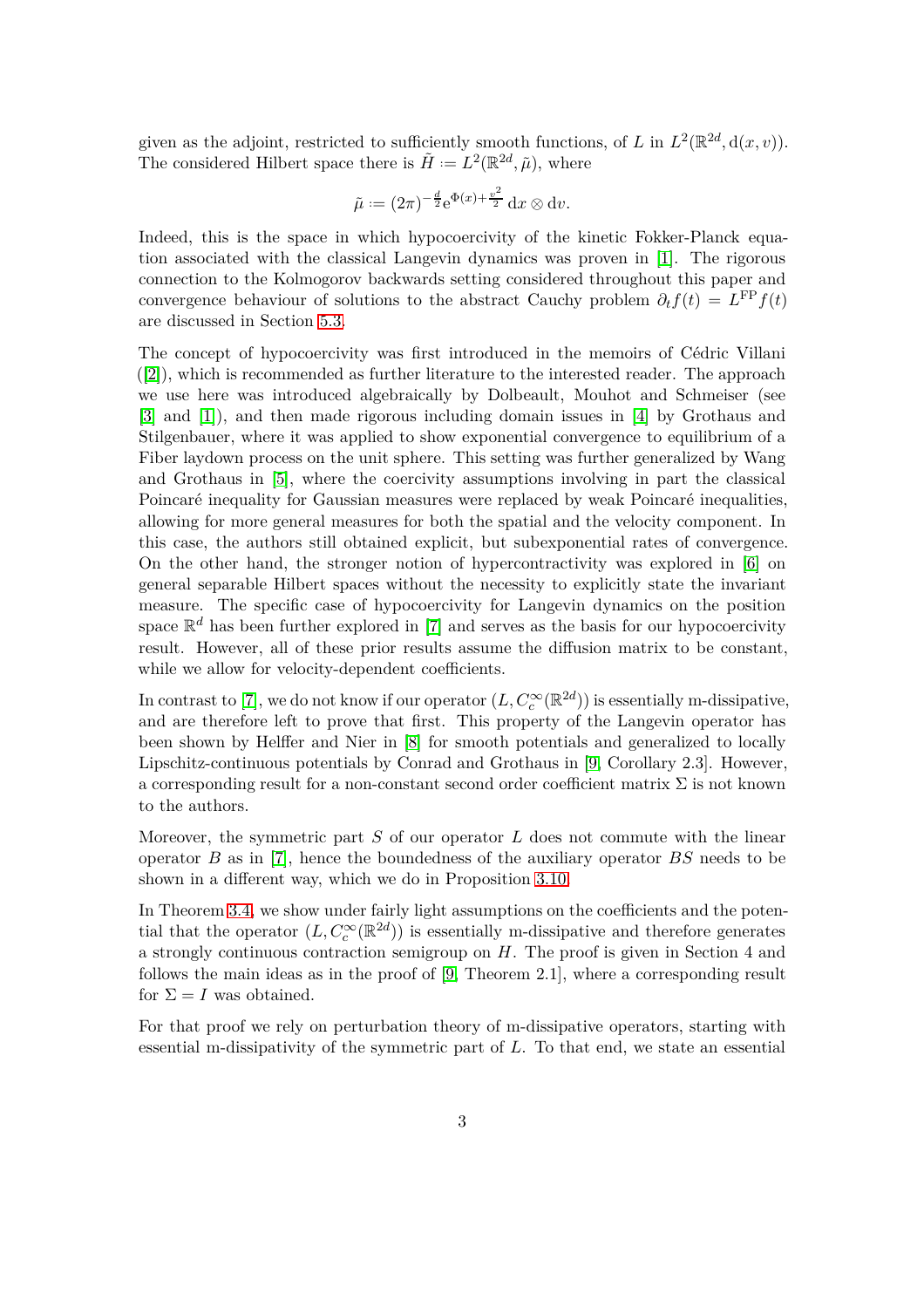self-adjointness result for a set of non-degenerate elliptic Dirichlet differential operators  $(S, C_c^{\infty}(\mathbb{R}^d))$  on  $L^2$ -spaces where the measure is absolutely continuous wrt. the Lebesgue measure. This result is stated in Theorem [4.5](#page-16-0) and combines regularity results from [\[10\]](#page-29-1) and [\[11\]](#page-29-2) with the approach to show essential self-adjointness from [\[12\]](#page-29-3).

Finally, our main hypocoercivity result reads as follows:

**Theorem 1.1.** Let  $d \in \mathbb{N}$ . Assume that  $\Sigma : \mathbb{R}^d \to \mathbb{R}^{d \times d}$  is a symmetric matrix of *coefficients*  $a_{ij}$  :  $\mathbb{R}^d \to \mathbb{R}$  *which is uniformly strictly elliptic with ellipticity constant c*Σ*. Moreover, let each aij be bounded and locally Lipschitz-continuous, hence aij* ∈  $H^{1,p}_{\text{loc}}(\mathbb{R}^d,\nu) \cap L^{\infty}(\mathbb{R}^d)$  *for each*  $p \geq 1$ *. Assume the growth behaviour of*  $\partial_k a_{ij}$  *for all*  $1 \leq k \leq d$  *to be bounded either by* 

<span id="page-3-0"></span>
$$
|\partial_k a_{ij}(v)| \le M(1+|v|)^\beta
$$

*for ν*-almost all  $v \in \mathbb{R}^d$  and some  $M < \infty$ ,  $\beta \in (-\infty, 0]$  *or by* 

$$
|\partial_k a_{ij}(v)| \le M(\mathbb{1}_{B_1(0)}(v) + |v|^\beta)
$$

*for ν*-almost all  $v \in \mathbb{R}^d$  and some  $M < \infty$ ,  $\beta \in (0,1)$ *. Define*  $N_{\Sigma}$  *in the first case as*  $N_{\Sigma} := \sqrt{M_{\Sigma}^2 + (B_{\Sigma} \vee M)^2}$  and in the second case as  $N_{\Sigma} := \sqrt{M_{\Sigma}^2 + B_{\Sigma}^2 + dM^2}$ , where

$$
M_{\Sigma} := \max\{||a_{ij}||_{\infty} \mid 1 \le i, j \le d\} \quad and
$$
  

$$
B_{\Sigma} := \max\left\{|\partial_j a_{ij}(v)| : v \in \overline{B_1(0)}, 1 \le i, j \le d\right\}.
$$

Let further  $\Phi : \mathbb{R}^d \to \mathbb{R}$  be bounded from below, satisfy  $\Phi \in C^2(\mathbb{R}^d)$  and that  $e^{-\Phi(x)} dx$  is *a probability measure on*  $(\mathbb{R}^d, \mathcal{B}(\mathbb{R}^d))$  *which satisfies a Poincaré inequality of the form* 

$$
\|\nabla f\|_{L^2(e^{-\Phi(x)} dx)}^2 \ge \Lambda \left\|f - \int_{R^d} f e^{-\Phi(x)} dx\right\|_{L^2(e^{-\Phi(x)} dx)}^2
$$

*for some*  $\Lambda \in (0, \infty)$  *and all*  $f \in C_c(\mathbb{R}^d)$ *. Furthermore assume the existence of a constant*  $c < \infty$  *such that* 

$$
|H\Phi(x)| \le c(1+|\nabla \Phi(x)|) \quad \text{ for all } x \in \mathbb{R}^d,
$$

*where H denotes the Hessian matrix and*  $|H\Phi|$  *the Euclidian matrix norm.* If  $\beta > -1$ *, then also assume that there are constants*  $N < \infty$ ,  $\gamma < \frac{2}{1+\beta}$  *such that* 

$$
|\nabla \Phi(x)| \le N(1+|x|^\gamma) \quad \text{for all } x \in \mathbb{R}^d.
$$

*Then the Langevin operator*  $(L, C_c^{\infty}(\mathbb{R}^{2d}))$  *as defined in* [\(1.2\)](#page-1-0) *is closable on H and its closure*  $(L, D(L))$  *generates a strongly continuous contraction semigroup*  $(T_t)_{t>0}$  *on H*. *Further, it holds that for each*  $\theta_1 \in (1, \infty)$ *, there is some*  $\theta_2 \in (0, \infty)$  *such that* 

$$
||T_t g - (g, 1)_H||_H \le \theta_1 e^{-\theta_2 t} ||g - (g, 1)_H||_H
$$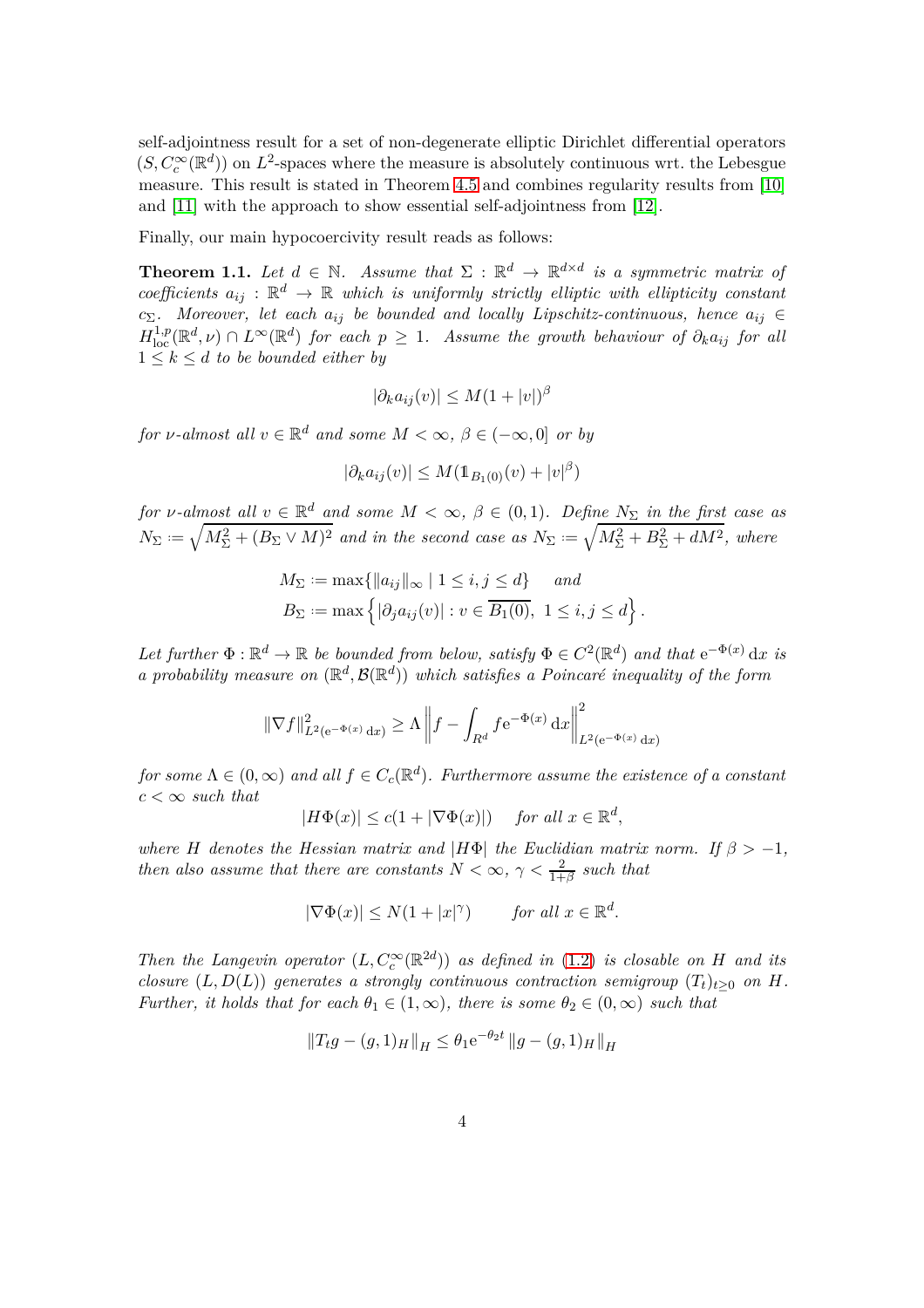*for all*  $g \in H$  *and all*  $t \geq 0$ *. In particular,*  $\theta_2$  *can be specified as* 

$$
\theta_2 = \frac{\theta_1 - 1}{\theta_1} \frac{c_{\Sigma}}{n_1 + n_2 N_{\Sigma} + n_3 N_{\Sigma}^2},
$$

*and the coefficients*  $n_i \in (0, \infty)$  *only depend on the choice of*  $\Phi$ *.* 

Finally, our main results may be summarized by the following list:

- Essential m-dissipativity (equivalently essential self-adjointness) of non-degenerate elliptic Dirichlet differential operators with domain  $C_c^{\infty}(\mathbb{R}^d)$  on Hilbert spaces with measure absolutely continuous wrt. the *d*-dimensional Lebesgue measure is proved, see Theorem [4.5.](#page-16-0)
- Essential m-dissipativity of the backwards Kolmogorov operator  $(L, C_c^{\infty}(\mathbb{R}^d))$  associated with the Langevin equation with multiplicative noise [\(1.1\)](#page-1-1) on the Hilbert space *H* under weak assumptions on the coefficient matrix  $\Sigma$  and the potential  $\Phi$ , in particular not requiring smoothness, is shown, see Theorem [3.4.](#page-10-0)
- Exponential convergence to a stationary state of the corresponding solutions to the abstract Cauchy problem  $\partial_t u(t) = Lu(t)$ , see [\(5.1\)](#page-25-0) on the Hilbert space *H* with explicitly computable rate of convergence, as stated in Theorem [1.1,](#page-3-0) is proved.
- Adaptation of this convergence result to the equivalent formulation as a Fokker-Planck PDE on the appropriate Hilbert space  $\tilde{H} := L^2(\mathbb{R}^{2d}, \tilde{\mu})$  is provided. In particular, this yields exponential convergence of the solutions to the abstract Fokker-Planck Cauchy problem  $\partial_t u(t) = L^{\text{FP}} u(t)$ , with  $L^{\text{FP}}$  given by [\(5.3\)](#page-27-1), to a stationary state, see Section [5.3.](#page-27-0)
- A stochastic interpretation of the semigroup as a transition kernel for a diffusion process is worked out. Moreover, we prove this diffusion process to be a weak solution to the Langevin SDE [\(1.1\)](#page-1-1) and derive for it strong mixing properties with explicit rates of convergence, see Section [5.2.](#page-25-1)

## **2 The abstract hypocoercivity setting**

<span id="page-4-0"></span>We start by recalling some basic facts about closed unbounded operators on Hilbert spaces:

**Lemma 2.1.** *Let* (*T, D*(*T*)) *be a densely defined linear operator on H and let L be a bounded linear operator with domain H.*

- *(i)* The adjoint operator  $(T^*, D(T^*))$  exists and is closed. If  $D(T^*)$  is dense in H, *then*  $(T, D(T))$  *is closable and for the closure*  $(T, D(T))$  *it holds*  $T = T^{**}$ .
- *(ii)*  $L^*$  *is bounded and*  $||L^*|| = ||L||$ *.*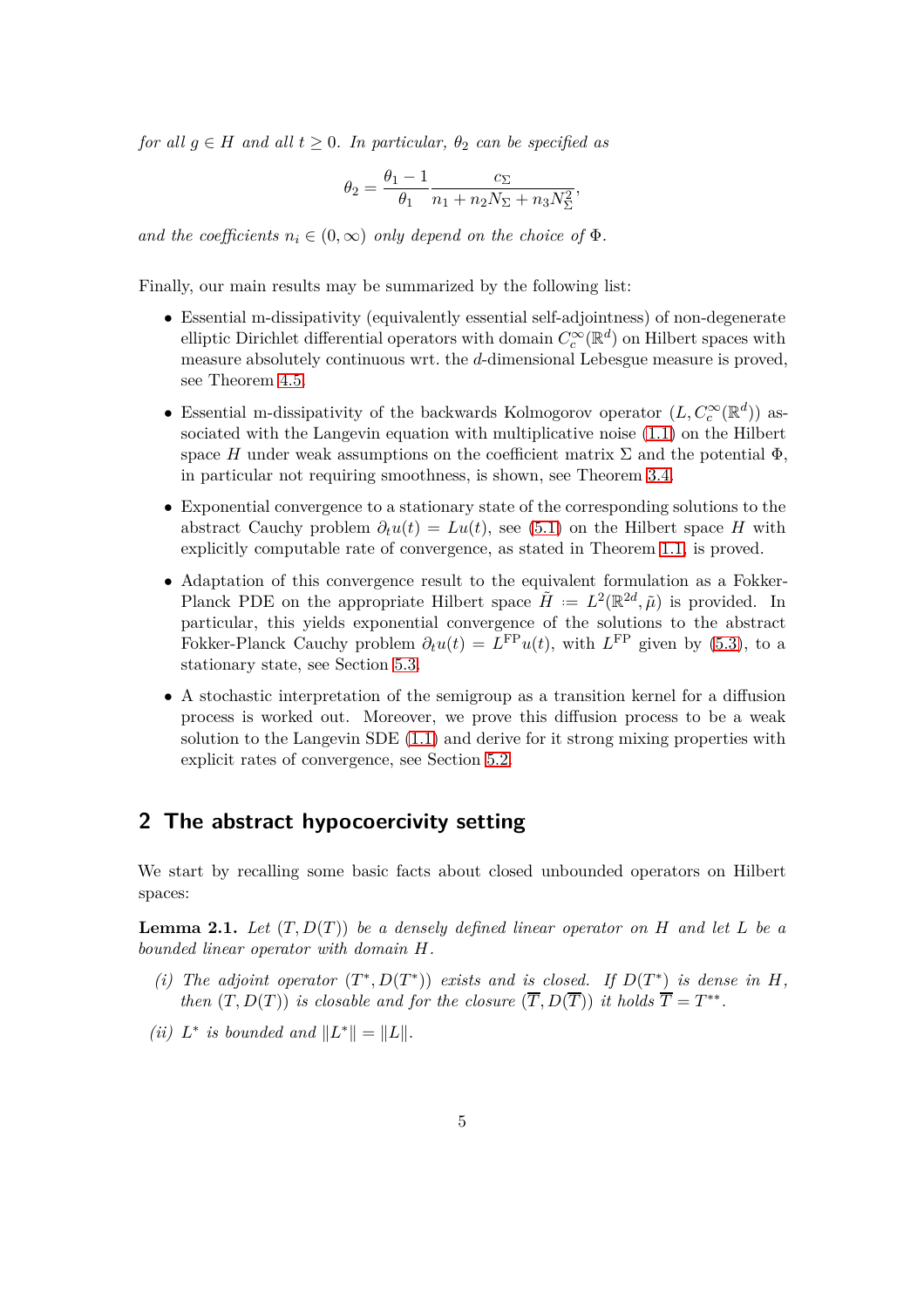- *(iii)* If  $(T, D(T))$  *is closed, then*  $D(T^*)$  *is automatically dense in H. Consequently by*  $(i), T = T^{**}.$
- *(iv)* Let  $(T, D(T))$  be closed. Then the operator  $TL$  with domain

$$
D(TL) = \{ f \in H \mid Lf \in D(T) \}
$$

*is also closed.*

*(v) LT with domain D*(*T*) *need not be closed, however*

$$
(LT)^* = T^*L^*.
$$

Let us now briefly state the abstract setting for the hypocoercivity method as in [\[4\]](#page-28-3).

<span id="page-5-0"></span>**Data conditions (D).** We require the following conditions which are henceforth assumed without further mention.

- (D1) *The Hilbert space:* Let  $(E, \mathcal{F}, \mu)$  be some probability space and define *H* to be  $H = L^2(E, \mu)$  equipped with the standard inner product  $(\cdot, \cdot)_H$ .
- (D2) *The*  $C_0$ -semigroup and its generator:  $(L, D(L))$  is some linear operator on *H* generating a strongly continuous contraction semigroup  $(T_t)_{t>0}$ .
- (D3) *Core property of L:* Let  $D \subset D(L)$  be a dense subspace of *H* which is a core for  $(L, D(L)).$
- (D4) *Decomposition of L*: Let  $(S, D(S))$  be symmetric,  $(A, D(A))$  be closed and antisymmetric on *H* such that  $D \subset D(S) \cap D(A)$  as well as  $L|_D = S - A$ .
- (D5) *Orthogonal projections:* Let  $P : H \to H$  be an orthogonal projection satisfying *P*(*H*) ⊂ *D*(*S*)*, SP* = 0 as well as *P*(*D*) ⊂ *D*(*A*)*, AP*(*D*) ⊂ *D*(*A*). Moreover, let  $P_S: H \to H$  be defined as

$$
P_S f := Pf + (f, 1)_H, \qquad f \in H.
$$

(D6) *Invariant measure:* Let  $\mu$  be invariant for  $(L, D)$  in the sense that

$$
(Lf, 1)_H = \int_E Lf \, d\mu = 0 \qquad \text{for all } f \in D.
$$

(D7) *Conservativity:* It holds that  $1 \in D(L)$  and  $L1 = 0$ .

Since (*A, D*(*A*)) is closed, (*AP, D*(*AP*)) is also closed and densely defined. Hence by von Neumann's theorem, the operator

$$
I + (AP)^*(AP) : D((AP)^*AP) \to H,
$$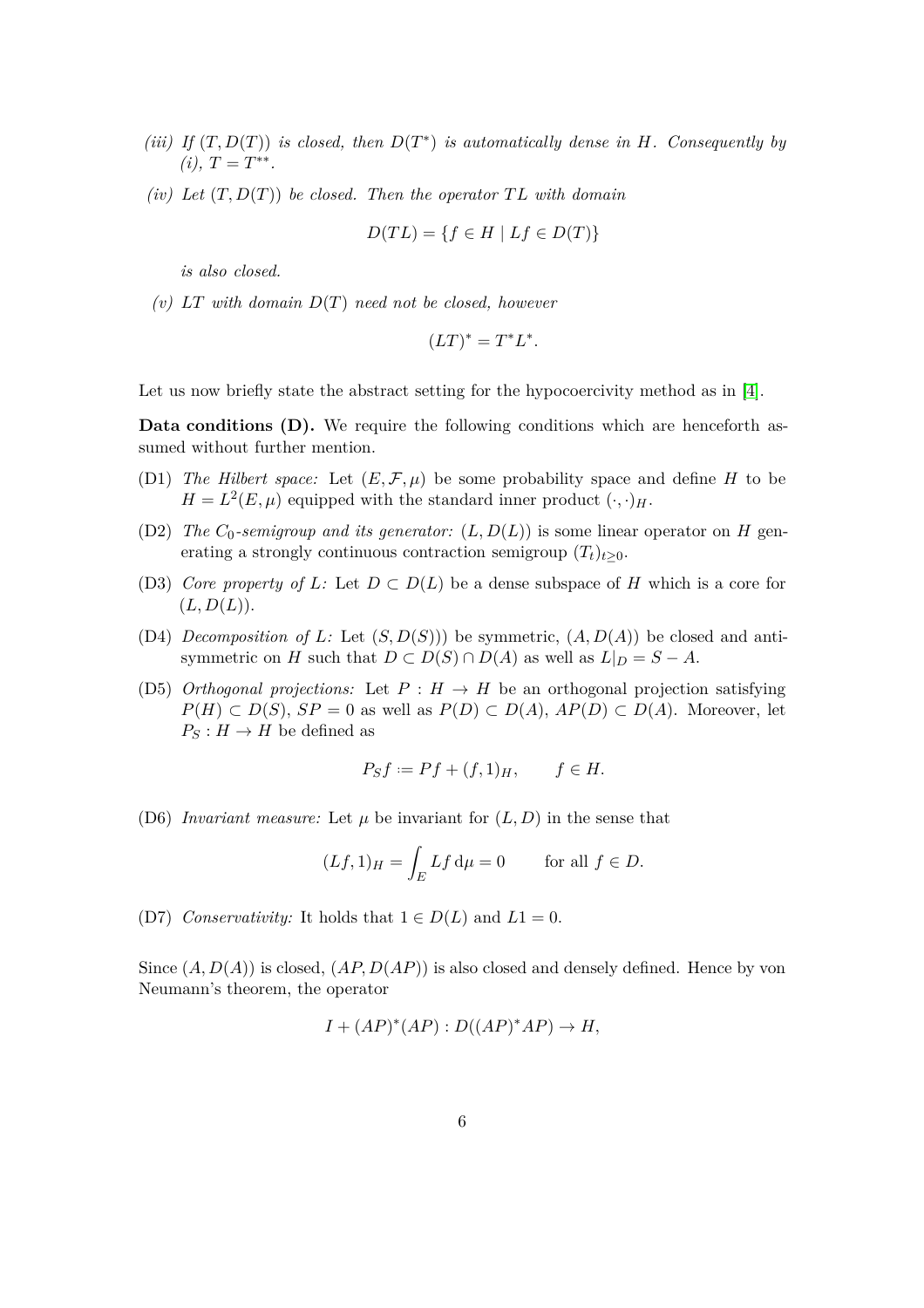where  $D((AP)^*AP) = \{f \in D(AP) \mid APf \in D((AP)^*)\}$ , is bijective and admits a bounded inverse. We therefore define the operator  $(B, D((AP)^*))$  via

$$
B := (I + (AP)^*AP)^{-1}(AP) *
$$

Then *B* extends to a bounded operator on *H*.

As in the given source, we also require the following assumptions:

**Assumption (H1).** *Algebraic relation:* It holds that  $PAP|_D = 0$ .

**Assumption (H2).** *Microscopic coercivity:* There exists some  $\Lambda_m > 0$  such that

<span id="page-6-3"></span><span id="page-6-2"></span><span id="page-6-0"></span>
$$
-(Sf, f)_H \ge \Lambda_m ||(I - P_S)f||^2 \qquad \text{for all } f \in D.
$$

**Assumption (H3).** *Macroscopic coercivity:* Define  $(G, D)$  via  $G = PA^2P$  on D. Assume that  $(G, D)$  is essentially self-adjoint on *H*. Moreover, assume that there is some  $\Lambda_M > 0$  such that

<span id="page-6-4"></span>
$$
||APf||^2 \ge \Lambda_M ||Pf||^2 \quad \text{for all } f \in D.
$$

**Assumption (H4).** *Boundedness of auxiliary operators:* The operators (*BS, D*) and  $(BA(I-P), D)$  are bounded and there exist constants  $c_1, c_2 < \infty$  such that

<span id="page-6-1"></span>
$$
||B S f|| \le c_1 ||(I - P)f||
$$
 and  $||BA(I - P)f|| \le c_2 ||(I - P)f||$ 

hold for all  $f \in D$ .

We now state the central abstract hypocoercivity theorem as in [\[4\]](#page-28-3):

**Theorem 2.2.** *Assume that (D) and (H1)-(H4) hold. Then there exist strictly positive constants*  $\kappa_1, \kappa_2 < \infty$  *which are explicitly computable in terms of*  $\Lambda_m, \Lambda_M, c_1$  *and*  $c_2$  *such that for all*  $g \in H$  *we have* 

$$
||T_t g - (g, 1)_H|| \le \kappa_1 e^{-\kappa_2 t} ||g - (g, 1)_H||
$$
 for all  $t \ge 0$ .

*More specifically, if there exist*  $\delta > 0$ ,  $\varepsilon \in (0,1)$  and  $0 < \kappa < \infty$  such that for all  $g \in D(L)$ ,  $t \geq 0$ , *it holds* 

<span id="page-6-5"></span>
$$
\kappa ||f_t||^2 \le \left(\Lambda_m - \varepsilon (1 + c_1 + c_2) \left(1 + \frac{1}{2\delta}\right)\right) ||(I - P)f_t||^2
$$
  
 
$$
+ \varepsilon \left(\frac{\Lambda_M}{1 + \Lambda_M} - (1 + c_1 + c_2) \frac{\delta}{2}\right) ||Pf_t||^2,
$$
 (2.1)

*where*  $f_t := T_t g - (g, 1)H$ , then the constants  $\kappa_1$  and  $\kappa_2$  are given by

$$
\kappa_1 = \sqrt{\frac{1+\varepsilon}{1-\varepsilon}}, \qquad \kappa_2 = \frac{\kappa}{1+\varepsilon}.
$$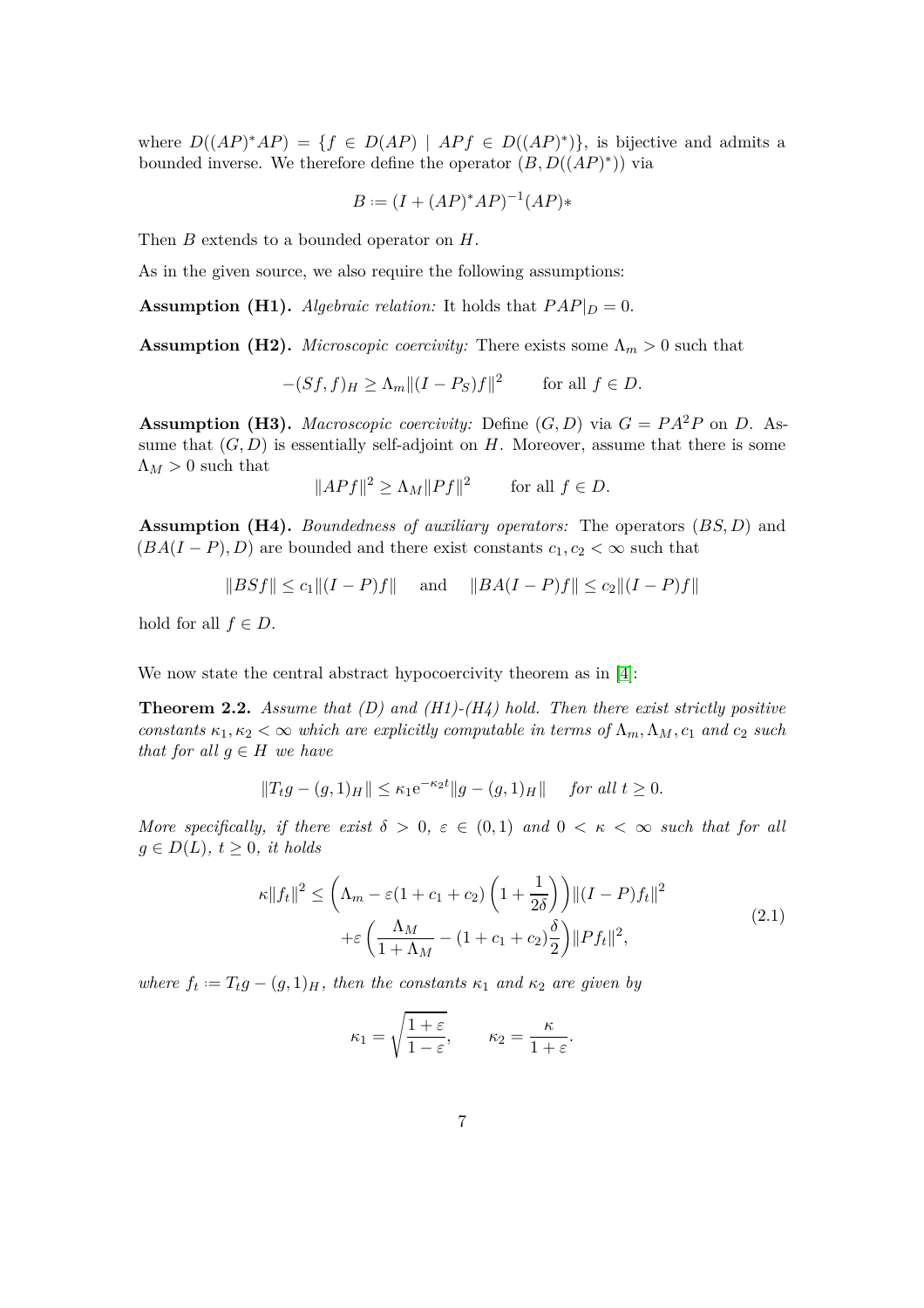In order to prove (H4), we will make use of the following result:

**Lemma 2.3.** *Assume (H3).* Let  $(T, D(T))$  be a linear operator with  $D \subset D(T)$  and *<i>. Then* 

$$
(I-G)(D) \subset D((BT)^*) \quad \text{ with } \quad (BT)^*(I-G)f = T^*APf, \quad f \in D.
$$

*If there exists some*  $C < \infty$  *such that* 

<span id="page-7-1"></span><span id="page-7-0"></span>
$$
||(BT)^*g|| \le C||g|| \qquad \text{for all } g = (I - G)f, \quad f \in D,
$$
\n
$$
(2.2)
$$

*then* (*BT, D*(*T*)) *is bounded and its closure* (*BT*) *is a bounded operator on H with*  $||BT|| = ||(BT)^*||.$ 

*In particular, if* (*S, D*(*S*)) *and* (*A, D*(*A*)) *satisfy these assumptions, the corresponding inequalities in (H4) are satisfied with*  $c_1 = ||(BS)^*||$  *and*  $c_2 = ||(BA)^*||$ .

#### **Proof:**

Let  $h \in D((AP)^*)$  and  $f \in D$ . Set  $g = (I - G)f$ . By the representation of *B* on  $D((AP)^*)$  together with self-adjointness of  $(I + (AP)^*AP)^{-1}$  and  $D \subset D(AP)$ , we get

$$
(h, B^*g)_H = (Bh, (I - G)f)_H = ((AP)^*h, f)_H = (h, APf)_H.
$$

So  $B^*g = APf \in D(T^*)$ . By Lemma [2.1](#page-4-0) (v),  $((BT)^*, D((BT)^*)) = (T^*B^*, D(T^*B^*))$ , which implies  $(BT)^*g = T^*B^*g = T^*APf$ .

By essential self-adjointness and hence essential m-dissipativity of  $G$ ,  $(I - G)(D)$  is dense in *H*. Therefore by  $(2.2)$ , the closed operator  $((BT)^*, D((BT)^*))$  is a bounded operator on  $H$ . Since  $(BT, D(T))$  is densely defined, by Lemma [2.1](#page-4-0) (i) and (ii), it is closable with  $BT = (BT)^{**}$ , which is a bounded operator on *H* with the stated norm.

The last part follows directly by  $Sf = S(I - P)f$  for  $f \in D$ .

## **3 Hypocoercivity for Langevin dynamics with multiplicative noise**

As stated in the introduction, the aim of this section is to prove exponential convergence to equilibrium of the semigroup solving the abstract Kolmogorov equation corresponding to the Langevin equation with multiplicative noise [\(1.1\)](#page-1-1).

We remark that most of the conditions are verified analogously to [\[7\]](#page-28-6), the main difference being the proof of essential m-dissipativity for the operator  $(L, C_c^{\infty}(\mathbb{R}^{2d}))$  as well as the first inequality in (H4). Nevertheless, some care has to be taken whenever *S* is involved, as it doesn't preserve regularity to the same extent as in the given reference.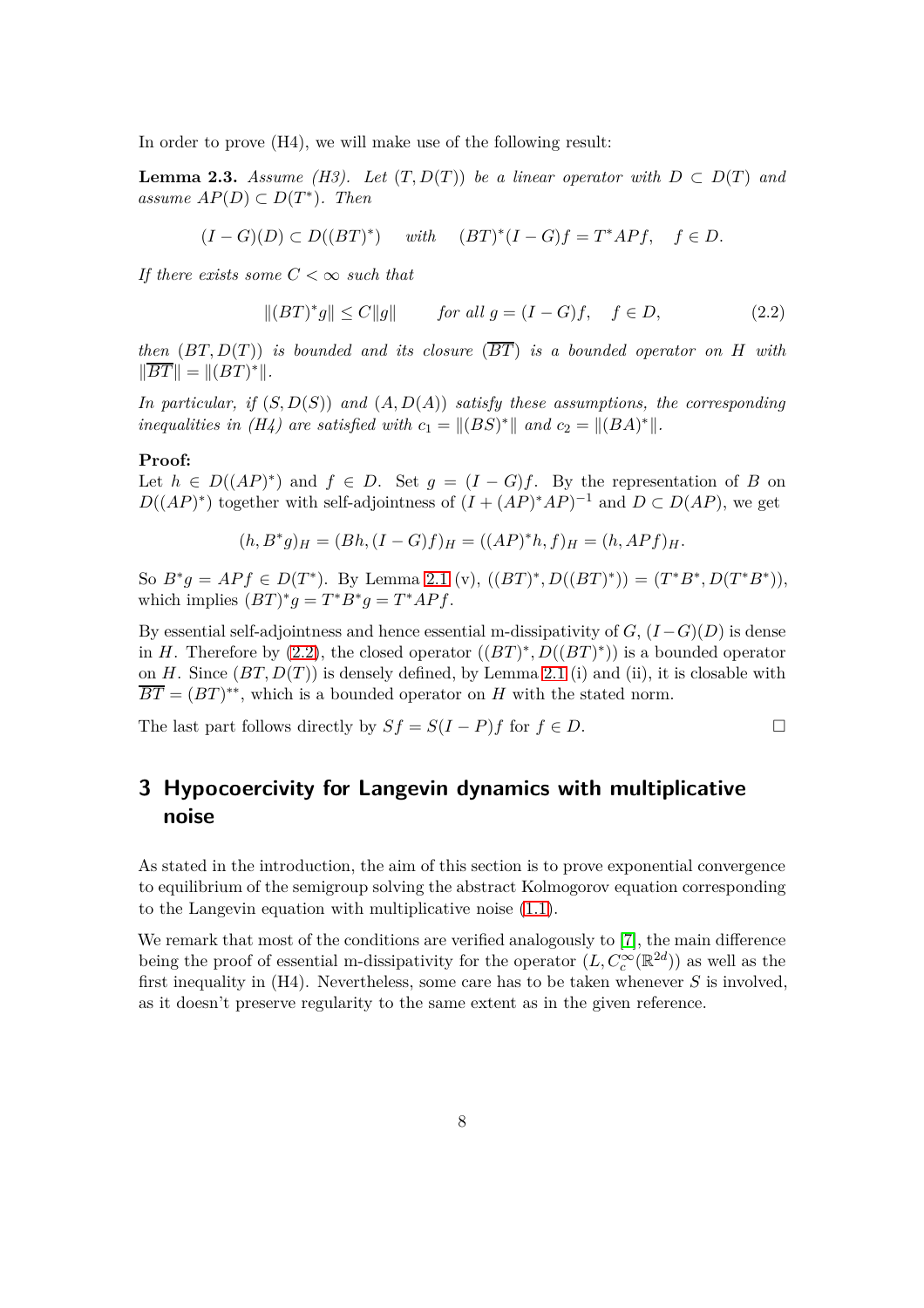## <span id="page-8-5"></span>**3.1 The data conditions**

We start by introducing the setting and verifying the data conditions **[\(D\)](#page-5-0)**. The notations introduced in this part will be used for the remainder of the section without further mention.

Let  $d \in \mathbb{N}$  and set the state space as  $E = \mathbb{R}^{2d}$ ,  $\mathcal{F} = \mathcal{B}(\mathbb{R}^{2d})$ . In the following, the first *d* components of *E* will be written as *x*, the latter *d* components as *v*. Let  $\nu$  be the normalised Gaussian measure on R *<sup>d</sup>* with mean zero and covariance matrix *I*, i.e.

$$
\nu(A) = \int_A (2\pi)^{-\frac{d}{2}} e^{-\frac{x^2}{2}} dx.
$$

<span id="page-8-4"></span>**Assumption (P).** The potential  $\Phi : \mathbb{R}^d \to \mathbb{R}$  is assumed to depend only on the position variable *x* and to be locally Lipschitz-continuous. We further assume  $e^{-\Phi(x)} dx$  to be a probability measure on  $(\mathbb{R}^d, \mathcal{B}(\mathbb{R}^d))$ .

Note that the first part implies  $\Phi \in H^{1,\infty}_{loc}(\mathbb{R}^d)$ . Moreover,  $\Phi$  is differentiable d*x*-a.e. on R *d* , such that the weak gradient and the derivative of Φ coincide d*x*-a.e. on R *d* . In the following, we fix a version of  $\nabla \Phi$ .

The probability measure  $\mu$  on  $(E, \mathcal{F})$  is then given by  $\mu = e^{-\Phi(x)} dx \otimes \nu$ , and we set  $H = L^2(E, \mu)$ , which satisfies condition (D1). Next we assume the following about  $\Sigma = (a_{ij})_{1 \leq i,j \leq d}$  with  $a_{ij} : \mathbb{R}^d \to \mathbb{R}$ :

**Assumption (** $\Sigma$ **1).**  $\Sigma$  is symmetric and uniformly strictly elliptic, i.e. there is some  $c_{\Sigma} > 0$  such that

<span id="page-8-3"></span><span id="page-8-0"></span>
$$
(y, \Sigma(v)y) \ge c_{\Sigma} \cdot |y|^2
$$
 for all  $y, v \in \mathbb{R}^d$ .

**Assumption (** $\Sigma$ **2).** There is some  $p > d$  such that for all  $1 \leq i, j \leq d$ , it holds that  $a_{ij} \in H^{1,p}_{loc}(\mathbb{R}^d, \nu) \cap L^{\infty}(\mathbb{R}^d)$ . Additionally,  $a_{ij}$  is locally Lipschitz-continuous for all  $1 \leq i, j \leq d$ .

Additionally, we will consider one of the following conditions on the growth of the partial derivatives:

**Assumption (** $\Sigma$ **3).** There are constants  $0 \leq M < \infty$ ,  $-\infty < \beta \leq 0$  such that for all  $1 \le i, j, k \le d$ 

<span id="page-8-1"></span>
$$
|\partial_k a_{ij}(v)| \le M(1+|v|)^\beta \quad \text{ for } \nu\text{-almost all } v \in \mathbb{R}^d.
$$

**Assumption (** $\Sigma 3'$ **). There are constants**  $0 \leq M < \infty$ **,**  $0 < \beta < 1$  **such that for all**  $1 \leq i, j, k \leq d$ 

<span id="page-8-2"></span>
$$
|\partial_k a_{ij}(v)| \le M(\mathbb{1}_{B_1(0)}(v) + |v|^\beta) \quad \text{ for } \nu\text{-almost all } v \in \mathbb{R}^d.
$$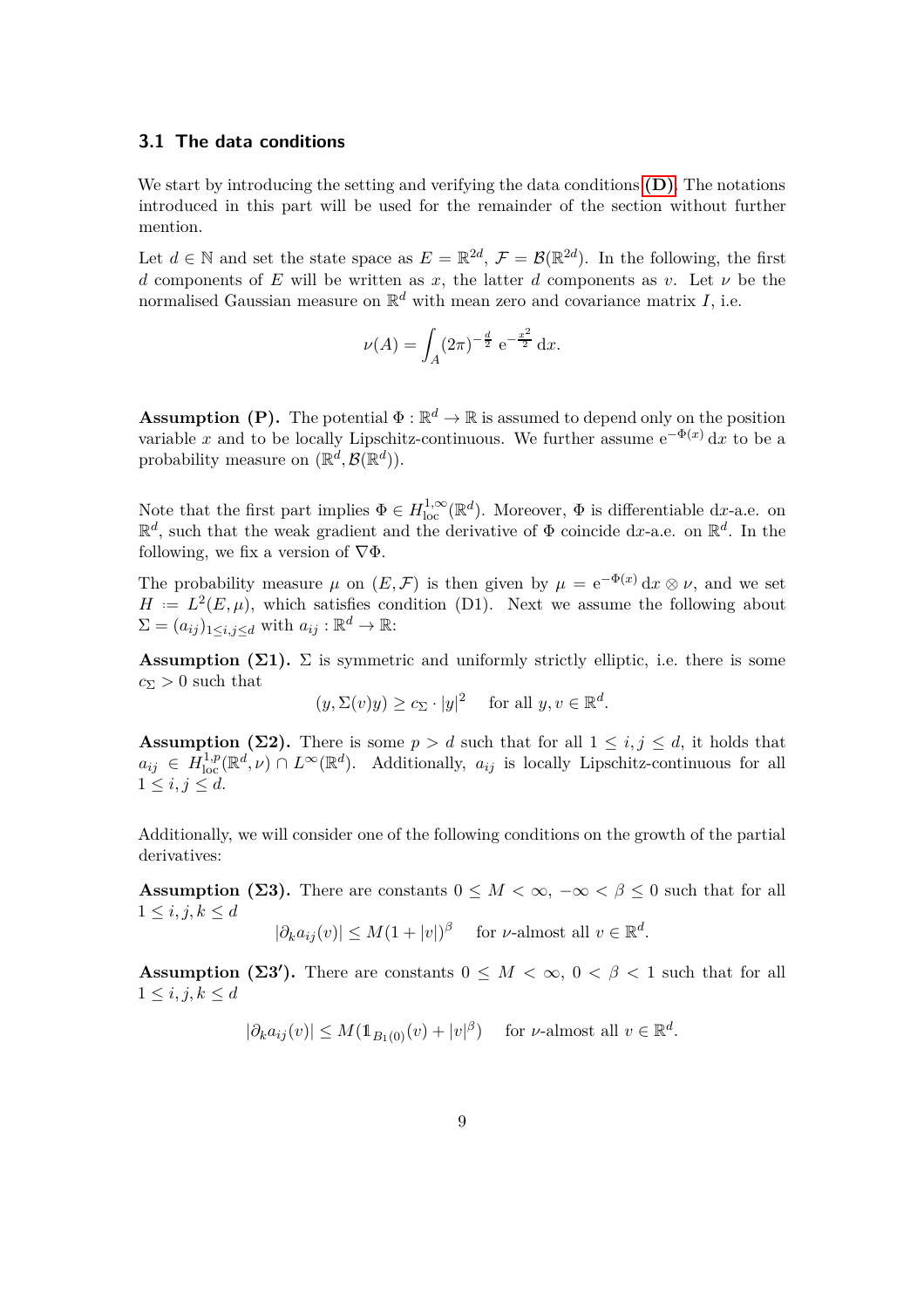We note that any of these imply  $\partial_j a_{ij} \in L^2(\mathbb{R}^d, \nu)$  for all  $1 \le i, j \le d$ .

**Definition 3.1.** Let  $\Sigma$  satisfy  $(\Sigma 2)$ . Then we set

$$
M_{\Sigma} := \max\{\|a_{ij}\|_{\infty} : 1 \le i, j \le d\} \quad \text{and} \quad B_{\Sigma} := \max\{|\partial_j a_{ij}(v)| : v \in \overline{B_1(0)}, 1 \le i, j \le d\}.
$$

If  $\Sigma$  additionally satisfies  $(\Sigma 3)$ , then we define

<span id="page-9-0"></span>
$$
N_{\Sigma} := \sqrt{M_{\Sigma}^2 + (B_{\Sigma} \vee M)^2}.
$$

If instead  $(\Sigma 3')$  is fulfilled, then we consider instead

$$
N_{\Sigma} := \sqrt{M_{\Sigma}^2 + B_{\Sigma}^2 + dM^2}.
$$

<span id="page-9-2"></span>**Definition 3.2.** Let  $D = C_c^{\infty}(E)$  be the space of compactly supported smooth functions on *E*. We define the linear operators *S, A* and *L* on *D* via

$$
Sf = \sum_{i,j=1}^{d} a_{ij} \partial_{v_j} \partial_{v_i} f + \sum_{i=1}^{d} b_i \partial_{v_i} f,
$$
  
where  $b_i(v) = \sum_{j=1}^{d} (\partial_j a_{ij}(v) - a_{ij}(v)v_j),$   

$$
Af = \nabla \Phi(x) \cdot \nabla_v f - v \cdot \nabla_x f,
$$
  

$$
Lf = (S - A)f, \quad \text{for } f \in D.
$$

Integration by parts shows that  $(S, D)$  is symmetric and non-positive definite on  $H$ , and (*A, D*) is antisymmetric on *H*. Hence, all three operators with domain *D* are dissipative and therefore closable. We denote their closure respectively by  $(S, D(S))$ ,  $(A, D(A))$  and  $(L, D(L)).$ 

For  $f \in D$  and  $g \in H^{1,2}(E,\mu)$ , integration by parts yields

$$
(Lf,g)_H = -\int_E \left(\nabla f, \begin{pmatrix} 0 & -I \\ I & \Sigma \end{pmatrix} \nabla g\right)_{\text{euc}} d\mu.
$$

<span id="page-9-1"></span>In particular,  $(D6)$  is obviously fulfilled. Next we provide an estimate which will be needed later:

**Proposition 3.3.** *Let*  $(\Sigma 2)$  $(\Sigma 2)$  *and either*  $(\Sigma 3)$  $(\Sigma 3)$  *or*  $(\Sigma 3')$  *hold respectively and recall Definition* [3.1.](#page-9-0) Then for all  $1 \leq i, j \leq d$ , it holds that

$$
\|\partial_j a_{ij} - a_{ij} v_j\|_{L^2(\nu)} \le N_\Sigma.
$$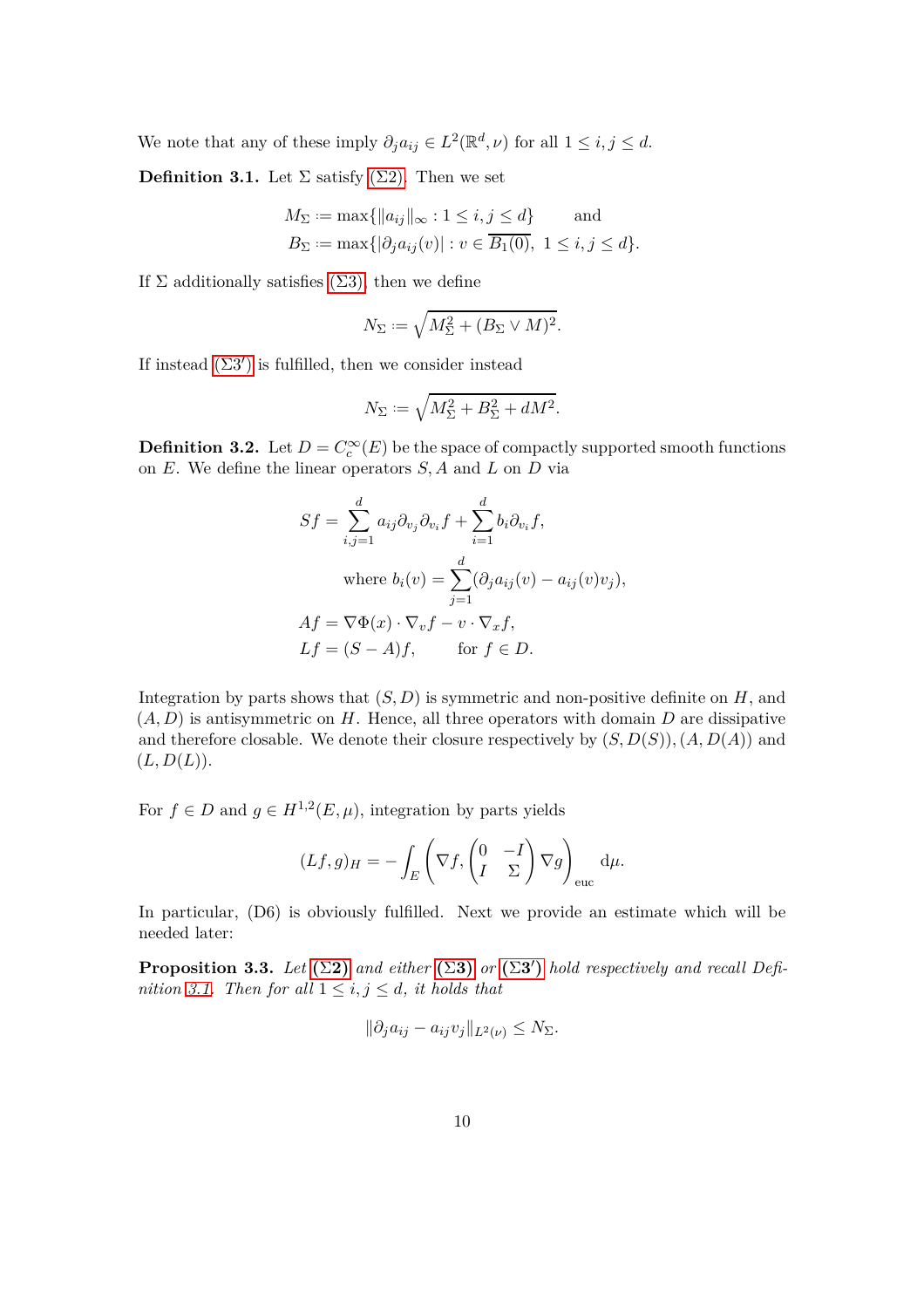#### **Proof:**

Due to integration by parts, it holds that

$$
\int_{\mathbb{R}^d} a_{ij}^2 v_j^2 \, \mathrm{d}\nu = \int_{\mathbb{R}^d} a_{ij}^2 + 2a_{ij} v_j \partial_j a_{ij} \, \mathrm{d}\nu.
$$

Hence we obtain in the case  $(\Sigma 3')$ 

$$
\int_{\mathbb{R}^d} (\partial_j a_{ij} - a_{ij} v_j)^2 d\nu = \int_{\mathbb{R}^d} (\partial_j a_{ij})^2 + a_{ij}^2 d\nu
$$
\n
$$
\leq \int_{B_1(0)} (\partial_j a_{ij})^2 d\nu + \int_{\mathbb{R}^d \setminus B_1(0)} (\partial_j a_{ij})^2 d\nu + M_{\Sigma}^2
$$
\n
$$
\leq B_{\Sigma}^2 + \int_{\mathbb{R}^d \setminus B_1(0)} (M|v|^{\beta})^2 d\nu + M_{\Sigma}^2
$$
\n
$$
\leq B_{\Sigma}^2 + M_{\Sigma}^2 + \sum_{k=1}^d M^2 \int_{\mathbb{R}^d} v_k^2 d\nu = B_{\Sigma}^2 + M_{\Sigma}^2 + M^2 d.
$$

The case ( $\Sigma$ [3\)](#page-8-1) follows from  $(\partial_j a_{ij})^2 \leq (B_{\Sigma} \vee M)^2$ 

We now state the essential m-dissipativity result, which will be proven in the next section.

**Theorem 3.4.** *Let*  $(\Sigma 1)$  $(\Sigma 1)$ ,  $(\Sigma 2)$  $(\Sigma 2)$  *and either*  $(\Sigma 3)$  $(\Sigma 3)$  *or*  $(\Sigma 3')$  *be fulfilled, and let*  $\Phi$  *be as in* **[\(P\)](#page-8-4)***. Assume further that*  $\Phi$  *is bounded from below and that*  $|\nabla \Phi| \in L^2(\mathbb{R}^d, e^{-\Phi(x)} dx)$ *. If β is larger than* −1*, then assume additionally that there is some N <* ∞ *such that*

$$
|\nabla \Phi(x)| \le N(1+|x|^\gamma)
$$
, where  $\gamma < \frac{2}{1+\beta}$ .

*Then the linear operator*  $(L, C_c^{\infty}(\mathbb{R}^{2d}))$  *is essentially m-dissipative and hence its closure* (*L, D*(*L*)) *generates a strongly continuous contraction semigroup on H. In particular, the conditions (D2)-(D4) are satisfied.*

Let us now introduce the orthogonal projections *P<sup>S</sup>* and *P*:

**Definition 3.5.** Define  $P_S: H \to H$  as

$$
P_S f = \int_{\mathbb{R}^d} f \, \mathrm{d}\nu(v), \qquad f \in H,
$$

where integration is understood w.r.t the velocity variable *v*. By Fubini's theorem and the fact that  $\nu$  is a probability measure on  $(E, \mathcal{F})$ , it follows that  $P_S$  is a well-defined orthogonal projection on *H* with

$$
P_S f \in L^2(\mathbb{R}^d, e^{-\Phi(x)} dx), \quad ||P_S f||_{L^2(\mathbb{R}^d, e^{-\Phi(x)} dx)} = ||P_S f||_H, \quad f \in H,
$$

where  $L^2(\mathbb{R}^d, e^{-\Phi(x)} dx)$  is interpreted as embedded in *H*.

<span id="page-10-0"></span>.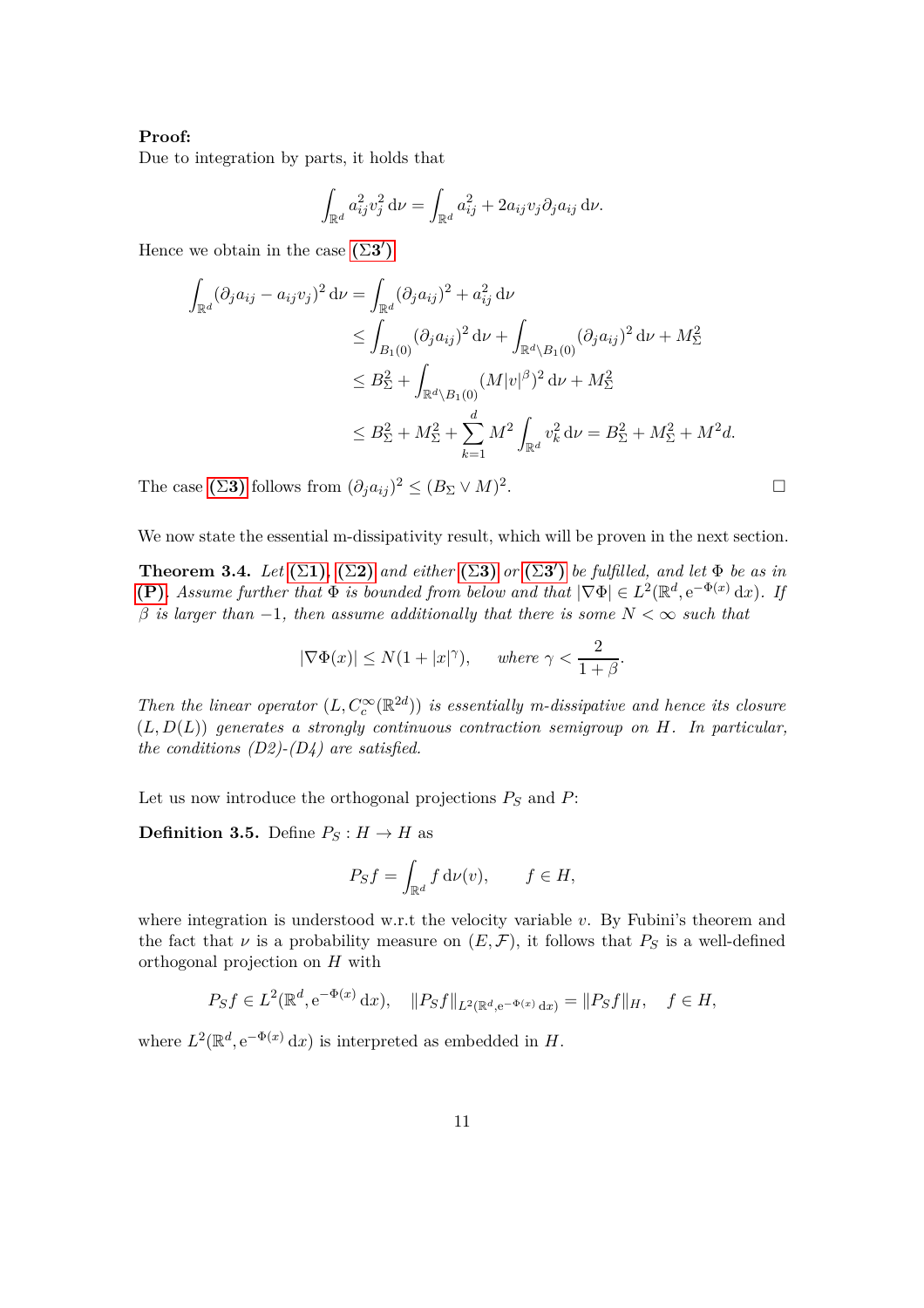Then define  $P: H \to H$  via  $Pf = P_Sf - (f, 1)_H$  for  $f \in H$ . Again, P is an orthogonal projection on *H* with

$$
Pf \in L^{2}(\mathbb{R}^{d}, e^{-\Phi(x)} dx), \quad ||Pf||_{L^{2}(\mathbb{R}^{d}, e^{-\Phi(x)} dx)} = ||Pf||_{H}, \quad f \in H.
$$

Additionally, for each  $f \in D$ ,  $P_S f$  admits a unique representation in  $C_c^{\infty}(\mathbb{R}^d)$ , which we will denote by  $f_S \in C_c^{\infty}(\mathbb{R}^d)$ .

In order to show the last remaining conditions (D5) and (D7), we will make use of a standard sequence of cutoff functions as specified below:

**Definition 3.6.** Let  $\varphi \in C_c^{\infty}(\mathbb{R}^d)$  such that  $0 \leq \varphi \leq 1$ ,  $\varphi = 1$  on  $B_1(0)$  and  $\varphi = 0$ outside of  $B_2(0)$ . Define  $\varphi_n(z) := \varphi(\frac{z}{n})$  $\frac{z}{n}$ ) for each  $z \in \mathbb{R}^d$ ,  $n \in \mathbb{N}$ . Then there exists a constant  $C < \infty$  independent of  $n \in \mathbb{N}$  such that

<span id="page-11-0"></span>
$$
|\partial_i \varphi_n(z)| \le \frac{C}{n}, \ |\partial_{ij} \varphi_n(z)| \le \frac{C}{n^2} \quad \text{ for all } z \in \mathbb{R}^d, 1 \le i, j \le d.
$$

Moreover  $0 \leq \varphi_n \leq 1$  for all  $n \in \mathbb{N}$  and  $\varphi_n \to 1$  pointwisely on  $\mathbb{R}^d$  as  $n \to \infty$ .

**Lemma 3.7.** *Let*  $(\Sigma 2)$  $(\Sigma 2)$  *and either*  $(\Sigma 3)$  $(\Sigma 3)$  *or*  $(\Sigma 3')$  *be fulfilled, and let*  $\Phi$  *be as in*  $(P)$ *. Then the operator L satisfies the following:*

- *(i)*  $P(H) ⊂ D(S)$  *with*  $SPf = 0$  *for all*  $f ∈ H$ *,*
- *(ii)*  $P(D) ⊂ D(A)$  *and*  $APf = -v ⋅ ∇<sub>x</sub>(P<sub>S</sub>f)$ *,*
- $(iii)$   $AP(D) \subset D(A)$  *with*  $A^2Pf = \langle v, \nabla_x^2(P_Sf)v \rangle \nabla \Phi \cdot \nabla_x(P_Sf)$ .
- $(iv)$  *It holds*  $1 \in D(L)$  *and*  $L1 = 0$ *.*

*In particular, (D5) and (D7) are fulfilled.*

#### **Proof:**

We only show (i), as the other parts can be shown exactly as in [\[7\]](#page-28-6). First, let  $f \in C_c^{\infty}(\mathbb{R}^d)$ and define  $f_n \in D$  via  $f_n(x, y) := f(x)\varphi_n(v)$ . Then by Lebesgue's dominated convergence theorem and the inequalities in the previous definition,

$$
Sf_n = f \cdot \left( \sum_{i,j=1}^d a_{ij} \partial_{ij} \varphi_n + \sum_{i=1}^d b_i \partial_i \varphi_n \right) \to 0 \quad \text{in } H \text{ as } n \to \infty,
$$

since  $a_{ij} \in L^{\infty}(\mathbb{R}^d) \subset L^2(\mathbb{R}^d, \nu)$ ,  $|v| \in L^2(\mathbb{R}^d, \nu)$  and  $\partial_j a_{ij} \in L^2(\mathbb{R}^d, \nu)$  for all  $1 \le i, j \le d$ . Since  $f_n \to f$  in *H* and by closedness of  $(S, D(S))$ , this implies  $f \in D(S)$  with  $Sf = 0$ , where *f* is interpreted as an element of *H*.

Now let  $g \in P(H)$  and identify *g* as an element of  $L^2(\mathbb{R}^d, e^{-\Phi(x)} dx)$ . Then there exist  $g_n \in C_c^{\infty}(\mathbb{R}^d)$  with  $g_n \to g$  in  $L^2(\mathbb{R}^d, e^{-\Phi(x)} dx)$  as  $n \to \infty$ . Identifying all  $g_n$  and *g* with elements in *H* then yields  $g_n \to g$  in *H* as  $n \to \infty$  and  $g_n \in D(S)$ ,  $Sg_n = 0$  for all  $n \in \mathbb{N}$ .<br>Therefore, again by closedness of  $(S, D(S))$ ,  $a \in D(S)$  and  $Sa = 0$ Therefore, again by closedness of  $(S, D(S))$ ,  $q \in D(S)$  and  $Sq = 0$ .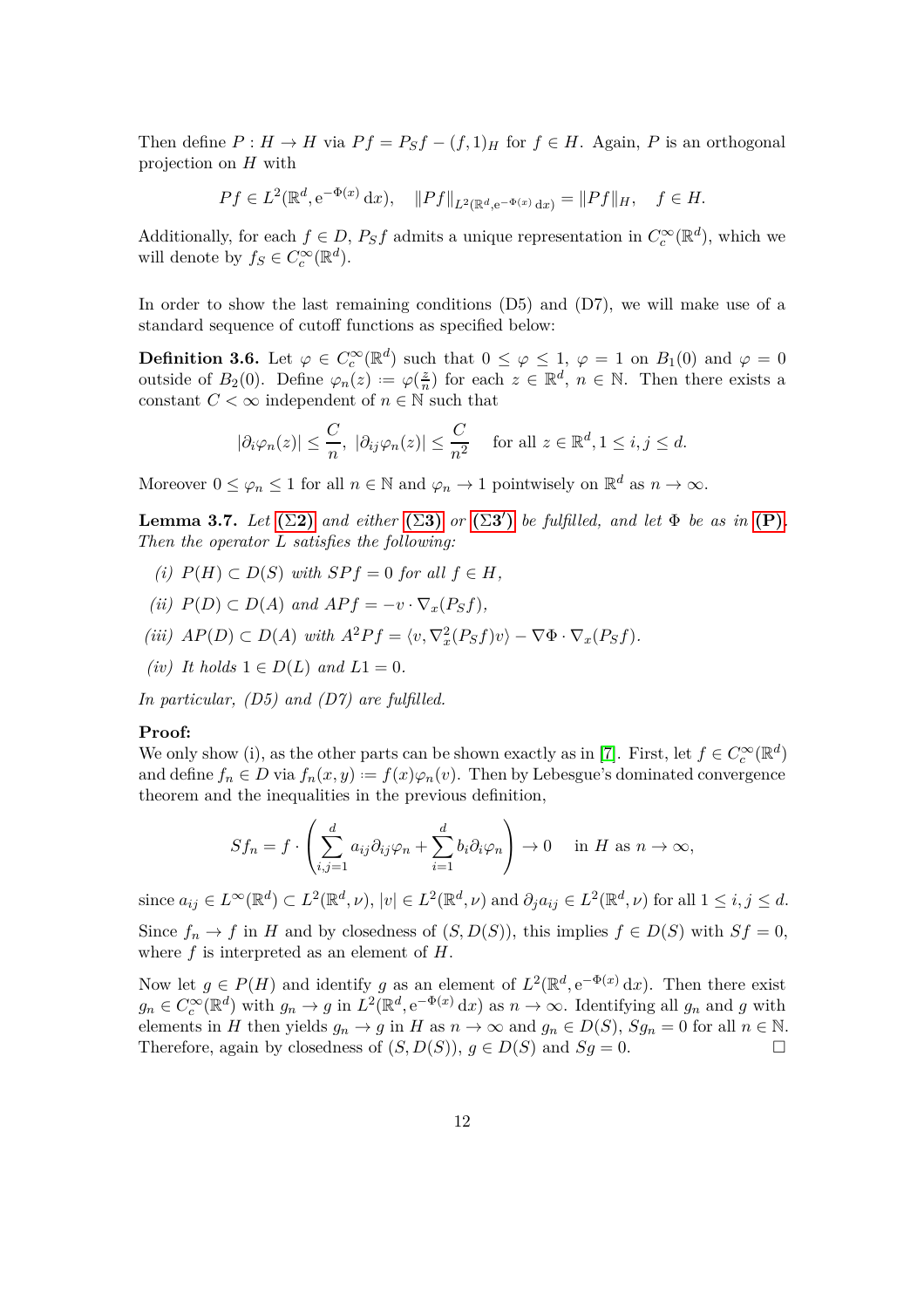#### **3.2 The hypocoercivity conditions**

Now we verify the hypocoercivity conditions **[\(H1\)](#page-6-0)**-**[\(H4\)](#page-6-1)** for the operator *L*. From here on, we will assume  $\Sigma$  to satisfy  $(\Sigma 1)$  $(\Sigma 1)$ ,  $(\Sigma 2)$  $(\Sigma 2)$  and either  $(\Sigma 3)$  $(\Sigma 3)$  or  $(\Sigma 3')$ , with  $N_{\Sigma}$  referring to the appropriate constant as in Definition [3.1.](#page-9-0) Analogously to [\[7\]](#page-28-6) we introduce the following conditions:

**Hypocoercivity assumptions (C1)-(C3).** We require the following assumptions on  $\Phi: \mathbb{R}^d \to \mathbb{R}$ :

- (C1) The potential  $\Phi$  is bounded from below, is an element of  $C^2(\mathbb{R}^d)$  and  $e^{-\Phi(x)} dx$  is a probability measure on  $(\mathbb{R}^d, \mathcal{B}(\mathbb{R}^d))$ .
- (C2) The probability measure  $e^{-\Phi(x)} dx$  satisfies a Poincaré inequality of the form

<span id="page-12-0"></span> $\|\nabla f\|_{L^2(e^{-\Phi(x)} dx)}^2 \ge \Lambda \|f - (f, 1)_{L^2(e^{-\Phi(x)} dx)}\|_{L^2(e^{-\Phi(x)} dx)}^2$ 

for some  $\Lambda \in (0, \infty)$  and all  $f \in C_c^{\infty}(\mathbb{R}^d)$ .

(C3) There exists a constant  $c < \infty$  such that

$$
|\nabla^2 \Phi(x)| \le c(1 + |\nabla \Phi(x)|) \quad \text{ for all } x \in \mathbb{R}^d.
$$

Note that in particular, (C1) implies **[\(P\)](#page-8-4)**. As shown in [\[2,](#page-28-1) Lemma A.24], conditions (C3) and (C1) imply  $\nabla \Phi \in L^2(e^{-\Phi(x)} dx)$ .

Since we only change the operator  $(S, D(S))$  in comparison to the framework of [\[7\]](#page-28-6), the results stated there involving only (*A, D*(*A*)) and the projections also hold here and are collected as follows:

**Proposition 3.8.** *Let* Φ *satisfy* **[\(P\)](#page-8-4)***. Then the following hold:*

- (*i*) Assume additionally  $\nabla \Phi \in L^2(e^{-\Phi(x)} dx)$ . Then **[\(H1\)](#page-6-0)** is fulfilled.
- (*ii*) Assume that  $\Phi$  *satisfies* (C1) and that  $\nabla \Phi \in L^2(e^{-\Phi(x)} dx)$ . Then the operator  $(G, D)$  *defined by*  $G := PA^2P$  *is essentially self-adjoint, equivalently essentially m-dissipative.* For  $f \in D$ , *it holds*

$$
Gf = PAAPf = \Delta f_S - \nabla \Phi \cdot \nabla f_S.
$$

- (*iii*) Assume that  $\Phi$  *satisfies* (C1) and (C2) as well as  $\nabla \Phi \in L^2(e^{-\Phi(x)} dx)$ . Then (**H3)** *holds with*  $\Lambda_M = \Lambda$ .
- $(iv)$  Assume that  $\Phi$  *satisfies*  $(Cl)$ - $(C3)$ . Then the second estimate in **[\(H4\)](#page-6-1)** is satisfied, *and the constant there is given as*  $c_2 = c_{\Phi} \in [0, \infty)$ *, which only depends on the choice of* Φ*.*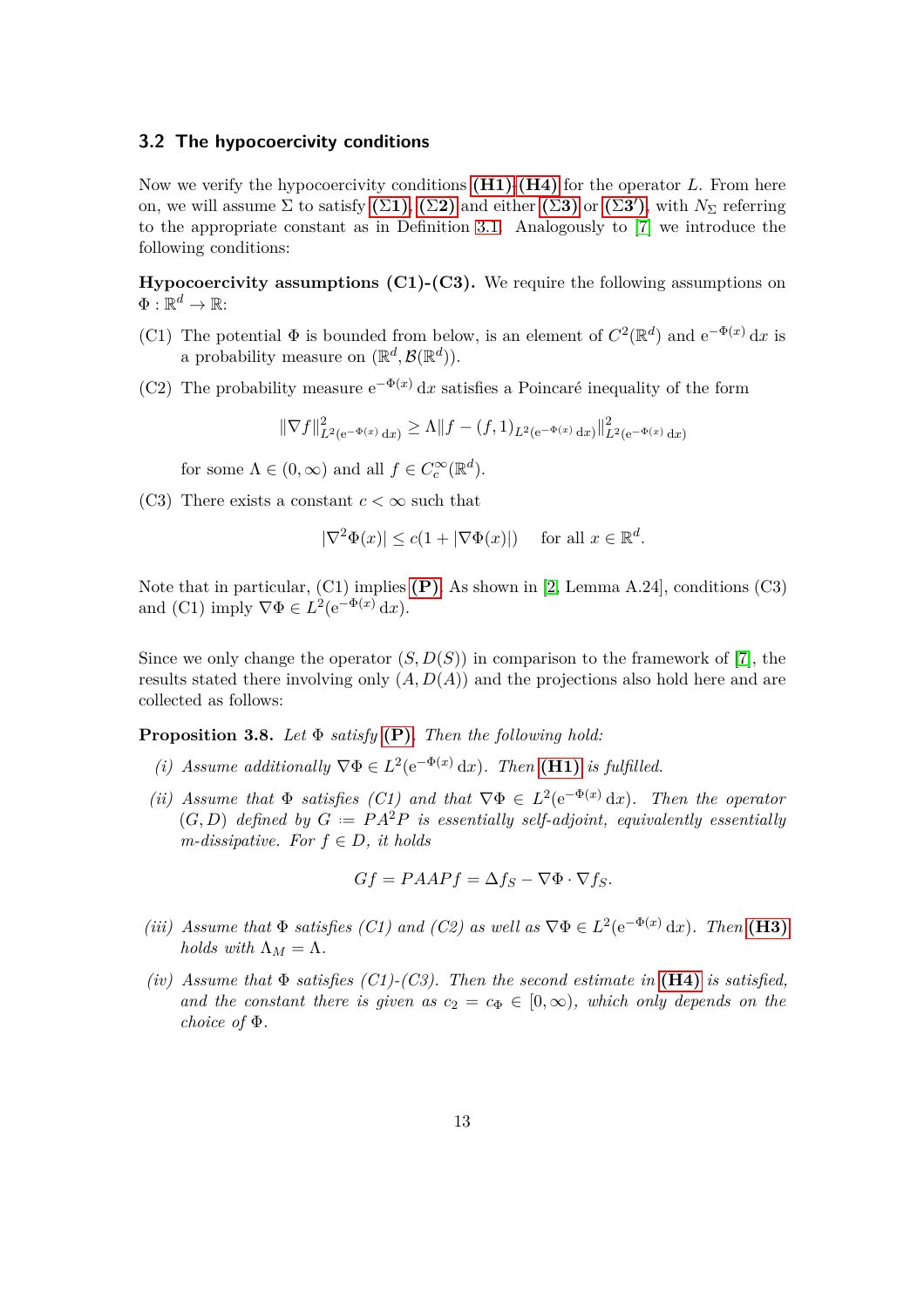It remains to show **[\(H2\)](#page-6-3)** and the first half of **[\(H4\)](#page-6-1)**:

**Proposition 3.9.** *Let*  $\Phi$  *be as in* **[\(P\)](#page-8-4)***. Then Condition* **[\(H2\)](#page-6-3)** *is satisfied with*  $\Lambda_m = c_{\Sigma}$ *.* 

#### **Proof:**

Let  $g \in C_c^{\infty}(\mathbb{R}^d)$ . The Poincaré inequality for Gaussian measures, see for example [\[13\]](#page-29-4), states

$$
\|\nabla g\|_{L^2(\nu)}^2 \ge \left\|g - \int_{\mathbb{R}^d} g(v) \, \mathrm{d}\nu(v)\right\|_{L^2(\nu)}^2.
$$

Therefore, integration by parts yields for all  $f \in D$ :

$$
(-Sf, f)_H = \int_E \langle \nabla_v f, \Sigma \nabla_v f \rangle d\mu \ge \int_{\mathbb{R}^d} \int_{\mathbb{R}^d} c_{\Sigma} |\nabla_v f(x, v)|^2 d\nu e^{-\Phi(x)} dx
$$
  

$$
\ge c_{\Sigma} \int_{\mathbb{R}^d} \int_{\mathbb{R}^d} (f - P_S f)^2 d\nu e^{-\Phi(x)} dx = c_{\Sigma} ||(I - P_S) f||_H^2
$$

Finally, we verify the first part of **[\(H4\)](#page-6-1)**:

**Proposition 3.10.** *Assume that*  $\Phi$  *satisfies (C1) and (C2) as well*  $\underline{\mathbf{a}}\mathbf{s} \nabla \Phi \in L^2(\mathbf{e}^{-\Phi} \, \mathrm{d}x)$ . *Then the first inequality of* **[\(H4\)](#page-6-1)** *is also satisfied with*  $c_1 = d_{\Sigma} := \sqrt{2d^3} N_{\Sigma}$ .

#### **Proof:**

For  $f \in D$ , define  $T f \in H$  by

<span id="page-13-0"></span>
$$
Tf := \sum_{i=1}^d b_i \partial_i (f_S) = \sum_{i,j=1}^d (\partial_j a_{ij} - a_{ij} v_j) \partial_{x_i} (P_S f).
$$

We want to apply Lemma [2.3](#page-7-1) to the operator  $(S, D(S))$ . Let  $f \in D$ ,  $h \in D(S)$  and  $h_n \in D$  such that  $h_n \to h$  and  $Sh_n \to Sh$  in *H* as  $n \to \infty$ . Then, by integration by parts,

$$
(Sh, APf)_H = \lim_{n \to \infty} (Sh_n, -v \cdot \nabla_x (P_S f))_H = \lim_{n \to \infty} (h_n, -Tf)_H = (h, -Tf)_H.
$$

This shows  $APf \in D(S^*)$  and by the first part of Lemma [2.3,](#page-7-1)  $(I - G)f \in D((BS)^*)$  and  $(BS)^*(I - G)f = S^*APf = -Tf$ . Now set  $g = (I - G)f$ , then, via Proposition [3.3,](#page-9-1)

$$
\begin{split} \|(BS)^*g\|_{H}^2 &= \|Tf\|_{H}^2 = \int_E \left(\sum_{i=1}^d b_i \partial_i f_S\right)^2 \, \mathrm{d}\mu \\ &\le d^2 \sum_{i,j=1}^d \int_{\mathbb{R}^d} \int_{\mathbb{R}^d} (\partial_j a_{ij}(v) - a_{ij}(v)v_j)^2 \, \mathrm{d}\nu(v) \, \left(\partial_{x_i}(P_S f)(x)\right)^2 \mathrm{e}^{-\Phi(x)} \, \mathrm{d}x \\ &\le d^3 N_{\Sigma}^2 \sum_{i=1}^d \int_{\mathbb{R}^d} \partial_{x_i}(P f) \cdot \partial_{x_i}(P_S f) \, \mathrm{e}^{-\Phi(x)} \, \mathrm{d}x. \end{split}
$$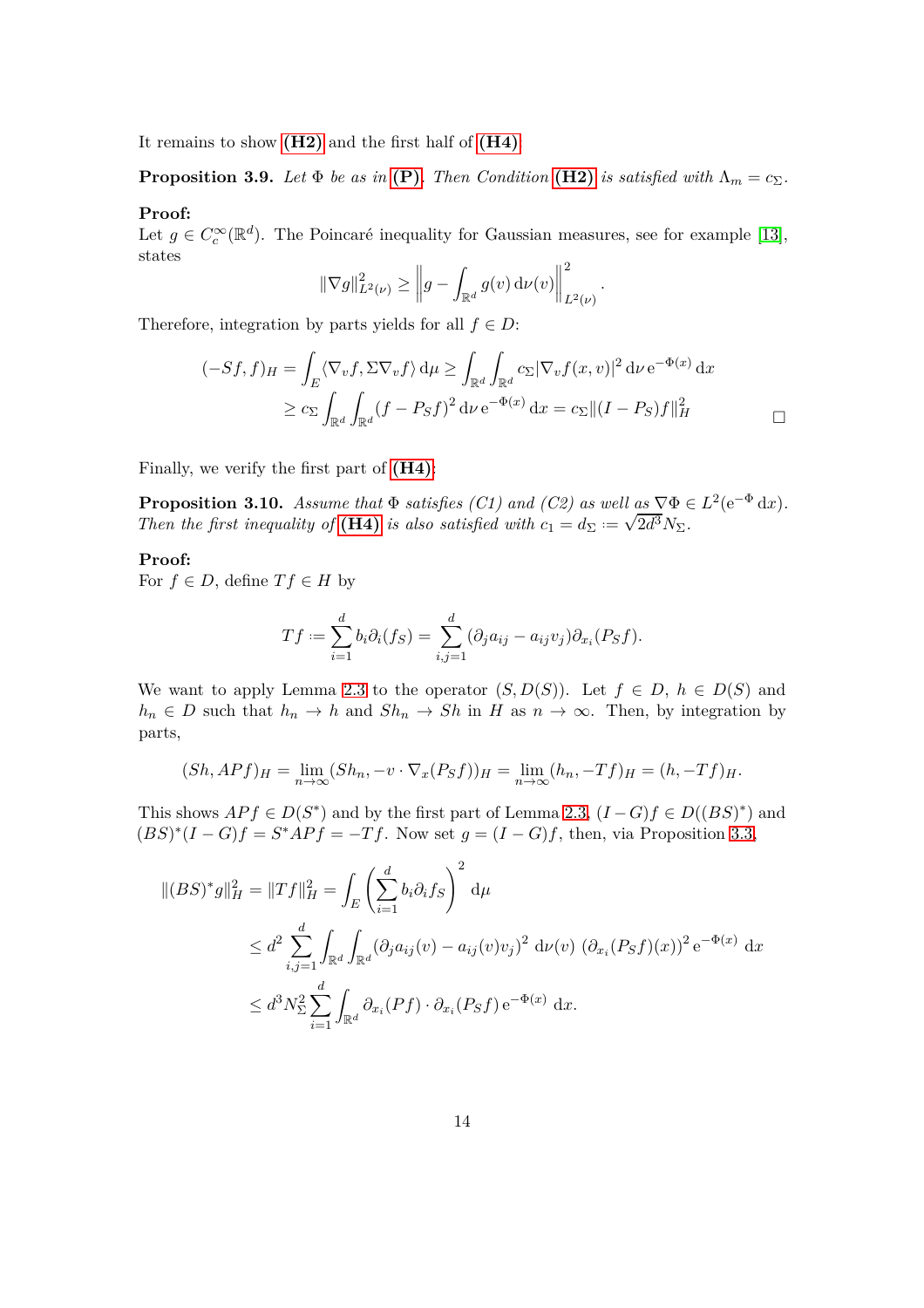A final integration by parts then yields

$$
\begin{split} \| (BS)^* g \|_H^2 &\leq -d^3 N_{\Sigma}^2 \int_{\mathbb{R}^d} Pf \cdot (\Delta_x P_S f - \nabla \Phi \nabla_x (P_S f)) e^{-\Phi(x)} dx \\ & = -d^3 N_{\Sigma}^2 \int_{\mathbb{R}^d} Pf \cdot G f e^{-\Phi(x)} dx \\ &\leq d^3 N_{\Sigma}^2 \| Pf \|_{L^2(e^{-\Phi(x)} dx)} \cdot \| Gf \|_{L^2(e^{-\Phi(x)} dx)} \\ &\leq d^3 N_{\Sigma}^2 \| Pf \|_H (\|(I - G)f \|_H + \|f\|_H) \\ &\leq 2d^3 N_{\Sigma}^2 \|g\|_H^2, \end{split}
$$

where the last inequality is due to dissipativity of  $(G, D)$ .

#### **Proof (of Theorem 1.1):**

Under the given assumptions, all conditions  $(C1)-(C3)$ ,  $(\Sigma1)$  $(\Sigma1)$ ,  $(\Sigma2)$  $(\Sigma2)$  and either  $(\Sigma3)$  $(\Sigma3)$  or **(**[Σ](#page-8-2)**3** ′ **)** are satisfied. Therefore hypocoercivity follows by the previous propositions and Theorem [2.2.](#page-6-4) It remains to show the stated convergence rate, which will be done as in [\[7\]](#page-28-6) or [\[14\]](#page-29-5) using the determined values for  $c_1$ ,  $c_2$ ,  $\Lambda_M$  and  $\Lambda_m$ . Fix

$$
\delta := \frac{\Lambda}{1+\Lambda} \frac{1}{1+c_{\Phi}+d_{\Sigma}}.
$$

Then the coefficients on the right hand side of [\(2.1\)](#page-6-5) can be written as  $c_{\Sigma} - \varepsilon r_{\Phi}(N_{\Sigma})$  and  $\varepsilon s_{\Phi}$  respectively, where

$$
r_{\Phi}(N_{\Sigma}) := (1 + c_{\Phi} + \sqrt{2d^3} N_{\Sigma}) \left( 1 + \frac{1 + \Lambda}{2\Lambda} (1 + c_{\Phi} + \sqrt{2d^3} N_{\Sigma}) \right) \text{ and}
$$

$$
s_{\Phi} := \frac{1}{2} \frac{\Lambda}{1 + \Lambda}.
$$

and  $\varepsilon = \varepsilon_{\Phi}(\Sigma) \in (0,1)$  still needs to be determined. Write  $r_{\Phi}(N_{\Sigma}) + s_{\Phi}$  as the polynomial

$$
r_{\Phi}(N_{\Sigma}) + s_{\Phi} = a_1 + a_2 N_{\Sigma} + a_3 N_{\Sigma}^2,
$$

where all  $a_i \in (0, \infty)$ ,  $i = 1, \ldots, 3$  depend on  $\Phi$ . Then define

$$
\tilde{\varepsilon}_{\Phi}(N_{\Sigma}) := \frac{N_{\Sigma}}{r_{\Phi}(N_{\Sigma}) + s_{\Phi}} = \frac{N_{\Sigma}}{a_1 + a_2 N_{\Sigma} + a_3 N_{\Sigma}^2}.
$$

Some rough estimates show  $\tilde{\varepsilon}_{\Phi}(N_{\Sigma}) \in (0,1)$ . Now let  $v > 0$  be arbitrary and set

$$
\varepsilon := \frac{v}{1+v} \frac{c_{\Sigma}}{N_{\Sigma}} \tilde{\varepsilon}_{\Phi}(N_{\Sigma}) \in (0,1).
$$

Then  $\epsilon r_{\Phi}(N_{\Sigma}) + \epsilon s_{\Phi} = \frac{v}{1 + v}$  $\frac{v}{1+v}c_{\Sigma} < c_{\Sigma}$ , hence we get the estimate

$$
c_{\Sigma} - \varepsilon r_{\Phi}(N_{\Sigma}) > \varepsilon s_{\Phi} = \frac{v}{1+v} \frac{2c_{\Sigma}}{n_1 + n_2 N_{\Sigma} + n_3 N_{\Sigma}^2} =: \kappa,
$$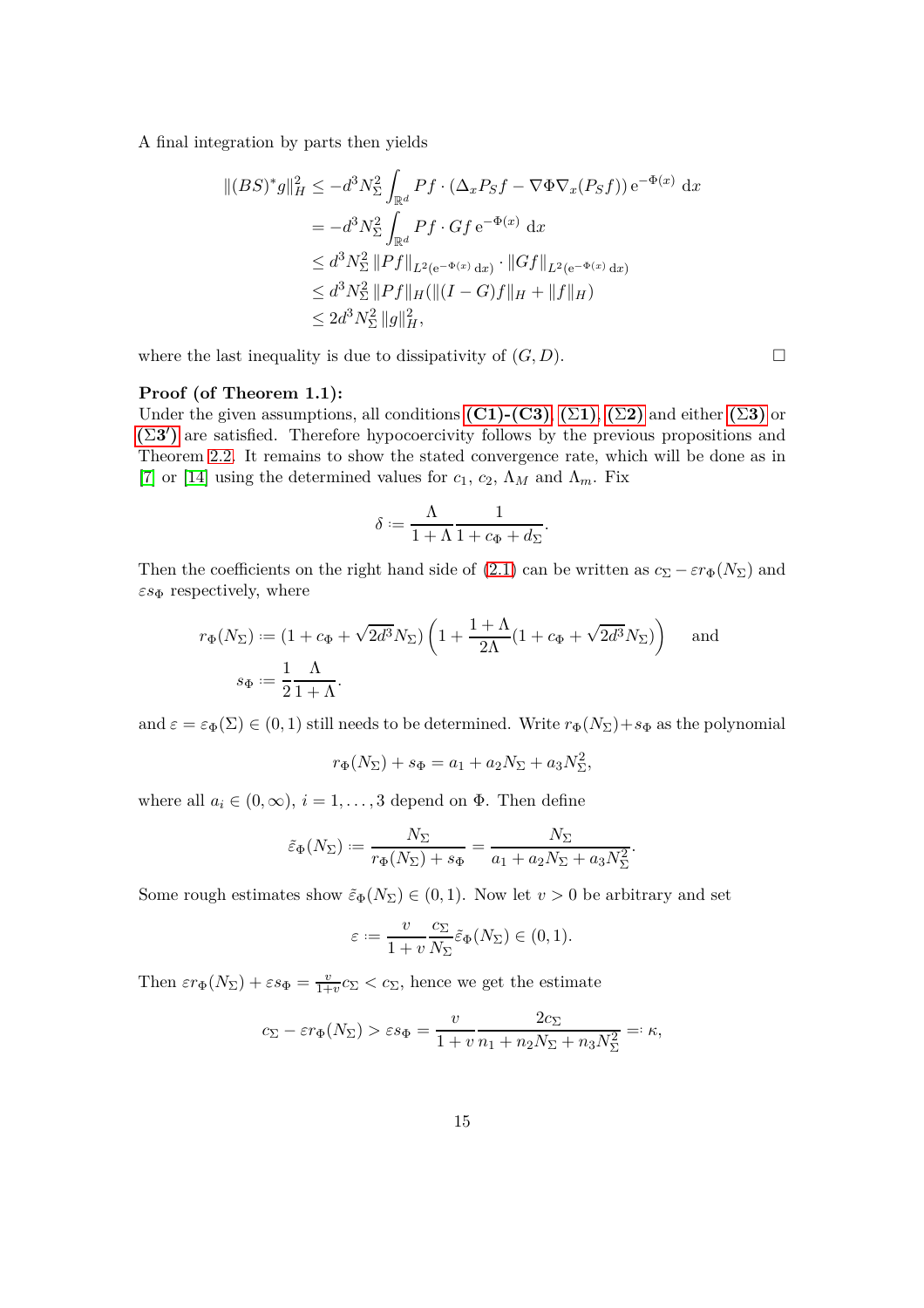where all  $n_i \in (0, \infty)$  depend on  $\Phi$  and are given by

$$
n_i := \frac{2}{s_{\Phi}} a_i, \quad \text{for each } i = 1, \dots, 3.
$$

Clearly,  $\kappa$ ,  $\varepsilon$  and  $\delta$  now solve [\(2.1\)](#page-6-5) and the convergence rate coefficients are given via Theorem [2.2](#page-6-4) by

$$
\kappa_1 = \sqrt{\frac{1+\varepsilon}{1-\varepsilon}} = \sqrt{\frac{1+v+\frac{c_{\Sigma}}{N_{\Sigma}}\tilde{\varepsilon}_{\Phi}(N_{\Sigma})v}{1+v-\frac{c_{\Sigma}}{N_{\Sigma}}\tilde{\varepsilon}_{\Phi}(N_{\Sigma})v}} \le \sqrt{1+2v+v^2} = 1+v \quad \text{and}
$$
  

$$
\kappa_2 = \frac{\kappa}{1+\varepsilon} > \frac{1}{2}\kappa
$$

Hence, by choosing  $\theta_1 = 1 + v$  and  $\theta_2 = \frac{1}{2}\kappa = \frac{\theta_1 - 1}{\theta_1}$  $\frac{c_{\Sigma}}{n_1+n_2N_{\Sigma}+n_3N_{\Sigma}^2}$ , the rate of convergence claimed in the theorem is shown.  $\Box$ 

<span id="page-15-1"></span>**Remark 3.11.** We remark here that all previous considerations up to the explicit rate of convergence can also be applied to the formal adjoint operator  $(L^*, D)$  with  $L^* =$  $S + A$ , the closure of which generates the adjoint semigroup  $(T_t^*)_{t \geq 0}$  on *H*. For example, the perturbation procedure to prove essential m-dissipativity is exactly the same as for *L*, since the sign of *A* does not matter due to antisymmetry. We can use this to construct solutions to the corresponding Fokker-Planck PDE associated with our Langevin dynamics, see Section [5.3.](#page-27-0)

## **4 Essential m-dissipativity of the Langevin operator**

The goal of this section is to prove Theorem [3.4.](#page-10-0) We start by giving some basics on perturbation of semigroup generators.

#### **4.1 Basics on generators and perturbation**

**Definition 4.1.** Let  $(A, D(A))$  and  $(B, D(B))$  be linear operators on *H*. Then *B* is said to be *A*-bounded if  $D(A) \subset D(B)$  and there exist constants  $a, b < \infty$  such that

<span id="page-15-0"></span>
$$
||Bf||_H \le a||Af||_H + b||f||_H \tag{4.1}
$$

holds for all  $f \in D(A)$ . The number inf $\{a \in \mathbb{R} \mid (4.1)$  $\{a \in \mathbb{R} \mid (4.1)$  holds for some  $b < \infty\}$  is called the *A-bound* of *B*.

**Theorem 4.2.** Let  $D \subset H$  be a dense linear subspace,  $(A, D)$  be an essentially m*dissipative linear operator on H and let* (*B, D*) *be dissipative and A-bounded with Abound strictly less than* 1*. Then* (*A* + *B, D*) *is essentially m-dissipative and its closure is given by*  $(\overline{A} + \overline{B}, D(\overline{A}))$ .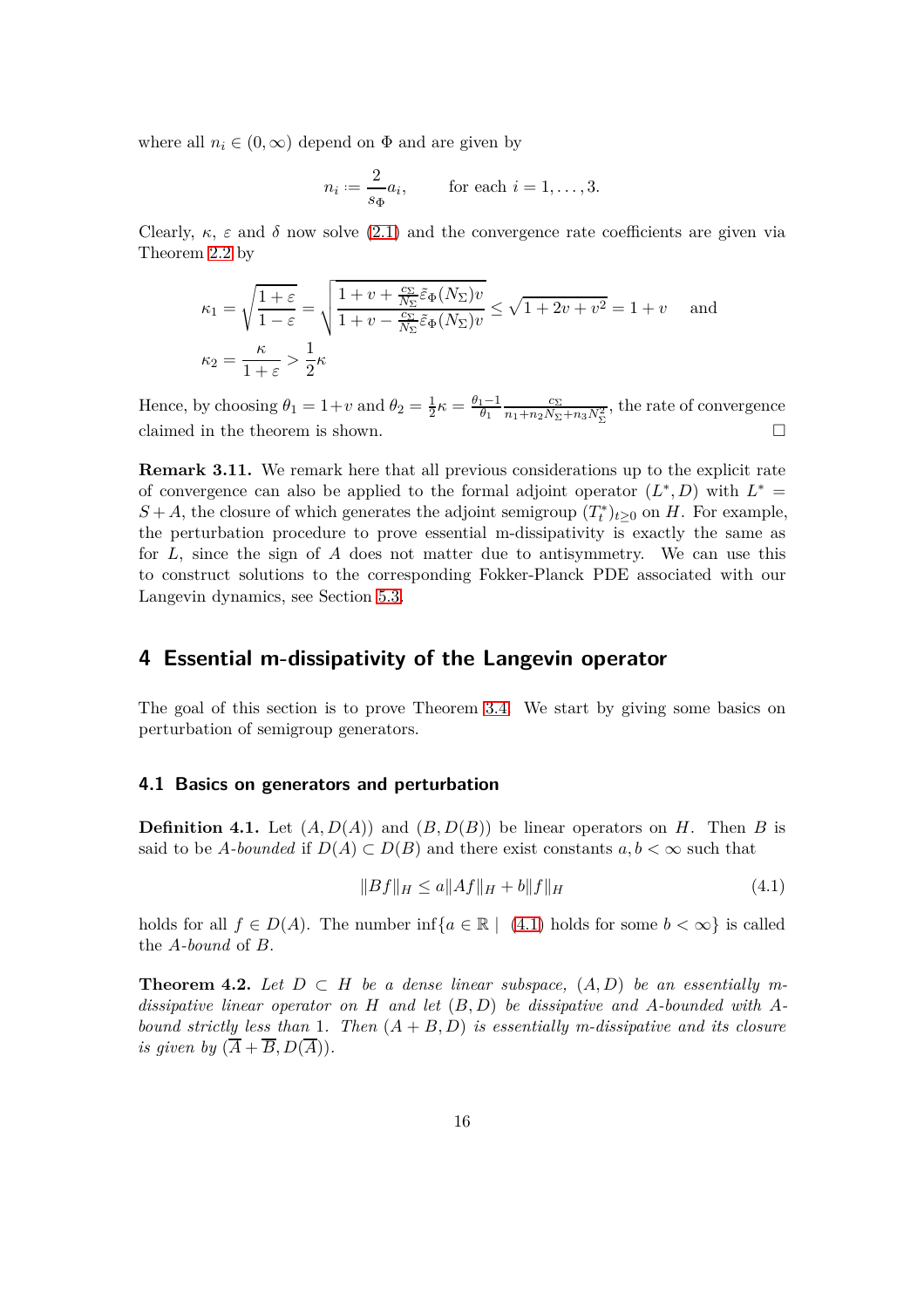A useful criterion for verifying *A*-boundedness is given by:

**Lemma 4.3.** Let  $D ⊂ H$  be a dense linear subspace,  $(A, D)$  be essentially m-dissipative *and*  $(B, D)$  *be dissipative. Assume that there exist constants*  $c, d < \infty$  *such that* 

<span id="page-16-2"></span><span id="page-16-1"></span>
$$
||Bf||_H^2 \le c(Af, f)_{H} + d||f||_H^2
$$

*holds for all*  $f \in D$ *. Then B is A-bounded with A-bound* 0*.* 

We also require the following generalization of the perturbation method:

**Lemma 4.4.** *Let*  $D ⊂ H$  *be a dense linear subspace,*  $(A, D)$  *be essentially m-dissipative and* (*B, D*) *be dissipative on H. Assume that there exists a complete orthogonal family*  $(P_n)_{n \in \mathbb{N}}$ *, i.e. each*  $P_n$  *is an orthogonal projection,*  $P_n P_m = 0$  *for all*  $n \neq m$  *and*  $\sum_{n \in \mathbb{N}} P_n = I$  *strongly, such that* 

 $P_n(D) \subset D$ ,  $P_nA = AP_n$ , and  $P_nB = BP_n$ 

for all  $n \in \mathbb{N}$ . Set  $A_n := AP_n$ ,  $B_n := BP_n$ , both with domain  $D_n := P_n(D)$ , as operators *on*  $P_n(H)$ *. Assume that each*  $B_n$  *is*  $A_n$ *-bounded with*  $A_n$ *-bound strictly less than* 1*. Then*  $(A + B, D)$  *is essentially m-dissipative.* 

#### **4.2 The symmetric part**

We first prove essential self-adjointness, equivalently essential m-dissipativity, for a certain class of symmetric differential operators on specific Hilbert spaces. This is essentially a combination of two results by Bogachev, Krylov, and Röckner, namely [\[10,](#page-29-1) Corollary 2.10] and [\[12,](#page-29-3) Theorem 7], however, the combined statement does not seem to be well known and might hold interest as the basis for similar m-dissipativity proofs. We use the slightly more general statement from [\[11,](#page-29-2) Theorem 5.1] in order to relax the assumptions.

**Theorem 4.5.** Let  $d \geq 2$  and consider  $H = L^2(\mathbb{R}^d, \mu)$  where  $\mu = \rho \, dx, \rho = \varphi^2$  for some  $\varphi \in H^{1,2}_{loc}(\mathbb{R}^d)$  such that  $\frac{1}{\rho} \in L^{\infty}_{loc}(\mathbb{R}^d)$ . Let  $A = (a_{ij})_{1 \leq i,j \leq d} : \mathbb{R}^d \to \mathbb{R}^{d \times d}$  be symmetric *and locally strictly elliptic with*  $a_{ij} \in L^{\infty}(\mathbb{R}^d)$  *for all*  $1 \le i, j \le d$ *. Assume there is some*  $p > d$  *such that*  $a_{ij} \in H^{1,p}_{loc}(\mathbb{R}^d)$  *for all*  $1 \leq i, j \leq d$  *and that*  $|\nabla \rho| \in L^p_{loc}(\mathbb{R}^d)$ *. Consider the bilinear form*  $(B, D)$  *given by*  $D = C_c^{\infty}(\mathbb{R}^d)$  *and* 

$$
B(f,g) := (\nabla f, A\nabla g)_H = \int_{\mathbb{R}^d} (\nabla f(x), A(x)\nabla g(x))_{\text{euc}} \,\rho(x) \,\mathrm{d}x, \qquad f, g \in D.
$$

*Define further the linear operator* (*S, D*) *via*

<span id="page-16-0"></span>
$$
Sf := \sum_{i,j=1}^d a_{ij} \partial_j \partial_i f + \sum_{i=1}^d b_i \partial_i f, \qquad f \in D,
$$

*where*  $b_i = \sum_{j=1}^d (\partial_j a_{ij} + a_{ij} \frac{\partial_j \rho_j}{\rho_j})$  $\frac{f_j(\rho)}{\rho}$   $\in$   $L^p_{loc}(\mathbb{R}^d)$ *, so that*  $B(f,g) = (-Sf, g)_H$ *. Then*  $(S, D)$ *is essentially self-adjoint on H.*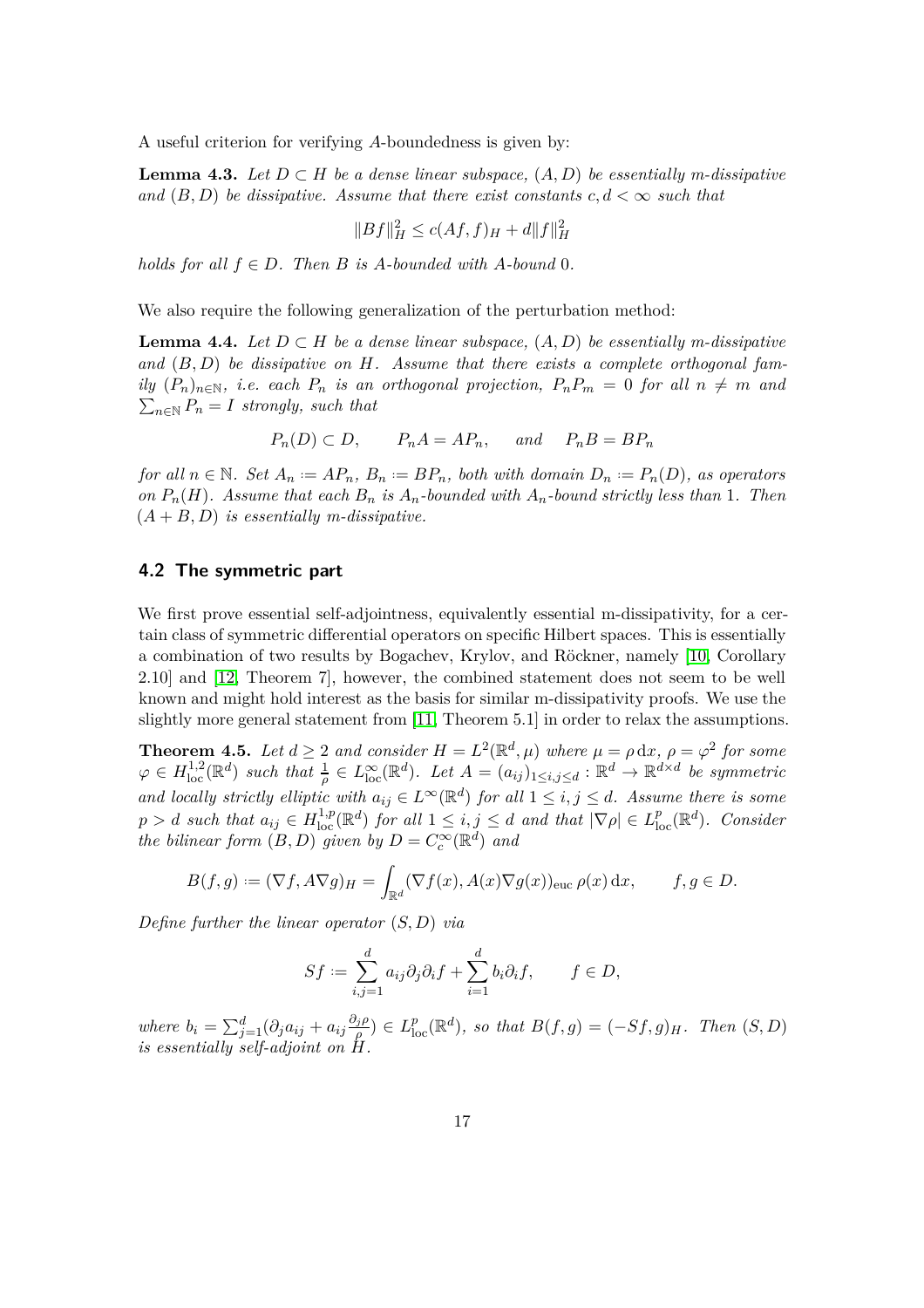#### **Proof:**

Analogously to the proof of [\[12,](#page-29-3) Theorem 7], it can be shown that  $\rho$  is continuous, hence locally bounded. Assume that there is some  $g \in H$  such that

<span id="page-17-0"></span>
$$
\int_{\mathbb{R}^d} (S - I) f(x) \cdot g(x) \cdot \rho(x) dx = 0 \quad \text{for all } f \in D.
$$
 (4.2)

Define the locally finite signed Borel measure  $\nu$  via  $\nu = q\rho dx$ , which is then absolutely continuous with respect to the Lebesgue measure. By definition it holds that

$$
\int_{\mathbb{R}^d} \left( \sum_{i,j=1}^d a_{ij} \partial_j \partial_i f + \sum_{i=1}^d b_i \partial_i f - f \right) d\nu = 0 \quad \text{for all } f \in D,
$$

so by [\[11,](#page-29-2) Theorem 5.1], the density  $g \cdot \rho$  of  $\nu$  is in  $H^{1,p}_{loc}(\mathbb{R}^d)$  and locally Hölder continuous, hence locally bounded. This implies  $g = g \rho \cdot \frac{1}{\rho}$  $\frac{1}{\rho} \in L^p_{loc}(\mathbb{R}^d) \cap L^{\infty}_{loc}(\mathbb{R}^d)$  and  $\nabla g = \nabla(g\rho)$ .  $\frac{1}{\rho} - (g\rho)\frac{\nabla \rho}{\rho^2} \in L^p_{loc}(\mathbb{R}^d)$ . Hence  $g \in H^{1,p}_{loc}(\mathbb{R}^d)$ , is locally bounded, and  $g \cdot b_i \in L^p_{loc}(\mathbb{R}^d)$  for all  $1 \leq i \leq d$ . Therefore, we can apply integration by parts to [\(4.2\)](#page-17-0) and get for every *f* ∈ *D*:

<span id="page-17-2"></span>
$$
0 = -\sum_{i,j=1}^{d} (a_{ij}\partial_i f, \partial_j g)_H - \sum_{i=1}^{d} (\partial_i f, b_i g)_H + \sum_{i=1}^{d} (\partial_i f, b_i g)_H - (f, g)_H
$$
  
= 
$$
-\int_{\mathbb{R}^d} (\nabla f, A\nabla g)_{\text{euc}} d\mu - (f, g)_H.
$$
 (4.3)

Note that this equation can then be extended to all  $f \in H^{1,2}(\mathbb{R}^d)$  with compact support, since  $p > 2$  by definition. Now let  $\psi \in C_c^{\infty}(\mathbb{R}^d)$  and set  $\eta = \psi g \in H^{1,2}(\mathbb{R}^d)$ , which has compact support. The same then holds for  $f := \psi \eta \in H^{1,2}(\mathbb{R}^d)$ . Elementary application of the product rule yields

<span id="page-17-1"></span>
$$
(\nabla \eta, A\nabla(\psi g))_{\text{euc}} = (\nabla f, A\nabla g)_{\text{euc}} - \eta(\nabla \psi, A\nabla g)_{\text{euc}} + g(\nabla \eta, A\nabla \psi)_{\text{euc}}.
$$
 (4.4)

From now on, for  $a, b : \mathbb{R}^d \to \mathbb{R}^d$ , let  $(a, b)$  always denote the evaluation of the Euclidean inner product  $(a, b)_{\text{euc}}$ . By using [\(4.4\)](#page-17-1) and applying [\(4.3\)](#page-17-2) to *f*, we get

$$
\int_{\mathbb{R}^d} (\nabla(\psi g), A\nabla(\psi g)) d\mu + \int_{\mathbb{R}^d} (\psi g)^2 d\mu = \int_{\mathbb{R}^d} (\nabla \eta, A\nabla(\psi g)) d\mu + \int_{\mathbb{R}^d} \eta \psi g d\mu
$$
  
\n
$$
= \int_{\mathbb{R}^d} (\nabla f, A\nabla g) d\mu - \int_{\mathbb{R}^d} \eta (\nabla \psi, A\nabla g) d\mu + \int_{\mathbb{R}^d} g(\nabla \eta, A\nabla \psi) d\mu + \int_{\mathbb{R}^d} f g d\mu
$$
  
\n
$$
= - \int_{\mathbb{R}^d} \psi g(\nabla \psi, A\nabla g) d\mu + \int_{\mathbb{R}^d} g(\nabla(\psi g), A\nabla \psi) d\mu
$$
  
\n
$$
= \int_{\mathbb{R}^d} g^2(\nabla \psi, A\nabla \psi) d\mu,
$$

where the last step follows from the product rule and symmetry of *A*. Since *A* is locally strictly elliptic, there is some  $c > 0$  such that

$$
0 \leq \int_{\mathbb{R}^d} c(\nabla(\psi g), \nabla(\psi g)) d\mu \leq \int_{\mathbb{R}^d} (\nabla(\psi g), A\nabla(\psi g)) d\mu
$$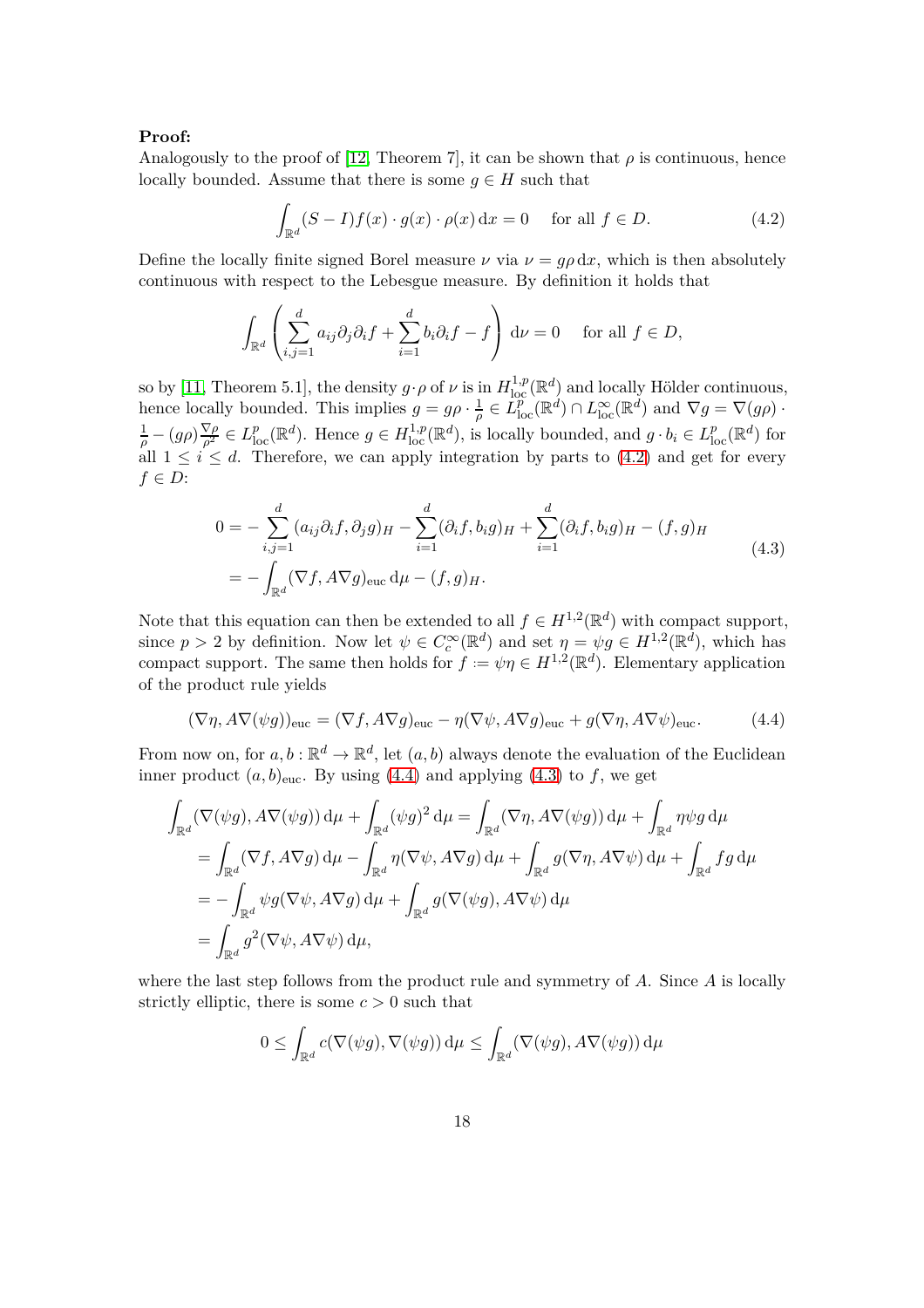and therefore it follows that

<span id="page-18-0"></span>
$$
\int_{\mathbb{R}^d} (\psi g)^2 \, \mathrm{d}\mu \le \int_{\mathbb{R}^d} g^2(\nabla \psi, A \nabla \psi) \, \mathrm{d}\mu. \tag{4.5}
$$

Let  $(\psi_n)_{n\in\mathbb{N}}$  be as in Definition [3.6.](#page-11-0) Then [\(4.5\)](#page-18-0) holds for all  $\psi = \psi_n$ . By dominated convergence, the left part converges to  $||g||_H^2$  as  $n \to \infty$ . The integrand of the right hand side term is dominated by  $d^2C^2M \cdot g^2 \in L^1(\mu)$ , where *C* is from Def. [3.6](#page-11-0) and  $M := \max_{1 \leq i,j \leq d} ||a_{ij}||_{\infty}$ . By definition of the  $\psi_n$ , that integrand converges pointwisely to zero as  $n \to \infty$ , so again by dominated convergence it follows that  $q = 0$  in *H*.

This implies that  $(S - I)(D)$  is dense in *H* and therefore that  $(S, D)$  is essentially self-<br>adjoint. adjoint.

**Remark 4.6.** The above theorem also holds for  $d = 1$ , as long as  $p \geq 2$ . Indeed, continuity of  $\rho$  follows from similar regularity estimates, see [\[12,](#page-29-3) Remark 2]. The proof of [\[11,](#page-29-2) Theorem 5.1] mirrors the proof of [\[10,](#page-29-1) Theorem 2.8], where  $d \geq 2$  is used to apply [\[10,](#page-29-1) Theorem 2.7]. However, in the cases where it is applied, this distinction is not necessary (since  $p' < q$  always holds). Finally, the extension of  $(4.3)$  requires  $p \geq 2$ .

We use this result to prove essential m-dissipativity of the symmetric part (*S, D*) of our operator *L*:

**Theorem 4.7.** *Let H, D and the operator S be defined as in Section [3.1.](#page-8-5) Then* (*S, D*) *is essentially m-dissipative on H. Its closure* (*S, D*(*S*)) *generates a sub-Markovian strongly continuous contraction semigroup on H.*

#### **Proof:**

Define the operator  $(\tilde{S}, C_c^{\infty}(\mathbb{R}^d))$  on  $L^2(\mathbb{R}^d, \nu)$  by

$$
\tilde Sf:=\sum_{i,j=1}^da_{ij}\partial_j\partial_if+\sum_{i=1}^db_i\partial_if,\quad f\in C_c^\infty(\mathbb{R}^d).
$$

The density  $\rho$  of  $\nu$  wrt. the Lebesgue measure is given by  $\rho(v) = e^{-v^2/2} = (e^{-v^2/4})^2$ . Due  $\text{to the conditions } (\Sigma \mathbf{1}), (\Sigma \mathbf{2}) \text{ and either } (\Sigma \mathbf{3}) \text{ or } (\Sigma \mathbf{3}'), \text{all assumptions from Theorem 4.5}$  $\text{to the conditions } (\Sigma \mathbf{1}), (\Sigma \mathbf{2}) \text{ and either } (\Sigma \mathbf{3}) \text{ or } (\Sigma \mathbf{3}'), \text{all assumptions from Theorem 4.5}$  $\text{to the conditions } (\Sigma \mathbf{1}), (\Sigma \mathbf{2}) \text{ and either } (\Sigma \mathbf{3}) \text{ or } (\Sigma \mathbf{3}'), \text{all assumptions from Theorem 4.5}$ are fulfilled and therefore,  $(\tilde{S}, C_c^{\infty}(\mathbb{R}^d))$  is essentially m-dissipative in  $L^2(\nu)$ . Let  $g =$  $g_1 \otimes g_2 \in C_c^{\infty}(\mathbb{R}^d) \otimes C_c^{\infty}(\mathbb{R}^d)$  be a pure tensor. Then there is a sequence  $(\tilde{f}_n)_{n \in \mathbb{N}}$  in  $C_c^{\infty}(\mathbb{R}^d)$  such that  $(I - \tilde{S})\tilde{f}_n \to g_2$  in  $L^2(\nu)$  as  $n \to \infty$ . Define  $f_n \in D$  for each  $n \in \mathbb{N}$  by

$$
f_n(x,v) := g_1(x)\tilde{f}_n(v).
$$

Then

$$
||(I-S)f_n-g||_H=||g_1\otimes((I-\tilde{S})\tilde{f}_n-g_2)||_H=||g_1||_{L^2(e^{-\Phi(x)}dx)}\cdot||(I-\tilde{S})\tilde{f}_n-g_2||_{L^2(\nu)},
$$

which converges to zero as  $n \to \infty$ . By taking linear combinations, this shows that  $(I - S)(D)$  is dense in  $C_c^{\infty}(\mathbb{R}^d) \otimes C_c^{\infty}(\mathbb{R}^d)$  wrt. the *H*-norm. Since  $C_c^{\infty}(\mathbb{R}^d) \otimes C_c^{\infty}(\mathbb{R}^d)$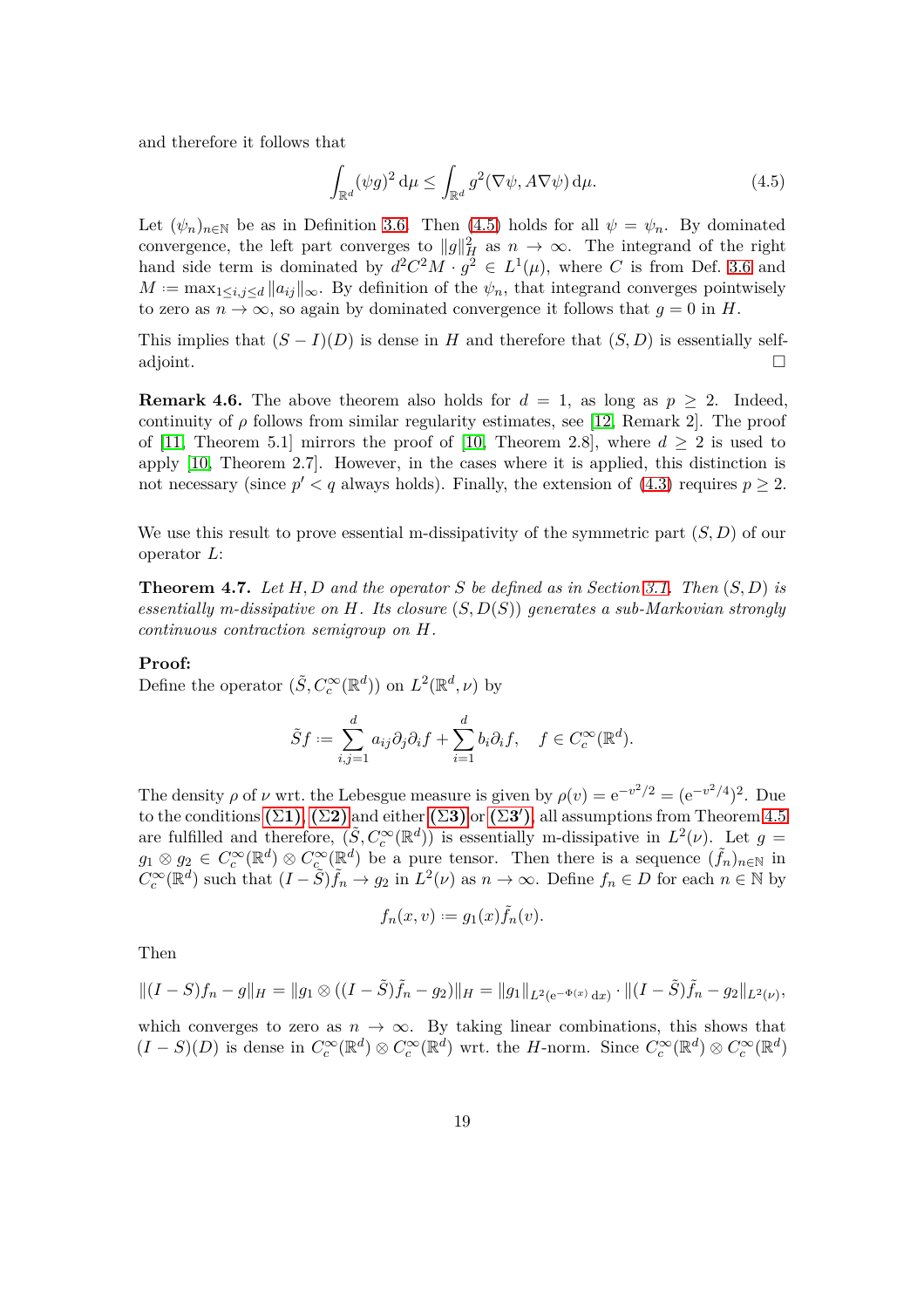is dense in  $H$ ,  $(S, D)$  is essentially m-dissipative and its closure  $(S, D(S))$  generates a strongly continuous contraction semigroup.

It can easily be shown that  $(Sf, f^+)$ <sub>*H*</sub>  $\leq$  0 for all  $f \in D$ . Parallelly to the proof of (D7), it holds that 1 ∈ *D*(*S*) and *S*1 = 0. This together implies that  $(S, D(S))$  is a Dirichlet operator and the generated semigroup is sub-Markovian. operator and the generated semigroup is sub-Markovian.

#### **4.3 Perturbation of the symmetric part for nice coefficients**

Now we extend the essential m-dissipativity stepwise to the non-symmetric operator *L* by perturbation. This follows and is mostly based on the method seen in the proof of [\[15,](#page-29-6) Theorem 6.3.1], which proved that result for  $\Sigma = I$ .

Since *S* is dissipative on  $D_1 := L_0^2 (e^{-\Phi} dx) \otimes C_c^{\infty}(\mathbb{R}^d) \supset D$ , the operator  $(S, D_1)$  is essentially m-dissipative as well. The unitary transformation  $T: L^2(\mathbb{R}^d, d(x, v)) \to H$ given by  $Tf(x, v) = e^{\frac{v^2}{4} + \frac{\Phi(x)}{2}} f(x, v)$  leaves  $D_1$  invariant. This implies that the operator  $(S_1, D_1)$  on  $L^2(\mathbb{R}^d, d(x, v))$ , where  $S_1 = T^{-1}ST$ , is again essentially m-dissipative. Note that  $S_1$  is explicitly given by

<span id="page-19-0"></span>
$$
S_1 f = \sum_{i,j=1}^d a_{ij} \partial_{v_j} \partial_{v_i} f - \frac{1}{4} (v, \Sigma v) f + \frac{1}{2} \operatorname{tr}(\Sigma) f + \sum_{i,j=1}^d \partial_j a_{ij} (\frac{v_i}{2} f + \partial_{v_i} f)
$$

Now consider the operator  $(ivxI, D_1)$ , which is dissipative as  $\text{Re}(ivxf, f)_{L^2(\mathbb{R}^d, d(x,v))} = 0$ for  $f \in D_1$ . We show the following perturbation result:

**Proposition 4.8.** *Let*  $\Sigma$  *satisfy*  $(\Sigma 3)$  $(\Sigma 3)$  *with*  $\beta \leq -1$ *. Then the operator*  $(S_1 + i v x I, D_1)$ *is essentially m-dissipative on*  $L^2(\mathbb{R}^d, d(x, v))$ .

## **Proof:**

Define the orthogonal projections  $P_n$  via  $P_n f(x, v) := \xi_n(x) f(x, v)$ , where  $\xi_n$  is given by  $\xi_n = 1_{[n-1,n)}(|x|)$ , which leave *D*<sub>1</sub> invariant. Then the conditions for Lemma [4.4](#page-16-1) are fulfilled, and we are left to show the  $A_n$ -bounds. Note that due to the restriction on  $\beta$ , there is some constant  $C < \infty$  such that  $\partial_j a_{ij}(v)v_i \leq C$  for all  $1 \leq i, j \leq d, v \in \mathbb{R}^d$ . For each fixed  $n \in \mathbb{N}$  it holds for all  $f \in P_nD_1$ :

$$
\|ivxf\|_{L^2}^2 \leq n^2 \int_{\mathbb{R}^{2d}} |v|^2 f^2 d(x, v) \leq 4c_{\Sigma}^{-1} n^2 \int_{\mathbb{R}^{2d}} \frac{(v, \Sigma v)}{4} f^2 d(x, v)
$$
  
\n
$$
\leq 4c_{\Sigma}^{-1} n^2 \int_{\mathbb{R}^{2d}} \frac{(v, \Sigma v)}{4} f^2 + (\nabla_v f, \Sigma \nabla_v f) d(x, v)
$$
  
\n
$$
= 4c_{\Sigma}^{-1} n^2 \int_{\mathbb{R}^{2d}} \left( -\sum_{i,j=1}^d a_{ij} \partial_{v_j} \partial_{v_i} f - \sum_{i,j=1}^d \partial_j a_{ij} \partial_{v_i} f + \frac{(v, \Sigma v)}{4} f \right) f d(x, v)
$$
  
\n
$$
= 4c_{\Sigma}^{-1} n^2 \left( (-P_n S_1 f, f) + \int_{\mathbb{R}^{2d}} \frac{1}{2} \text{tr}(\Sigma) f^2 + \sum_{i,j=1}^d \partial_j a_{ij} \frac{v_i}{2} f^2 d(x, v) \right)
$$
  
\n
$$
\leq 4c_{\Sigma}^{-1} n^2 \left( (-S_1 f, f) + (d^2 C + \frac{dM_{\Sigma}}{2}) ||f||_{L^2}^2 \right).
$$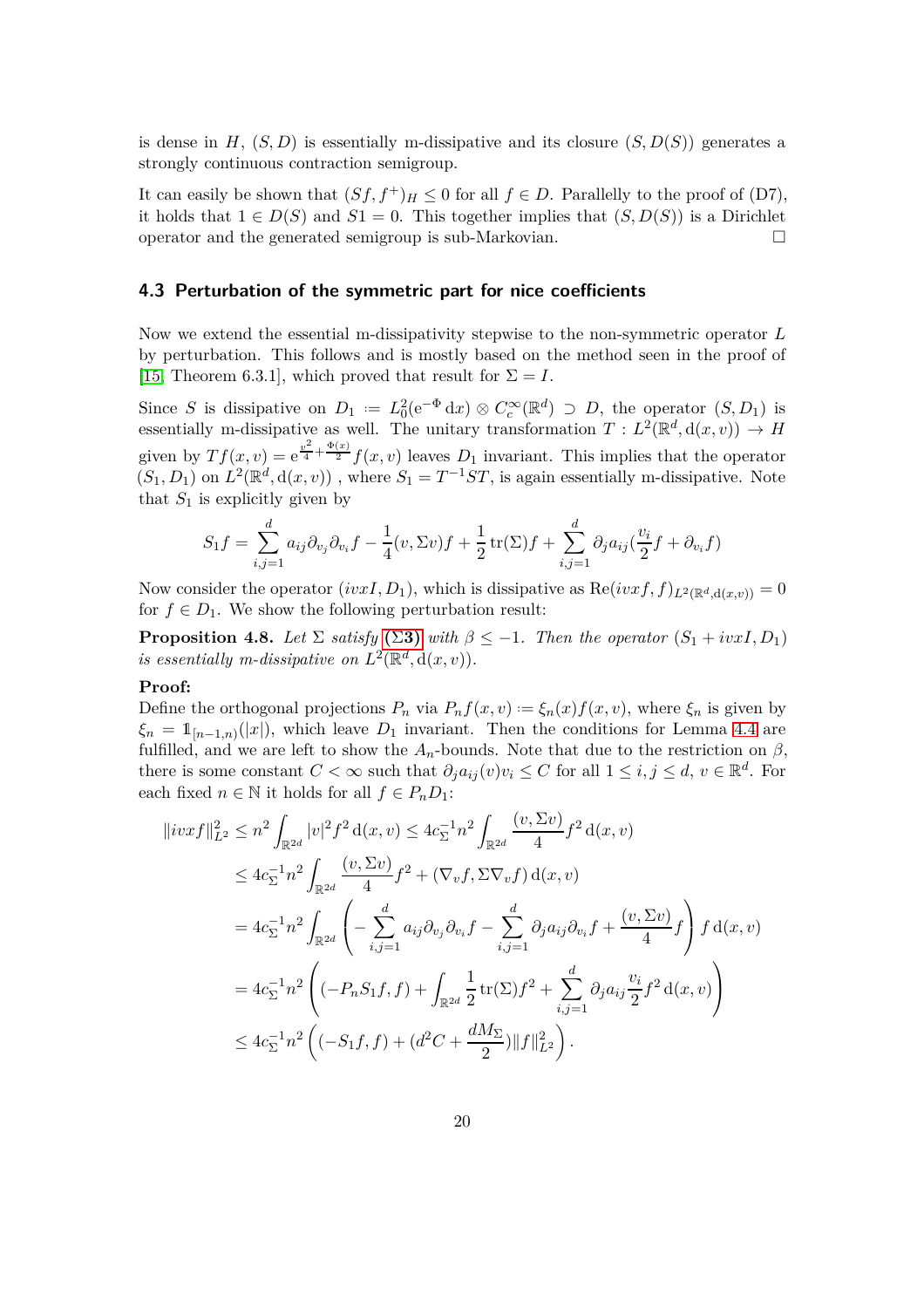Hence by Lemma [4.3,](#page-16-2)  $(ivxIP_n, P_nD_1)$  is  $S_1P_n$ -bounded with Kato-bound zero. Application of Lemma [4.4](#page-16-1) yields the statement.

Since  $C_c^{\infty}(\mathbb{R}^d) \otimes C_c^{\infty}(\mathbb{R}^d)$  is dense in  $D_1$  wrt. the graph norm of  $S_1 + ivxI$ , we obtain essential m-dissipativity of  $(S_1 + ivxI, C_c^{\infty}(\mathbb{R}^d) \otimes C_c^{\infty}(\mathbb{R}^d))$  and therefore also of its dissipative extension  $(S_1 + ivxI, D_2)$  with  $D_2 := \mathcal{S}(\mathbb{R}^d) \otimes C_c^{\infty}(\mathbb{R}^d)$ , where  $\mathcal{S}(\mathbb{R}^d)$  denotes the set of smooth functions of rapid decrease on R *d* . Applying Fourier transform in the *x*-component leaves  $D_2$  invariant and shows that  $(L_2, D_2)$  is essentially m-dissipative, where  $L_2 = S_1 + v \nabla_x$ . Now we add the part depending on the potential  $\Phi$ .

**Proposition 4.9.** *Let*  $\Sigma$  *satisfy*  $(\Sigma 3)$  $(\Sigma 3)$  *with*  $\beta \leq -1$  *and*  $\Phi$  *be Lipschitz-continuous. Then the operator*  $(L', D_2)$  *with*  $L' = L_2 - \nabla \Phi \nabla_v$  *is essentially m-dissipative on*  $L^2(\mathbb{R}^d, d(x, v))$ *.* 

#### **Proof:**

It holds due to antisymmetry of  $v\nabla_x$  that

$$
\begin{split} \|\nabla \Phi \nabla_v f\|_{L^2}^2 &\leq \||\nabla \Phi||_{\infty}^2 c_{\Sigma}^{-1} \left( (\nabla_v f, \Sigma \nabla_v f)_{L^2} + \left( \frac{(v, \Sigma v)}{4} f, f \right)_{L^2} - (v \nabla_x f, f)_{L^2} \right) \\ &\leq \||\nabla \Phi||_{\infty}^2 c_{\Sigma}^{-1} \left( (-L_2 f, f)_{L^2} + (d^2 C + \frac{dM_{\Sigma}}{2}) \|f\|_{L^2}^2 \right), \end{split}
$$

analogously to the proof of Proposition [4.8,](#page-19-0) which again implies that the antisymmetric, hence dissipative operator  $(\nabla \Phi \nabla_v, D_2)$  is  $L_2$ -bounded with bound zero. This shows the claim. claim.  $\Box$ 

Denote by  $H_c^{1,\infty}(\mathbb{R}^d)$  the space of functions in  $H^{1,\infty}(\mathbb{R}^d)$  with compact support and set  $D' := H_c^{1,\infty}(\mathbb{R}^d) \otimes C_c^{\infty}(\mathbb{R}^d)$ . As  $(L', D')$  is dissipative and its closure extends  $(L', D_2)$ , it is itself essentially m-dissipative. The unitary transformation *T* from the beginning of this section leaves  $D'$  invariant, and it holds that  $TL'T^{-1} = L$  on  $D'$ . This brings us to the first m-dissipativity result for the complete Langevin operator:

<span id="page-20-0"></span>**Theorem 4.10.** *Let*  $\Sigma$  *satisfy* ( $\Sigma$ **[3\)](#page-8-1)** *with*  $\beta \leq -1$  *and*  $\Phi$  *be Lipschitz-continuous. Then* (*L, D*) *with is essentially m-dissipative on H.*

#### **Proof:**

By the previous considerations,  $(L, D')$  is essentially m-dissipative on *H*. Let  $f \in D'$ with  $f = g \otimes h$ . It holds  $g \in H_c^{1,\infty}(\mathbb{R}^d) \subset H^{1,2}(\mathbb{R}^d)$ . Choose a sequence  $(g_n)_{n \in \mathbb{N}}$  with  $g_n \in C_c^{\infty}(\mathbb{R}^d)$ , such that  $g_n \to g$  in  $H^{1,2}(\mathbb{R}^d)$  as  $n \to \infty$ . Due to boundedness of  $e^{-\Phi}$  and  $v_j e^{-v^2/2}$  for all  $1 \le j \le d$ , it follows immediately that  $g_n \otimes h \to f$  and  $L(g_n \otimes h) \to Lf$ in *H* as *n* → ∞. This extends to arbitrary  $f \in D'$  via linear combinations and therefore shows that  $C^{\infty}(\mathbb{R}^d) \otimes C^{\infty}(\mathbb{R}^d)$  and hence also *D*, is a core for  $(L, D(L))$ . shows that  $C_c^{\infty}(\mathbb{R}^d) \otimes C_c^{\infty}(\mathbb{R}^d)$  and hence also *D*, is a core for  $(L, D(L))$ .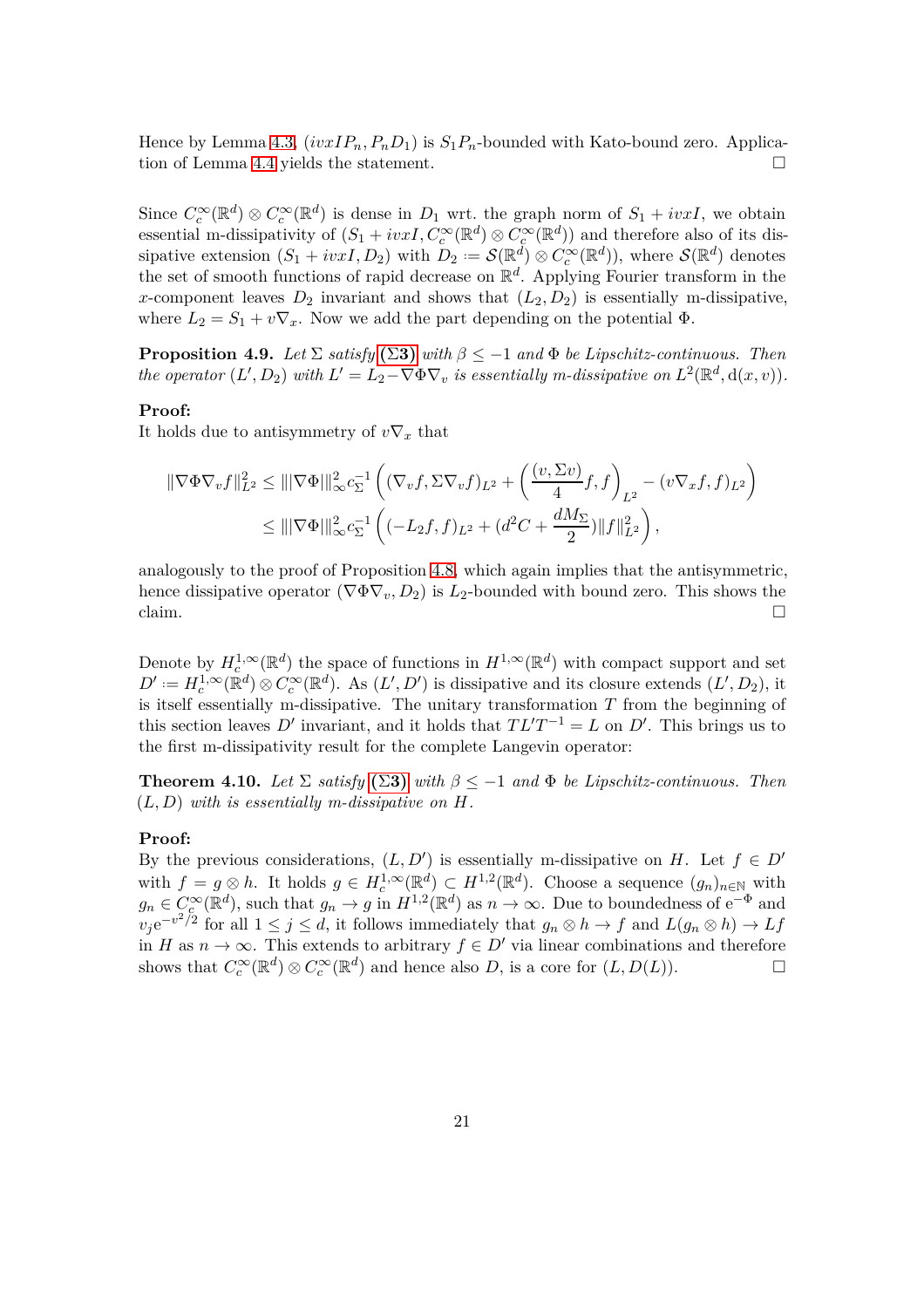#### **4.4 Proof of Theorem [3.4](#page-10-0)**

It is now left to relax the assumptions on  $\Sigma$  and  $\Phi$  by approximation. Let the assumptions of Theorem [3.4](#page-10-0) hold and wlog  $\Phi \geq 0$ . For  $n \in \mathbb{N}$  we define  $\Sigma_n$  via

$$
\Sigma_n = (a_{ij,n})_{1 \leq i,j \leq d}, \quad a_{ij,n}(v) := a_{ij} \left( \left( \frac{n}{|v|} \wedge 1 \right) v \right).
$$

Then each  $\Sigma_n$  also satisfies  $(\Sigma 1)$  $(\Sigma 1)$ - $(\Sigma 3)$  $(\Sigma 3)$  with  $\beta = -1$ , since  $\partial_k a_{i j n} = \partial_k a_{i j}$  on  $B_n(0)$ and  $|\partial_k a_{ij,n}| \leq \frac{(1+\sqrt{d})nL_{\Sigma,n}}{|v|}$  $\frac{d\mu_{\text{PL}}\Sigma_{n}}{|\nu|}$  outside of  $B_n(0)$ , where  $L_{\Sigma,n}$  denotes the supremum of  $\max_{1 \leq k \leq d} |\partial_k a_{ij}|$  on  $\overline{B_n(0)}$ . Let further  $\eta_m \in C_c^{\infty}(\mathbb{R}^d)$  for each  $m \in \mathbb{N}$  with  $\eta = 1$  on  $B_m(0)$  and set  $\Phi_m = \eta_m \Phi$ , which is Lipschitz-continuous. Define  $H_m$  as  $L^2(\mathbb{R}^{2d}, e^{-\frac{v^2}{2} - \Phi_m(x)} d(x, v))$ and  $(L_{n,m}, D)$  via

$$
L_{n,m}f = \sum_{i,j=1}^d a_{ij,n} \partial_{v_j} \partial_{v_i} f + \sum_{i=1}^d \sum_{j=1}^d (\partial_j a_{ij,n}(v) - a_{ij,n}(v)v_j) \partial_{v_i} f + v \cdot \nabla_x f - \nabla \Phi_m \cdot \nabla_v f.
$$

Then Theorem [4.10](#page-20-0) shows that for each  $n, m \in \mathbb{N}$ ,  $(L_{n,m}, D)$  is essentially m-dissipative on  $H_m$ , and it holds that  $L_{n,m}f = Lf$  for all  $f \in D$  on  $B_m(0) \times B_n(0)$ . Note further that  $\|\cdot\|_H \leq \|\cdot\|_{H_m}$ .

We need the following estimates:

**Lemma 4.11.** *Let*  $n, m \in \mathbb{N}$  *and*  $\Sigma_n$ *,*  $\Phi_m$  *as defined above. Then there is a constant*  $D_1 < \infty$  *independent of n,m such that for each*  $1 \leq j \leq d$ *, the following hold for all f* ∈ *D:*

<span id="page-21-0"></span>
$$
||v_j f||_{H_m} \le D_1 n^{\frac{1+\beta}{2}} ||(I - L_{n,m})f||_{H_m},
$$
  

$$
||\partial_{v_j} f||_{H_m} \le D_1 n^{\frac{1+\beta}{2}} ||(I - L_{n,m})f||_{H_m}.
$$

#### **Proof:**

Recall the unitary transformations  $T_m$ :  $L^2(\mathbb{R}^{2d}, d(x, v)) \to H_m$  defined by  $T_m f =$  $e^{\frac{v^2}{4} + \frac{\Phi_m(x)}{2}} f$ , as well as the operator  $L'_{n,m} = T_m^{-1} L_{n,m} T_m$ , and let  $f \in T_m^{-1} D$ . Then

$$
L'_{n,m}f = \sum_{i,j=1}^d a_{ij,n} \partial_{v_j} \partial_{v_i} f - \frac{1}{4} (v, \Sigma_n v) f + \frac{1}{2} \operatorname{tr}(\Sigma_n) f + \sum_{i,j=1}^d \partial_j a_{ij,n} (\frac{v_i}{2} f + \partial_{v_i} f) - v \nabla_x f + \nabla \Phi_m \nabla_v f.
$$

Analogously to the proof of Proposition [4.8](#page-19-0) and due to antisymmetry of  $v\nabla_x$  and  $\nabla \Phi_m \nabla_v$ on  $L^2(\mathrm{d}(x,v))$ , it holds that

$$
||v_jT_mf||_{H_m}^2 = ||v_jf||_{L^2(\mathrm{d}(x,v))}^2 \le 4c_{\Sigma}^{-1} \int_{\mathbb{R}^{2d}} \frac{1}{4}(v, \Sigma_n v) f^2 \mathrm{d}(x, v)
$$
  

$$
\le 4c_{\Sigma}^{-1} \left( (-L'_{n,m}f, f)_{L^2(\mathrm{d}(x,v))} + \int_{\mathbb{R}^{2d}} \frac{f^2}{2} \left( \mathrm{tr}(\Sigma_n) + \sum_{i,j=1}^d \partial_j a_{ij,n} v_i \right) \mathrm{d}(x, v) \right).
$$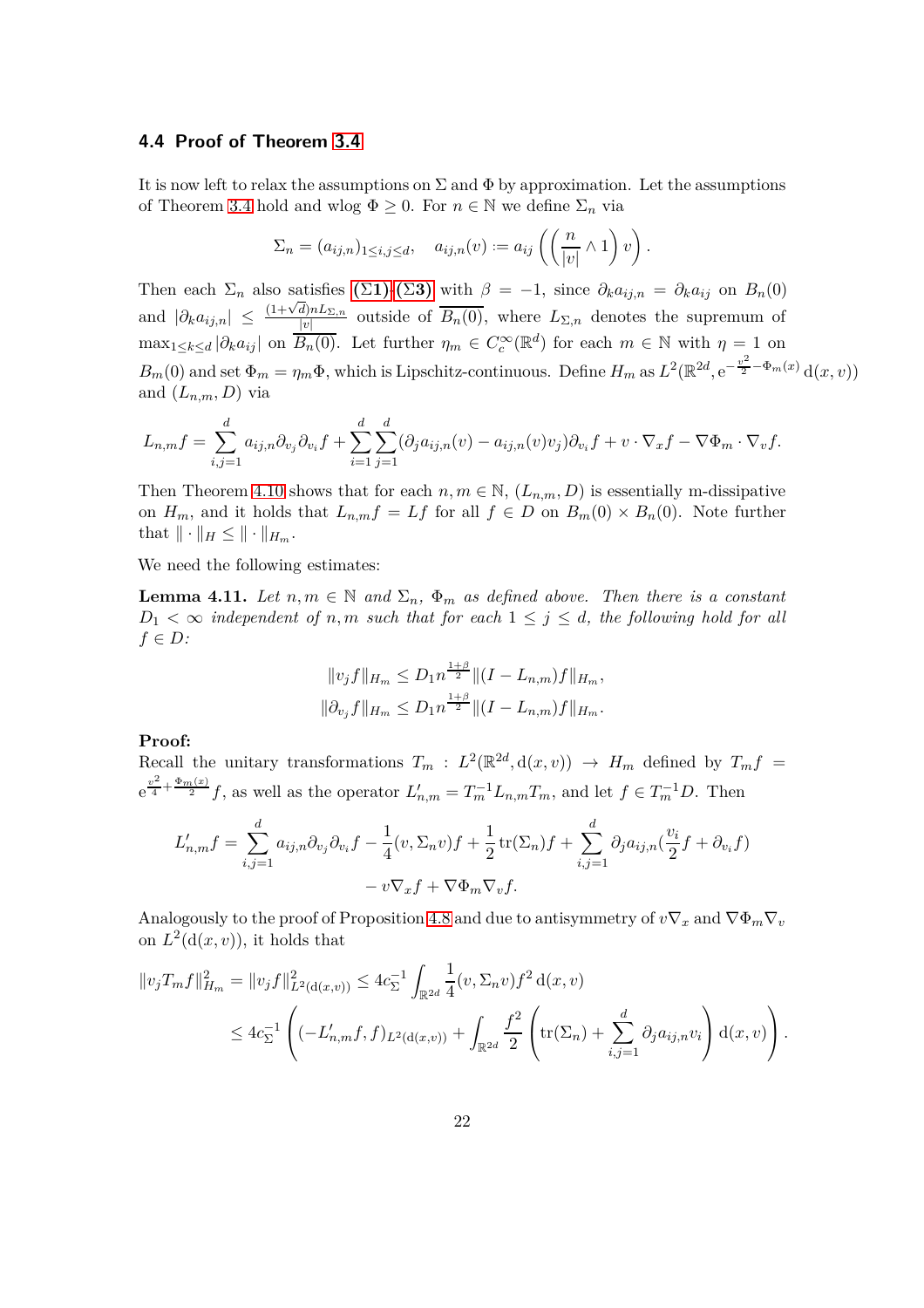Since  $|\operatorname{tr}(\Sigma_n)| \leq |\operatorname{tr}(\Sigma)| \leq d \cdot M_{\Sigma}$  and

$$
|\partial_j a_{ij,n}(v)v_i| \le |\partial_j a_{ij}(v)| \cdot |v_i| \le \max\{B_\Sigma, M \cdot n^{\beta+1}\} \quad \text{ for all } v \in B_n(0),
$$

as well as

$$
|\partial_j a_{ij,n}(v)v_i| \le (1 + \sqrt{d})n \frac{|v_i|}{|v|} \max_{1 \le k \le d} \sup_{y \in B_n(0)} |\partial_k a_{ij}(y)| \le 2\sqrt{d}M n^{\beta+1} \quad \text{ for all } v \notin B_n(0),
$$

and wlog  $B_{\Sigma} \leq M \cdot n^{\beta+1}$ , it follows that

$$
||v_jT_mf||_{H_m}^2 \leq 4c_{\Sigma}^{-1}(-L'_{n,m}f,f)_{L^2(\mathrm{d}(x,v))} + 2c_{\Sigma}^{-1}(dM_{\Sigma} + 2d^{5/2}Mn^{\beta+1})||f||_{L^2(\mathrm{d}(x,v))}^2.
$$

Further, it clearly holds that

$$
(-L'_{n,m}f,f)_{L^2(\mathrm{d}(x,v))} \leq \frac{1}{4} \left( \|L'_{n,m}f\|_{L^2(\mathrm{d}(x,v))} + \|f\|_{L^2(\mathrm{d}(x,v))} \right)^2 \quad \text{and}
$$

$$
\|f\|_{L^2(\mathrm{d}(x,v))}^2 \leq \left( \|L'_{n,m}f\|_{L^2(\mathrm{d}(x,v))} + \|f\|_{L^2(\mathrm{d}(x,v))} \right)^2.
$$

Dissipativity of  $(L'_{n,m}, T_m^{-1}D)$  on  $L^2(\mathrm{d}(x,v))$  implies

$$
||L'_{n,m}f||_{L^{2}(\mathrm{d}(x,v))}+||f||_{L^{2}(\mathrm{d}(x,v))} \leq ||(I-L'_{n,m})f||_{L^{2}(\mathrm{d}(x,v))}+2||(I-L'_{n,m})f||_{L^{2}(\mathrm{d}(x,v))}.
$$

Overall, we get

$$
||v_j T_m f||_{H_m}^2 \leq 2c_{\Sigma}^{-1} (1 + 2(dM_{\Sigma} + 2d^{5/2}Mn^{\beta+1})) ||(I - L'_{n,m})f||_{L^2(\mathrm{d}(x,v))}^2
$$
  

$$
\leq 18c_{\Sigma}^{-1} d^3 n^{\beta+1} \max\{M_{\Sigma}, M\} ||(I - L'_{n,m})f||_{L^2(\mathrm{d}(x,v))}^2.
$$

Since

$$
||(I - L'_{n,m})f||_{L^2(d(x,v))}^2 = ||T_m^{-1}(I - L_{n,m})T_mf||_{L^2(d(x,v))}^2 = ||(I - L_{n,m})T_mf||_{H_m}^2,
$$

this proves the first statement with  $D_1 = \sqrt{18c_{\Sigma}^{-1}d^3\max\{M_{\Sigma},M\}}$ . For the second part, note that  $\partial_{v_j} T_m f = T_m \partial_{v_j} f + \frac{v_j}{2}$  $\frac{\partial^j T}{\partial x^j}$  and that

$$
||T_m \partial_{v_j} f||_{H_m}^2 = (\partial_{v_j} f, \partial_{v_j} f)_{L^2(d(x,v))}^2 \le c_{\Sigma}^{-1} \int_{\mathbb{R}^{2d}} (\nabla_v f, \Sigma_n \nabla_v f)_{\text{euc}} d(x, v)
$$
  

$$
\le c_{\Sigma}^{-1} \left( (-L'_{n,m} f, f)_{L^2} + \int_{\mathbb{R}^{2d}} \frac{1}{2} tr(\Sigma_n) f^2 + \sum_{i,j=1}^d \partial_j a_{ij,n} \frac{v_i}{2} f^2 d(x, v) \right).
$$

Repeating all calculations of the first part yields

$$
\|\partial_{v_j}T_mf\|_{H_m} \le \left(\frac{D_1}{2} + \frac{D_1}{2}\right) n^{1+\beta} \|(I - L_{n,m})T_mf\|_{H_m}.
$$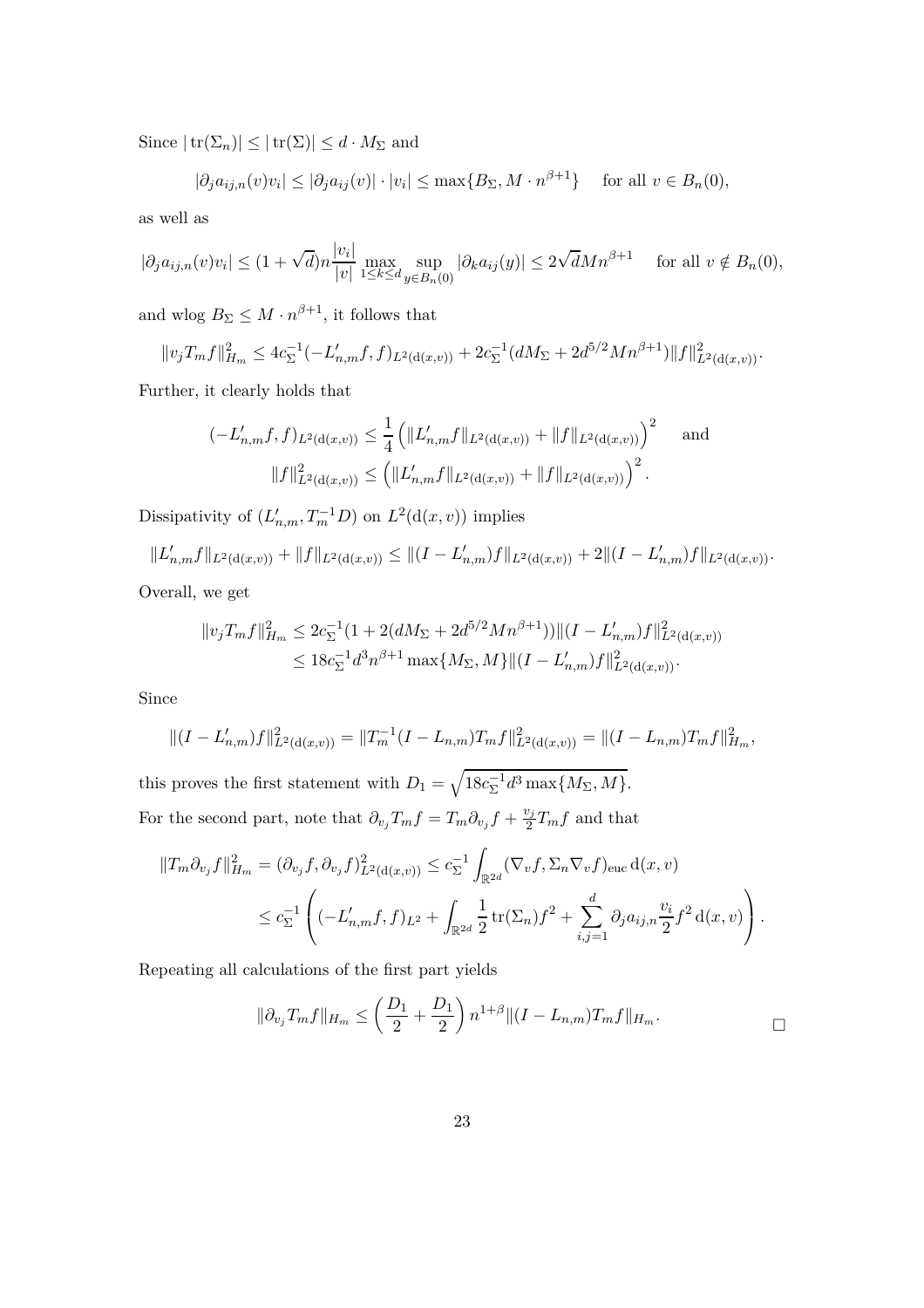Fix some pure tensor  $g \in C_c^{\infty}(\mathbb{R}^d) \otimes C_c^{\infty}(\mathbb{R}^d)$ . We prove that for every  $\varepsilon > 0$ , we can find some  $f \in D$  such that  $||(I - L)f - g||_H < \varepsilon$ . This then extends to arbitrary  $g \in$  $C_c^{\infty}(\mathbb{R}^d) \otimes C_c^{\infty}(\mathbb{R}^d)$  via linear combinations and therefore implies essential m-dissipativity of  $(L, D)$  on *H*, since  $C_c^{\infty}(\mathbb{R}^d) \otimes C_c^{\infty}(\mathbb{R}^d)$  is dense in *H*. If  $\beta \le -1$ , then the proof is easier and follows analogously to the proof of  $[15,$  Theorem 6.3.1]. Therefore we will assume  $\beta > -1$ . Recall that in this case, we have  $|\nabla \Phi(x)| \le N(1+|x|^\gamma)$  for all  $x \in \mathbb{R}^d$ , where  $\gamma < \frac{2}{1+\beta}$ , see the assumptions of Theorem [3.4.](#page-10-0)

Denote the support of *g* by  $K_x \times K_v$ , where  $K_x$  and  $K_v$  are compact sets in  $\mathbb{R}^d$ . By a standard construction, for each  $\delta_x, \delta_v > 0$ , there are smooth cutoff functions  $0 \leq$  $\phi_{\delta_x}, \psi_{\delta_v} \leq 1 \in C_c^{\infty}(\mathbb{R}^d)$  with  $\text{supp}(\phi_{\delta_x}) \subset B_{\delta_x}(K_x)$ ,  $\text{supp}(\psi_{\delta_v}) \subset B_{\delta_v}(K_v)$ ,  $\phi_{\delta_x} = 1$  on  $K_x$ ,  $\psi_{\delta_v} = 1$  on  $K_v$ . Moreover, there are constants  $C_{\phi}$ ,  $C_{\psi}$  independent of  $\delta_x$  and  $\delta_v$  such that

$$
\|\partial^s \phi_{\delta_x}\|_{\infty} \le C_{\phi} \delta_x^{-|s|} \quad \text{ and } \quad \|\partial^s \psi_{\delta_v}\|_{\infty} \le C_{\psi} \delta_v^{-|s|}
$$

for all multi-indices  $s \in \mathbb{N}^d$ . Fix  $\alpha$  such that  $\frac{1+\beta}{2} < \alpha < \frac{1}{\gamma}$ . For any  $\delta > 0$ , we set  $\delta_x := \delta^{\alpha}$  and  $\delta_v := \delta$ , and then define  $\chi_{\delta}(x, v) := \bar{\phi}_{\delta_x}(x)\psi_{\delta_v}(v) = \phi_{\delta^{\alpha}}(x)\psi_{\delta}(v)$ .

For  $f \in D$ ,  $\delta > 0$ , consider  $f_{\delta} := \chi_{\delta} f$ , which is an element of *D*, as  $\chi_{\delta} \in D$ . Without loss of generality, we consider  $\delta$  and hence  $\delta^{\alpha}$  sufficiently large such that  $\text{supp}(\phi_{\delta^{\alpha}}) \subset B_{2\delta^{\alpha}}(0)$ ,  $\text{supp}(\psi_{\delta}) \subset B_{2\delta}(0)$  and that there are  $n, m \in \mathbb{N}$  that satisfy

<span id="page-23-1"></span><span id="page-23-0"></span>
$$
supp(\phi_{\delta^{\alpha}}) \times supp(\psi_{\delta}) \subset B_m(0) \times B_n(0) \subset B_{2\delta^{\alpha}}(0) \times B_{2\delta}(0). \tag{4.6}
$$

The following then holds:

**Lemma 4.12.** *Let*  $g \in C_c^{\infty}(\mathbb{R}^d) \otimes C_c^{\infty}(\mathbb{R}^d)$  *and*  $\phi, \psi$  *as above. Then there is a constant*  $D_2 < \infty$  *and a function*  $\rho : \mathbb{R} \to \mathbb{R}$  *satisfying*  $\rho(s) \to 0$  *as*  $s \to \infty$ *, such that for any*  $\delta$ *, n and m satisfying* [\(4.6\)](#page-23-0)*,*

$$
||(I-L)f_{\delta}-g||_H \leq ||(I-L_{n,m})f-g||_{H_m} + D_2 \cdot \rho(\delta)||(I-L_{n,m})f||_{H_m}
$$

*holds for all*  $f \in D$ *.* 

#### **Proof:**

By the product rule,

$$
\begin{aligned}\n\|(I-L)f_{\delta}-g\|_{H} &\leq \|\chi_{\delta}((I-L)f-g)\|_{H} + \sum_{i,j=1}^{d} \|a_{ij}\phi_{\delta^{\alpha}}(x)\partial_{j}\partial_{i}\psi_{\delta}(v)f\|_{H} \\
&\quad + 2\sum_{i,j=1}^{d} \|a_{ij}\phi_{\delta^{\alpha}}(x)\partial_{i}\psi_{\delta}(v)\partial_{v_{j}}f\|_{H} + \sum_{i,j=1}^{d} \|\partial_{j}a_{ij}\phi_{\delta^{\alpha}}(x)\partial_{i}\psi_{\delta}(v)f\|_{H} \\
&\quad + \sum_{i,j=1}^{d} \|a_{ij}v_{j}\phi_{\delta^{\alpha}}(x)\partial_{i}\psi_{\delta}(v)f\|_{H} + \sum_{i=1}^{d} \|v_{i}\partial_{i}\phi_{\delta^{\alpha}}(x)\psi_{\delta}(v)f\|_{H} \\
&\quad + \sum_{i=1}^{d} \|\partial_{i}\Phi\phi_{\delta^{\alpha}}(x)\partial_{i}\psi_{\delta}(v)f\|_{H}.\n\end{aligned}
$$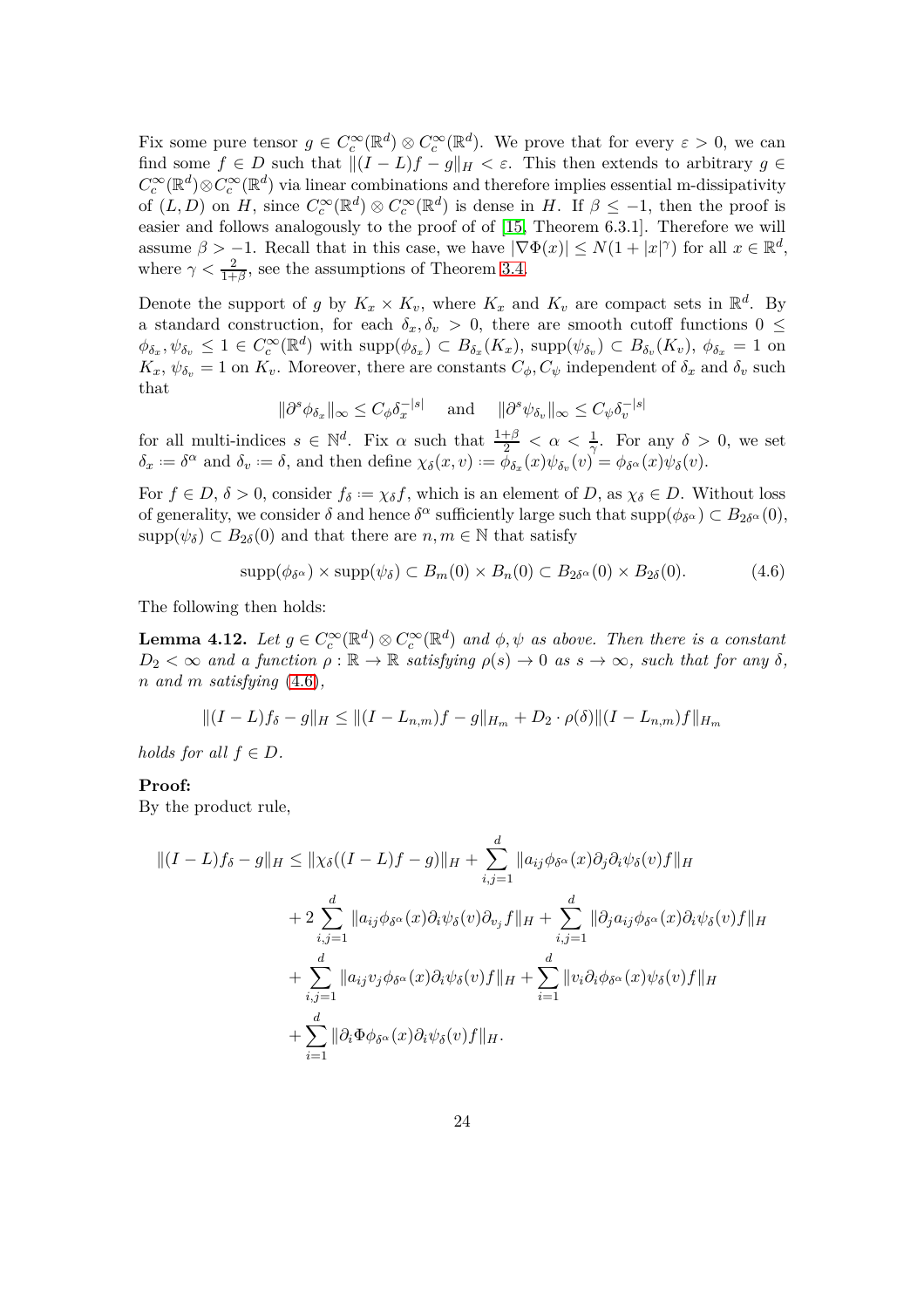Due to the choice of *n* and *m*, every  $\|\cdot\|_H$  on the right hand side can be replaced with  $\|\cdot\|_{H_m}$ ,  $a_{ij}$  by  $a_{ij,n}$ , and  $\Phi$  by  $\Phi_m$ , hence *L* by  $L_{n,m}$ .

We now give estimates for each summand of the right hand side, in their order of appearance:

$$
(1) \| \chi_{\delta}((I-L)f-g) \|_{H} \leq \| (I-L_{n,m})f-g \|_{H_{m}},
$$

$$
(2) \|a_{ij}\phi_{\delta^{\alpha}}(x)\partial_j\partial_i\psi_{\delta}(v)f\|_H \leq M_{\Sigma}C_{\psi}\delta^{-2}\|f\|_{H_m},
$$

- (3)  $||a_{ij}\phi_{\delta^{\alpha}}(x)\partial_i\psi_{\delta}(v)\partial_{v_j}f||_H \leq M_{\Sigma}C_{\psi}\delta^{-1}||\partial_{v_j}f||_{H_m},$
- (4)  $\|\partial_j a_{ij}\phi_{\delta^\alpha}(x)\partial_i\psi_\delta(v)f\|_H \leq \max\{B_\Sigma, M\cdot (2\delta)^{\beta\vee 0}\}C_\psi\delta^{-1}\|f\|_{H_m},$
- $(5)$   $||a_{ij}v_j\phi_{\delta\alpha}(x)\partial_i\psi_{\delta}(v)f||_H \leq M_{\Sigma}C_{\psi}\delta^{-1}||v_jf||_{H_m},$
- $(6)$   $||v_i \partial_i \phi_{\delta^{\alpha}}(x) \psi_{\delta}(v) f||_H \leq C_{\phi} \delta^{-\alpha} ||v_i f||_{H_m},$
- $(7)$   $\|\partial_i\Phi\phi_{\delta^{\alpha}}(x)\partial_i\psi_{\delta}(v)f\|_H \leq N(1 + (2\delta^{\alpha})^{\gamma})C_{\psi}\delta^{-1}\|f\|_{H_m},$

where the last inequality is due to  $|\partial_i \Phi(x)| \le N(1+|x|^\gamma)$  for all  $x \in \mathbb{R}^d$  and the support of the cutoff as in  $(4.6)$ . Application of Lemma [4.11](#page-21-0) shows the existence of  $D_2$  independent of *n, m*, such that

$$
||(I-L)f_{\delta}-g||_H \leq ||(I-L_{n,m})f-g||_{H_m} + D_2 \cdot \rho(\delta)||(I-L_{n,m})f||_{H_m}
$$

where

$$
\rho(\delta):=\delta^{-2}+2^{\frac{1+\beta}{2}}\delta^{\frac{1+\beta}{2}-1}+2^{\beta\vee 0}\delta^{(\beta\vee 0)-1}+2^{\frac{1+\beta}{2}}\delta^{\frac{1+\beta}{2}-\alpha}+\delta^{-1}+2^{\gamma}\delta^{\alpha\gamma-1}.
$$

Clearly  $\rho(\delta) \to 0$  as  $\delta \to \infty$  due to  $\beta < 1$  and the definition of  $\alpha$ .

Now finally we show that for each  $\varepsilon > 0$ , we can find some  $f_{\delta} \in D$  such that

$$
||(I-L)f_{\delta}-g||_{H}<\varepsilon.
$$

Choose  $\delta > 0$  large enough such that  $\rho(\delta) < \frac{\varepsilon}{4D_0}$  $\frac{\varepsilon}{4D_2\|g\|_H}$  (where  $\rho$  ans  $D_2$  are provided by Lemma [4.12\)](#page-23-1) and that there exist  $n, m$  satisfying  $(4.6)$ .

Then choose  $f \in D$  via Theorem [4.10](#page-20-0) such that  $||(I - L_{n,m})f - g||_{H_m} < \min\{\frac{\varepsilon}{2},\}$  $\frac{\varepsilon}{2}, \|g\|_H\}$  and define  $f_{\delta}$  as before. Note that due to the choice of the cutoffs, it holds  $||g||_H = ||g||_{H_m}$ , therefore

$$
\|(I-L)f_{\delta}-g\|_{H} < \frac{\varepsilon}{2} + \frac{\varepsilon}{4\|g\|_{H_{m}}} (\|(I-L_{n,m})f-g\|_{H_{m}} + \|g\|_{H_{m}}) < \varepsilon.
$$

As mentioned earlier, this shows essential m-dissipativity of the operator (*L, D*) on *H* and therefore concludes the proof of Theorem [3.4.](#page-10-0)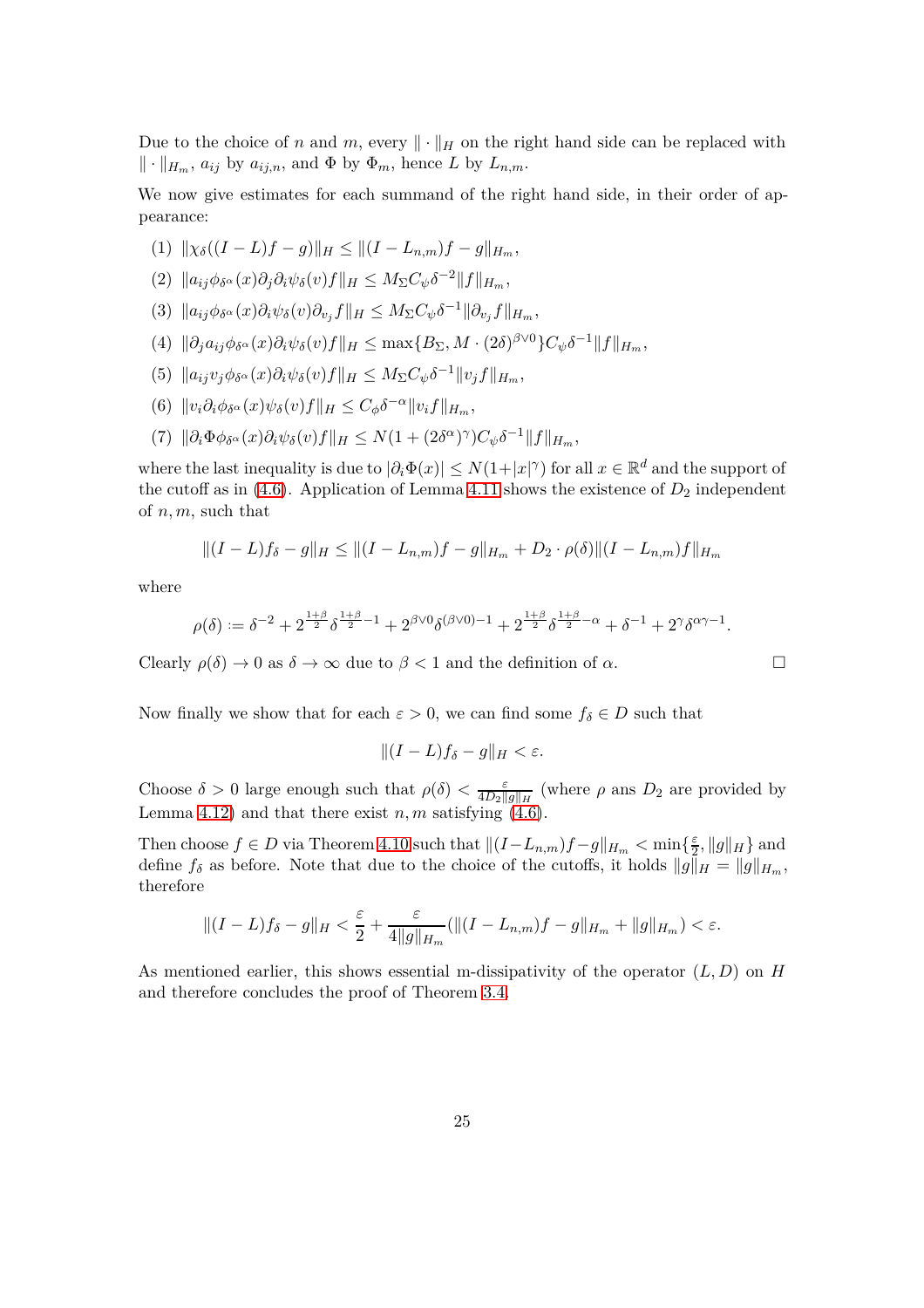## <span id="page-25-2"></span>**5 Applications**

#### **5.1 The associated Cauchy problem**

We consider the abstract Cauchy problem associated with the operator *L*. Given the initial condition  $u_0 \in H$ ,  $u : [0, \infty) \to H$  should satisfy

<span id="page-25-0"></span>
$$
\partial_t u(t) = (\text{tr}(\Sigma H_v) + b \cdot \nabla_v + v \cdot \nabla_x - \nabla \Phi \cdot \nabla_v) u(t) \quad \text{and} \quad u(0) = u_0. \tag{5.1}
$$

If we set  $u(t) = T_t u_0$ , where  $(T_t)_{t \geq 0}$  is the semigroup on *H* generated by the closure  $(L, D(L))$  of  $(L, D)$ , then the map  $t \mapsto u(t)$  is continuous in *H*. For all  $t \geq 0$ , it holds that  $\int_0^t u(s) ds \in D(L)$  with  $L \int_0^t u(s) ds = T_t u_0 - u_0 = u(t) - u_0$ , hence u is the unique mild solution to the abstract Cauchy problem.

If  $u_0 \in D(L)$ , then  $u(t) \in D(L)$  for all  $t \geq 0$ , and  $\partial_t u(t) = LT_t u_0 = Lu(t)$ , so *u* is even a classical solution to the abstract Cauchy problem associated to *L*. In particular, this holds for all  $u_0 \in C_c^2(\mathbb{R}^{d \times d})$ , since *L* is dissipative there and it extends *D*, which implies  $C_c^2(\mathbb{R}^{d \times d}) \subset D(L).$ 

In this context, Theorem [1.1](#page-3-0) shows exponential convergence of the unique solution  $u(t)$ to a constant as  $t \to \infty$ . More precisely, for each  $\theta_1 > 1$  we can calculate  $\theta_2 \in (0, \infty)$ depending on the choice of  $\Sigma$  and  $\Phi$  such that for all  $t \geq 0$ ,

$$
\left\| u(t) - \int_E u_0 \, \mathrm{d}\mu \right\|_H \leq \theta_1 e^{-\theta_2 t} \left\| u_0 - \int_E u_0 \, \mathrm{d}\mu \right\|_H.
$$

#### <span id="page-25-1"></span>**5.2 Connection to Langevin dynamics with multiplicative noise**

So far, our considerations have been purely analytical, giving results about the core property of *D* for *L* and rate of convergence for the generated semigroup  $(T_t)_{t>0}$  in *H*. However, this approach is still quite natural in the context of the Langevin SDE [\(1.1\)](#page-1-1), as the semigroup has a meaningful stochastic representation. The connection is achieved via the powerful theory of generalized Dirichlet forms as developed by Stannat in [\[16\]](#page-29-7), which gives the following:

Assume the context of Theorem [3.4.](#page-10-0) There exists a Hunt process

$$
\mathbf{M} = \left(\Omega, \mathcal{F}, (\mathcal{F}_t)_{t \geq 0}, (X_t, V_t), (P_{(x,v)})_{(x,v) \in \mathbb{R}^d \times \mathbb{R}^d}\right)
$$

with state space  $E = \mathbb{R}^d \times \mathbb{R}^d$ , infinite lifetime and continuous sample paths  $(P_{(x,v)}$ -a.s. for all  $(x, v) \in E$ ), which is properly associated in the resolvent sense with  $(T_t)_{t>0}$ . In particular (see [\[15,](#page-29-6) Lemma 2.2.8]), this means that for each bounded measurable *f* which is also square-integrable with respect to the invariant measure  $\mu$  and all  $t > 0$ ,  $T_t f$  is a  $\mu$ -version of  $p_t f$ , where  $(p_t)_{t>0}$  is the transition semigroup of **M** with

$$
p_t f: \mathbb{R}^d \times \mathbb{R}^d \to \mathbb{R}, \qquad (x, v) \mapsto \mathbb{E}_{(x, v)} [f(X_t, V_t)].
$$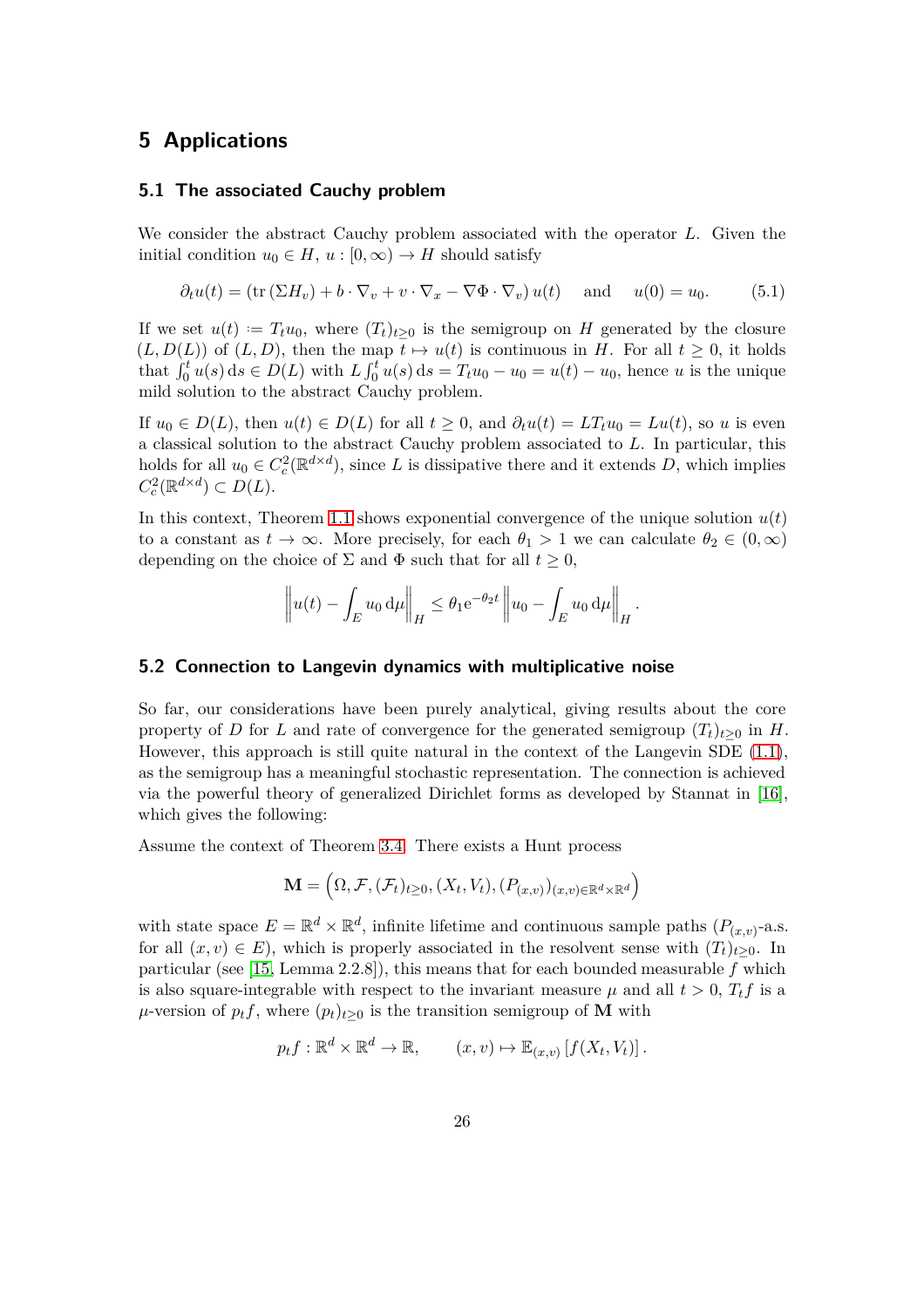This representation can be further extended to all  $f \in H$ , see for example [\[17,](#page-29-8) Exercise IV.2.9]. Moreover, if  $\mu$ -versions of  $\Sigma$  and  $\Phi$  are fixed, then  $P_{(x,v)}$  solves the martingale problem for *L* on  $C_c^2(E)$  for *L*-quasi all  $(x, v) \in E$ , i.e. for each  $f \in C_c^2(E)$ , the stochastic process  $(M_t^{[f]}$  $(t^{[j]})_{t\geq 0}$  defined by

$$
M_t^{[f]} := f(X_t, V_t) - f(X_0, V_0) - \int_0^t Lf(X_s, V_s) \, ds,
$$

is a martingale with respect to  $P_{(x,v)}$ . If  $h \in L^2(\mu)$  is a probability density with respect to  $\mu$ , then the law  $P_h := \int_E P_{(x,v)} h(x,v) d\mu$  solves the martingale problem for  $(L, D(L))$ , without the need to fix specific versions of  $\Sigma$  and  $\Phi$ . In particular, this holds for  $h = 1$ . As in [\[15,](#page-29-6) Lemma 2.1.8], for  $f \in D(L)$  with  $f^2 \in D(L)$  and  $Lf \in L^4(\mu)$ , a martingale is also defined via

$$
N_t^{[f]} := (M_t^{[f]})^2 - \int_0^t L(f^2)(X_s, V_s) - (2fLf)(X_s, V_s) ds, \qquad t \ge 0,
$$

which may serve as a way to verify that  $M$  is already a weak solution of  $(1.1)$ , as it allows a representation of the quadratic variation process. Indeed, if we set  $f_n^i(x, v) := \varphi_n(x_i)x_i$ for a suitable sequence  $(\varphi_n)_{n \in \mathbb{N}}$  of cutoff functions as in Definition [3.6,](#page-11-0) evaluation of  $N_t^{[f_n^i]}$ shows that the quadratic variation  $[M^{[f_n^i]}]_t$  of  $M_t^{[f_n^i]}$  is constantly zero, which implies the same for  $M_t^{[f_n]}$ . Hence, by introducing appropriate stopping times, it follows that  $X_t^i - X_0^i = \int_0^t V_s^i \, ds$ , so the first line of the SDE [\(1.1\)](#page-1-1) is satisfied.

In an analogous procedure, using  $g_n^i(x, v) := \varphi_n(v_i)v_i$ , we can see that the quadratic covariation  $[V^i, V^j]_t$  is given by  $2 \int_0^t a_{ij}(V_s) ds$ . Since  $\Sigma$  is strictly elliptic, the diffusion matrix  $\sigma$  is invertible and by Lévy's characterization, the process  $B_t := \int_0^t \frac{1}{\sqrt{t}}$  $\frac{1}{2}\sigma^{-1}(V_s) dM_s$ is a standard *d*-dimensional Brownian motion, where  $M_t := (M_t^{[v_1]}, \dots, (M_t^{[v_d]}),$  which is a local martingale. Moreover, it holds that

$$
dV_t = dM_t + b(V_t) - \nabla \Phi(X_t) dt = \sqrt{2}\sigma(V_t) dB_t + b(V_t) - \nabla \Phi(X_t) dt,
$$

so  $(X_t, V_t)$  is a weak solution to the SDE [\(1.1\)](#page-1-1) with initial distribution  $h\mu$  under  $P_h$ .

Finally, in this context, the statement on hypocoercivity (Theorem [1.1\)](#page-3-0) shows that for every  $\theta_1 > 1$ , there is an explicitly computable  $\theta_2 \in (0,\infty)$  depending on the choice of  $\Sigma$  and Φ, such that the transition semigroup  $(p_t)_{t\geq0}$  satisfies

<span id="page-26-0"></span>
$$
||p_t g - \int_E g d\mu||_{L^2(\mu)} \le \theta_1 e^{-\theta_2 t} ||g - \int_E g d\mu||_{L^2(\mu)}
$$
(5.2)

for all  $g \in L^2(\mu)$  and  $t \geq 0$ . In particular, this implies that the probability law  $P_\mu$  on the space of continuous paths on  $E$  with initial distribution (and invariant measure)  $\mu$ has the strong mixing property, i.e. for any Borel sets  $A_1, A_2$  on the path space, it holds that

$$
P_{\mu}(\varphi_t A_1 \cap A_2) \to P_{\mu}(A_1) P_{\mu}(A_2) \quad \text{as } t \to \infty,
$$

where  $\varphi_t A_1 := \{(Z_s)_{s \geq 0} \in C([0, \infty), E) \mid (Z_{s+t})_{s \geq 0} \in A_1\}$ . This follows from [\(5.2\)](#page-26-0) and associatedness of the semigroups to the probability law  $P_\mu$ , see for example [\[15,](#page-29-6) Remark 2.1.13].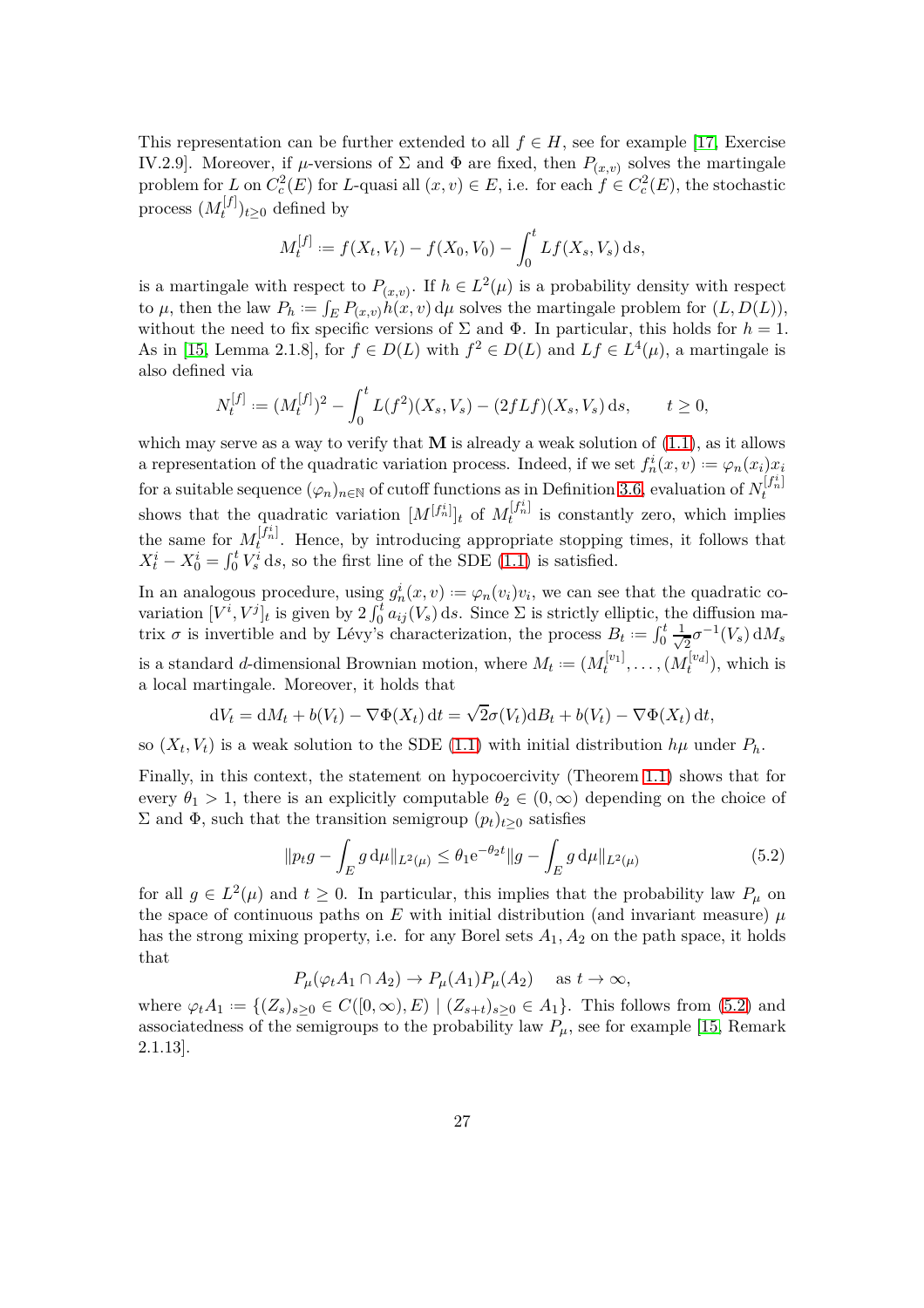#### <span id="page-27-0"></span>**5.3 Corresponding Fokker-Planck equation**

In this part we give a reformulation of the convergence rate result detailed in Section [5.1](#page-25-2) for readers which are more familiar with the classical Fokker-Planck formulation for probability densities. In the current literature, Fokker-Planck equations are more often expressed as equations on measures, rather than functions. For example, in the nondegenerate case, exponential convergence in total variation to a stationary solution is studied in [\[18\]](#page-29-9), which includes further references to related works. Our goal here however is simply to make the convergence result immediately applicable to less specialized readers in the form of the estimate [\(5.4\)](#page-28-8) for solutions to the Cauchy problem associated with the operator defined in [\(5.3\)](#page-27-1), hence we stick to the expression via probability densities.

Given a Kolmogorov backwards equation of the form  $-\partial_t u(x,t) = L^K u(x,t)$ , the corresponding Fokker-Planck equation is given by  $\partial_t f(x,t) = L^{\text{FP}} f(x,t)$ , where  $L^{\text{FP}} = (L^{\text{K}})'$ is the adjoint operator of  $L^{\mathrm{K}}$  in  $L^2(\mathbb{R}^d, dx)$ , restricted to smooth functions. In our setting,  $L^{K} = L$  produces via integration by parts for  $f \in D$ :

<span id="page-27-1"></span>
$$
L^{\rm FP}f = \sum_{i,j=1}^{d} \partial_{v_i}(a_{ij}\partial_{v_j}f + v_j a_{ij}f) - v \cdot \nabla_x f + \nabla \Phi \nabla_v f.
$$
 (5.3)

Consider the Fokker-Planck Hilbert space  $\widetilde{H} := L^2(E, \widetilde{\mu})$ , where

$$
\widetilde{\mu} := (2\pi)^{-\frac{d}{2}} e^{\Phi(x) + \frac{v^2}{2}} dx \otimes dv.
$$

Then a unitary Hilbert space transformation between *H* and  $\tilde{H}$  is given by

$$
T: H \to \widetilde{H}
$$
,  $Tg = \rho g$  with  $\rho(x, v) := e^{-\Phi(x) - \frac{v^2}{2}}$ .

Let  $(T_t)_{t\geq0}$  be the semigroup on *H* generated by  $(L, D(L))$  and denote by  $(T_t^*)_{t\geq0}$  and *L* ∗ the adjoint semigroup on *H* and its generator, respectively. It is evident that for  $f \in D$ ,  $L^*$  is given as  $L^* f = (S + A)f$ , where *S* and *A* refer to the symmetric and antisymmetric components of *L* respectively, as defined in Definition [3.2.](#page-9-2) As mentioned in [3.11,](#page-15-1) we achieve the exact same results for the equation corresponding to *L* ∗ as for the one corresponding to L, which we considered in Section 3. In particular,  $(L^*, D)$  is essentially m-dissipative and its closure  $(L^*, D(L^*))$  generates  $(T_t^*)_{t \geq 0}$ , which converges exponentially to equilibrium with the same rate as  $(T_t)_{t>0}$ .

Let  $\widetilde{T}_t g := T(T^*_{t_+}) T^{-1} g$  for  $t \geq 0, g \in \widetilde{H}$ . Then  $(\widetilde{T}_t)_{t \geq 0}$  is a strongly continuous contraction semigroup on  $\widetilde{H}$  with the generator  $(T L^* T^{-1} {}_{z}T(D(L^*)))$ . It is easy to see that  $L^{\rm FP}$  =  $TL^*T^{-1}$ , so for each initial condition  $u_0 \in \tilde{H}$ ,  $u(t) := \tilde{T}_t u_0$  is a mild solution to the Fokker-Planck Cauchy problem. Note that for  $\Phi \in C^{\infty}(\mathbb{R}^d)$ , the transformation *T* leaves *D* invariant, which implies  $D \subset T(D(L^*))$  and essential m-dissipativity of  $(L^{\text{FP}}, D)$  on  $\tilde{H}$ .

If  $u_0 \in T(D(L^*)),$  then

$$
\partial_t \widetilde{T}_t u_0 = T(L^* T_t^*) T^{-1} u_0,
$$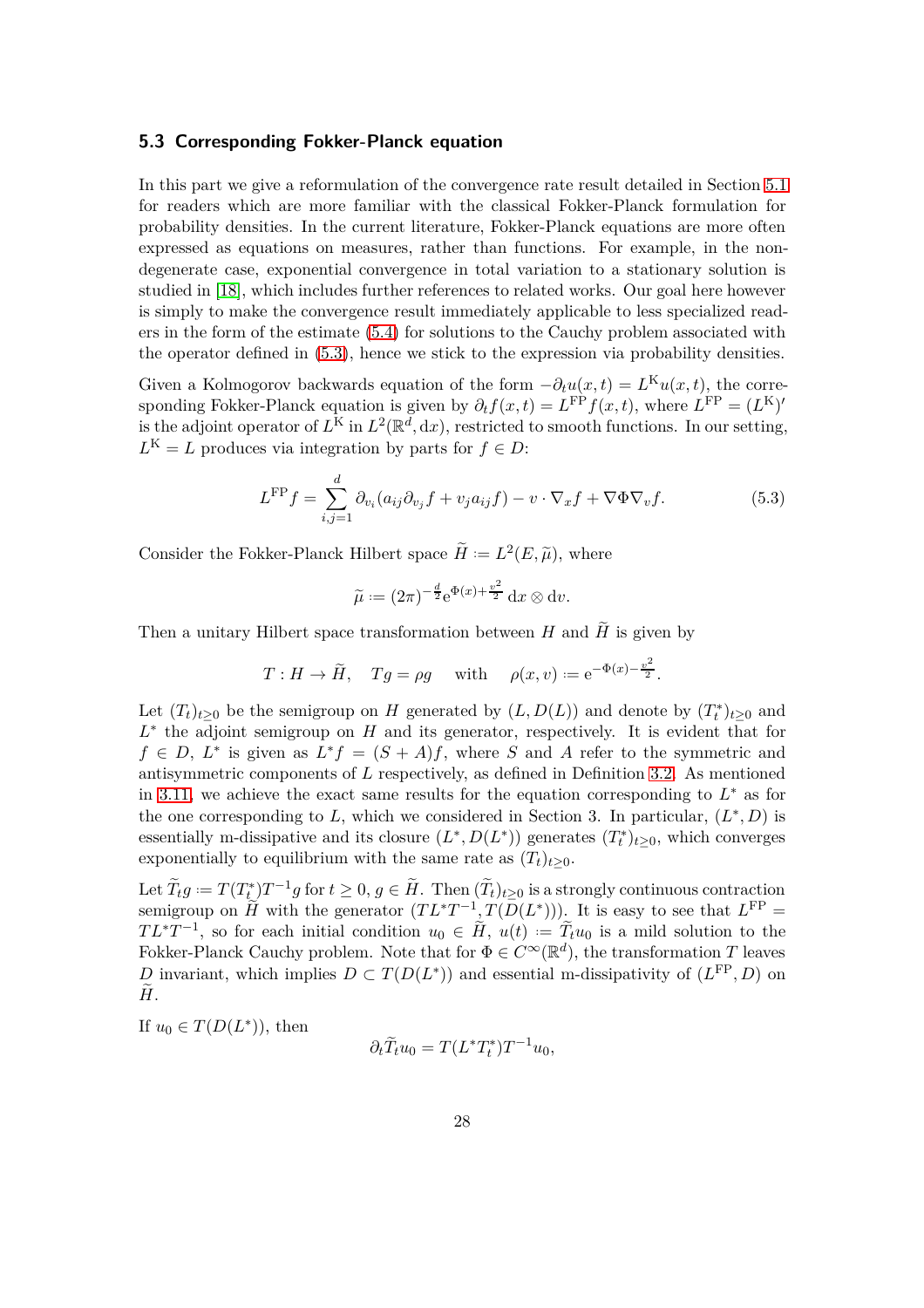and therefore

$$
\int_{E} \partial_{t} u(t) f d(x, v) = \int_{E} L^{*} T_{t}^{*} T^{-1} u_{0} f d\mu = \int_{E} T_{t}^{*} T^{-1} u_{0} L f d\mu
$$
\n
$$
= \int_{E} T T_{t}^{*} T^{-1} u_{0} L f d(x, v) = \int_{E} L^{F P} u(t) f d(x, v),
$$

so  $u(t)$  is also a classical solution. Due to the invariance of  $\mu$  for  $L$ , a stationary solution is given by  $\rho$  and by Theorem [1.1,](#page-3-0) for every  $\theta_1 > 1$  and the appropriate  $\theta_2$  it holds that

<span id="page-28-8"></span>
$$
\|u(t) - \rho(u_0, \rho)\tilde{H}\|_{\tilde{H}} = \|T_t^*T^{-1}u_0 - (T^{-1}u_0, 1)_H\|_H
$$
  
\n
$$
\leq \theta_1 e^{-\theta_2 t} \|T^{-1}u_0 - (T^{-1}u_0, 1)_H\|_H
$$
  
\n
$$
= \theta_1 e^{-\theta_2 t} \|u_0 - \rho(u_0, \rho)\tilde{H}\|_{\tilde{H}}.
$$
\n(5.4)

This shows exponential convergence to a stationary state for solutions to the Fokker-Planck equation.

## <span id="page-28-0"></span>**References**

- [1] J. Dolbeault, C. Mouhot, C. Schmeiser, Transactions of the American Mathematical Society pp. 3807–3828 (2015). URL <https://hal.archives-ouvertes.fr/hal-00482286>. 21 pages
- <span id="page-28-2"></span><span id="page-28-1"></span>[2] C. Villani, Mem. Amer. Math. Soc **202** (2006). doi[:10.1090/S0065-9266-09-00567-5](https://doi.org/10.1090/S0065-9266-09-00567-5)
- [3] J. Dolbeault, C. Mouhot, C. Schmeiser, Comptes Rendus Mathematique **347**(9), 511 (2009). doi[:https://doi.org/10.1016/j.crma.2009.02.025.](https://doi.org/https://doi.org/10.1016/j.crma.2009.02.025) URL <http://www.sciencedirect.com/science/article/pii/S1631073X09000880>
- <span id="page-28-3"></span>[4] M. Grothaus, P. Stilgenbauer, Journal of Functional Analysis **267**(10), 3515 (2014). doi[:https://doi.org/10.1016/j.jfa.2014.08.019.](https://doi.org/https://doi.org/10.1016/j.jfa.2014.08.019) URL <http://www.sciencedirect.com/science/article/pii/S0022123614003462>
- <span id="page-28-5"></span><span id="page-28-4"></span>[5] M. Grothaus, F.Y. Wang, The Annals of Probability **47** (2017). doi[:10.1214/18-AOP1328](https://doi.org/10.1214/18-AOP1328)
- [6] F.Y. Wang, Journal of Functional Analysis **272**(12), 5360 (2017). doi[:https://doi.org/10.1016/j.jfa.2017.03.015.](https://doi.org/https://doi.org/10.1016/j.jfa.2017.03.015) URL <https://www.sciencedirect.com/science/article/pii/S0022123617301404>
- <span id="page-28-7"></span><span id="page-28-6"></span>[7] M. Grothaus, P. Stilgenbauer, Methods Funct. Anal. Topology **22**(2), 152 (2016). URL <http://mfat.imath.kiev.ua/article/?id=847>
- [8] B. Helffer, F. Nier, *Hypoelliptic Estimates and Spectral Theory for Fokker-Planck Operators and Witten Laplacians* (Springer Berlin Heidelberg, Berlin, Heidelberg, 2005). doi[:10.1007/b104762](https://doi.org/10.1007/b104762)